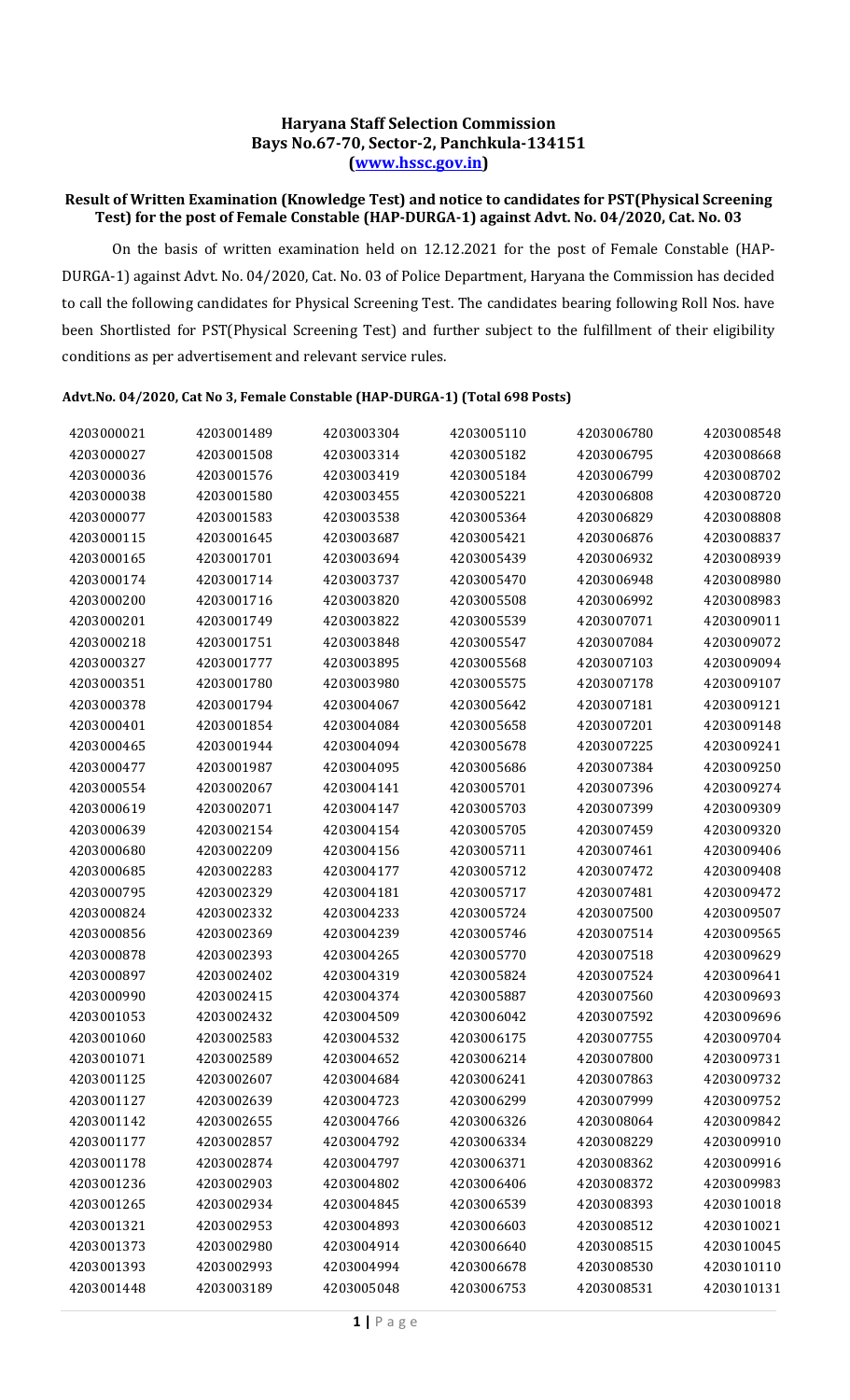| 4203010185 | 4203011901 | 4203015119 | 4203016969 | 4203019167 | 4203020676 |
|------------|------------|------------|------------|------------|------------|
| 4203010257 | 4203011979 | 4203015126 | 4203017001 | 4203019173 | 4203020733 |
| 4203010266 | 4203012021 | 4203015158 | 4203017040 | 4203019177 | 4203020746 |
| 4203010283 | 4203012137 | 4203015178 | 4203017062 | 4203019203 | 4203020790 |
| 4203010318 | 4203012183 | 4203015179 | 4203017083 | 4203019222 | 4203020814 |
| 4203010342 | 4203012268 | 4203015181 | 4203017109 | 4203019223 | 4203020843 |
| 4203010345 | 4203012356 | 4203015215 | 4203017153 | 4203019235 | 4203020906 |
| 4203010368 | 4203012400 | 4203015240 | 4203017204 | 4203019243 | 4203020924 |
| 4203010369 | 4203012441 | 4203015312 | 4203017221 | 4203019263 | 4203020956 |
| 4203010391 | 4203012445 | 4203015381 | 4203017268 | 4203019297 | 4203020959 |
| 4203010422 | 4203012475 | 4203015430 | 4203017288 | 4203019339 | 4203021001 |
| 4203010423 | 4203012478 | 4203015437 | 4203017303 | 4203019384 | 4203021003 |
| 4203010552 | 4203012552 | 4203015439 | 4203017314 | 4203019389 | 4203021031 |
| 4203010594 |            |            |            | 4203019397 |            |
|            | 4203012561 | 4203015481 | 4203017397 |            | 4203021076 |
| 4203010606 | 4203012567 | 4203015496 | 4203017410 | 4203019460 | 4203021085 |
| 4203010630 | 4203012633 | 4203015557 | 4203017485 | 4203019466 | 4203021091 |
| 4203010657 | 4203012641 | 4203015594 | 4203017530 | 4203019482 | 4203021094 |
| 4203010676 | 4203012651 | 4203015639 | 4203017547 | 4203019498 | 4203021110 |
| 4203010681 | 4203012658 | 4203015644 | 4203017573 | 4203019499 | 4203021231 |
| 4203010683 | 4203012736 | 4203015658 | 4203017591 | 4203019540 | 4203021234 |
| 4203010817 | 4203012758 | 4203015725 | 4203017629 | 4203019550 | 4203021301 |
| 4203010835 | 4203012832 | 4203015736 | 4203017638 | 4203019595 | 4203021324 |
| 4203010859 | 4203012884 | 4203015751 | 4203017644 | 4203019631 | 4203021338 |
| 4203010905 | 4203012918 | 4203015823 | 4203017686 | 4203019661 | 4203021419 |
| 4203010933 | 4203012993 | 4203015853 | 4203017707 | 4203019662 | 4203021455 |
| 4203010942 | 4203013014 | 4203015856 | 4203017710 | 4203019683 | 4203021504 |
| 4203010984 | 4203013032 | 4203015866 | 4203017715 | 4203019700 | 4203021542 |
| 4203010998 | 4203013035 | 4203015884 | 4203017731 | 4203019713 | 4203021563 |
| 4203011017 | 4203013078 | 4203015924 | 4203017736 | 4203019748 | 4203021569 |
| 4203011028 | 4203013200 | 4203015931 | 4203017744 | 4203019799 | 4203021581 |
| 4203011141 | 4203013240 | 4203015941 | 4203017777 | 4203019852 | 4203021607 |
| 4203011196 | 4203013331 | 4203015964 | 4203017886 | 4203019891 | 4203021628 |
| 4203011222 | 4203013363 | 4203016019 | 4203017963 | 4203019899 | 4203021635 |
| 4203011234 | 4203013572 | 4203016029 | 4203017990 | 4203019913 | 4203021643 |
| 4203011240 | 4203013650 | 4203016063 | 4203018013 | 4203019916 | 4203021713 |
| 4203011243 | 4203013703 | 4203016071 | 4203018079 | 4203019995 | 4203021728 |
| 4203011257 | 4203013750 | 4203016175 | 4203018089 | 4203020110 | 4203021756 |
| 4203011265 | 4203013753 | 4203016183 | 4203018093 | 4203020112 | 4203021759 |
| 4203011321 | 4203013778 | 4203016219 | 4203018132 | 4203020156 | 4203021772 |
| 4203011329 | 4203013794 | 4203016243 | 4203018178 | 4203020214 | 4203021785 |
| 4203011331 | 4203013801 | 4203016279 | 4203018347 | 4203020226 | 4203021792 |
| 4203011334 | 4203013924 | 4203016297 | 4203018350 | 4203020298 | 4203021797 |
| 4203011357 | 4203014073 | 4203016364 | 4203018360 | 4203020317 | 4203021802 |
| 4203011383 | 4203014249 | 4203016385 | 4203018411 | 4203020429 | 4203021841 |
| 4203011459 | 4203014292 | 4203016398 | 4203018631 | 4203020467 | 4203021853 |
| 4203011473 | 4203014550 | 4203016401 | 4203018677 | 4203020477 | 4203021892 |
| 4203011478 | 4203014584 | 4203016433 | 4203018883 | 4203020479 | 4203021919 |
| 4203011485 | 4203014620 | 4203016439 | 4203018905 | 4203020492 | 4203021922 |
|            |            |            |            |            | 4203021941 |
| 4203011489 | 4203014675 | 4203016514 | 4203018915 | 4203020512 |            |
| 4203011501 | 4203014807 | 4203016526 | 4203018934 | 4203020513 | 4203021969 |
| 4203011511 | 4203014880 | 4203016542 | 4203018937 | 4203020524 | 4203022048 |
| 4203011528 | 4203014881 | 4203016586 | 4203018938 | 4203020526 | 4203022053 |
| 4203011535 | 4203014898 | 4203016703 | 4203018957 | 4203020537 | 4203022054 |
| 4203011590 | 4203014902 | 4203016710 | 4203018965 | 4203020541 | 4203022113 |
| 4203011611 | 4203014937 | 4203016723 | 4203018968 | 4203020595 | 4203022138 |
| 4203011731 | 4203014938 | 4203016746 | 4203018981 | 4203020608 | 4203022203 |
| 4203011760 | 4203014979 | 4203016759 | 4203018989 | 4203020635 | 4203022223 |
| 4203011787 | 4203015010 | 4203016770 | 4203018995 | 4203020647 | 4203022335 |
| 4203011832 | 4203015089 | 4203016946 | 4203019005 | 4203020659 | 4203022375 |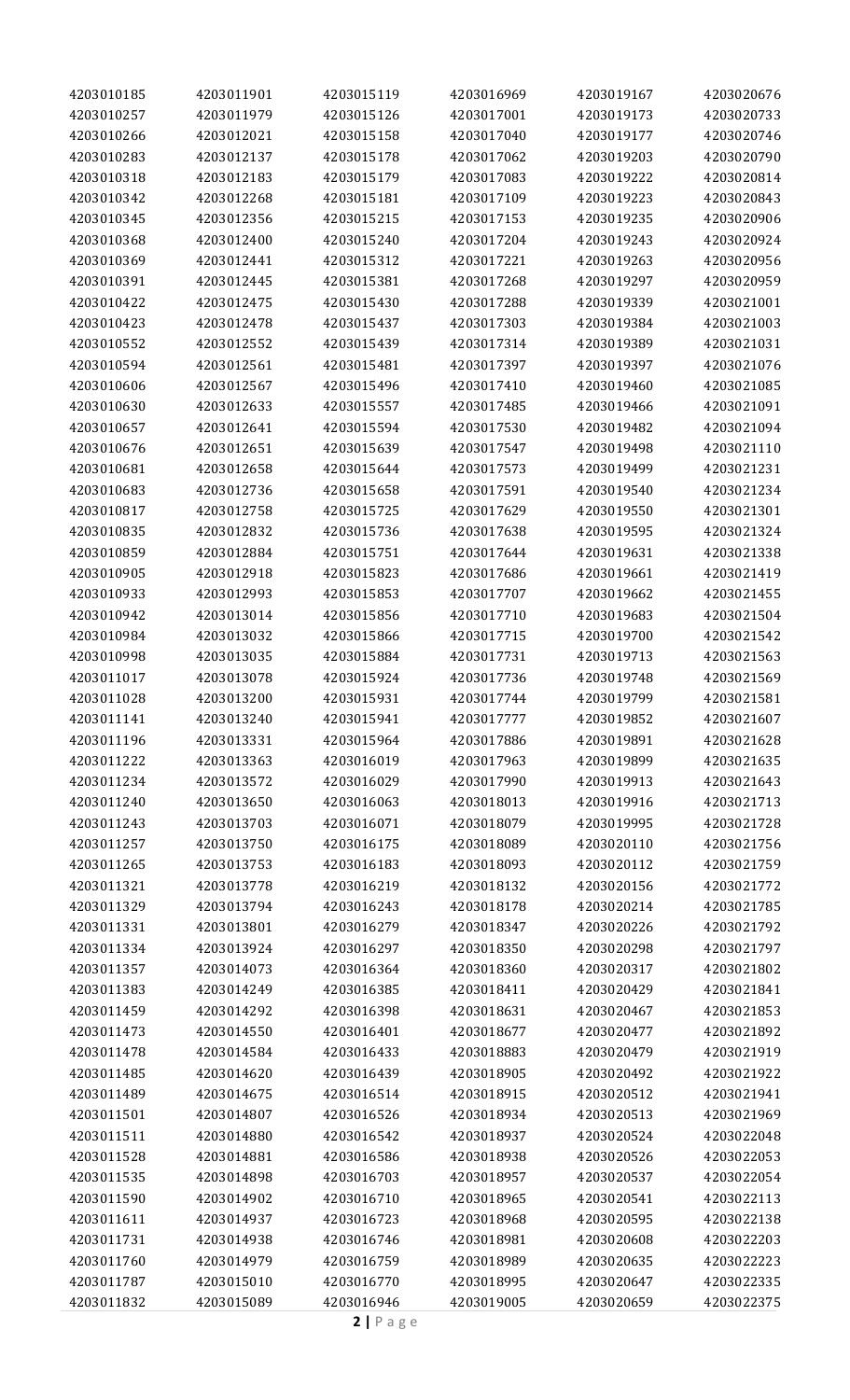| 4203022384 | 4203023666 | 4203025309 | 4203026774 | 4203028362 | 4203030258 |
|------------|------------|------------|------------|------------|------------|
| 4203022393 | 4203023724 | 4203025321 | 4203026818 | 4203028379 | 4203030295 |
| 4203022395 | 4203023767 | 4203025344 | 4203026841 | 4203028388 | 4203030324 |
| 4203022396 | 4203023769 | 4203025403 | 4203026844 | 4203028391 | 4203030364 |
| 4203022421 | 4203023784 | 4203025405 | 4203026851 | 4203028393 | 4203030407 |
| 4203022508 | 4203023813 | 4203025447 | 4203026855 | 4203028410 | 4203030457 |
| 4203022519 | 4203023829 | 4203025448 | 4203026867 | 4203028464 | 4203030458 |
| 4203022540 | 4203023860 | 4203025485 | 4203026875 | 4203028545 | 4203030490 |
| 4203022572 | 4203023907 | 4203025498 | 4203026899 | 4203028569 | 4203030505 |
| 4203022575 | 4203023918 | 4203025501 | 4203026918 | 4203028578 | 4203030520 |
| 4203022593 | 4203023923 | 4203025516 | 4203026924 | 4203028582 | 4203030527 |
| 4203022603 | 4203023958 | 4203025572 | 4203026959 | 4203028640 | 4203030546 |
|            |            |            |            |            |            |
| 4203022617 | 4203023984 | 4203025602 | 4203027015 | 4203028656 | 4203030567 |
| 4203022653 | 4203024007 | 4203025660 | 4203027055 | 4203028663 | 4203030672 |
| 4203022670 | 4203024018 | 4203025666 | 4203027088 | 4203028797 | 4203030701 |
| 4203022808 | 4203024104 | 4203025669 | 4203027147 | 4203028827 | 4203030736 |
| 4203022821 | 4203024120 | 4203025693 | 4203027149 | 4203028830 | 4203030750 |
| 4203022825 | 4203024172 | 4203025727 | 4203027166 | 4203028915 | 4203030835 |
| 4203022829 | 4203024278 | 4203025780 | 4203027208 | 4203028920 | 4203030838 |
| 4203022864 | 4203024285 | 4203025827 | 4203027219 | 4203028946 | 4203030862 |
| 4203022893 | 4203024320 | 4203025903 | 4203027228 | 4203028948 | 4203030864 |
| 4203022950 | 4203024322 | 4203025904 | 4203027301 | 4203028982 | 4203030887 |
| 4203022961 | 4203024326 | 4203025953 | 4203027348 | 4203028999 | 4203030925 |
| 4203022970 | 4203024339 | 4203025963 | 4203027374 | 4203029008 | 4203030937 |
| 4203022987 | 4203024352 | 4203025966 | 4203027419 | 4203029009 | 4203030948 |
| 4203022990 | 4203024376 | 4203025984 | 4203027436 | 4203029036 | 4203030982 |
| 4203023003 | 4203024378 | 4203025999 | 4203027502 | 4203029067 | 4203030985 |
| 4203023053 | 4203024388 | 4203026005 | 4203027509 | 4203029132 | 4203030987 |
| 4203023057 | 4203024393 | 4203026031 | 4203027520 | 4203029173 | 4203031004 |
| 4203023083 | 4203024411 | 4203026033 | 4203027526 | 4203029186 | 4203031080 |
| 4203023164 | 4203024426 | 4203026052 | 4203027638 | 4203029196 | 4203031081 |
| 4203023167 | 4203024504 | 4203026081 | 4203027691 | 4203029202 | 4203031148 |
| 4203023182 | 4203024576 | 4203026158 | 4203027715 | 4203029224 | 4203031156 |
| 4203023190 | 4203024581 | 4203026237 | 4203027726 | 4203029232 | 4203031189 |
| 4203023214 | 4203024634 | 4203026263 | 4203027734 | 4203029240 | 4203031197 |
| 4203023245 | 4203024660 | 4203026264 | 4203027778 | 4203029273 | 4203031209 |
| 4203023246 | 4203024684 | 4203026280 | 4203027795 | 4203029404 | 4203031210 |
| 4203023258 | 4203024707 | 4203026287 | 4203027798 | 4203029414 | 4203031302 |
| 4203023294 | 4203024721 | 4203026311 | 4203027863 | 4203029419 | 4203031314 |
| 4203023394 | 4203024731 | 4203026312 | 4203027909 | 4203029452 | 4203031316 |
| 4203023407 | 4203024750 | 4203026380 | 4203027953 | 4203029469 | 4203031367 |
| 4203023416 |            | 4203026390 | 4203027983 | 4203029472 | 4203031377 |
|            | 4203024785 |            |            |            |            |
| 4203023462 | 4203024818 | 4203026412 | 4203027985 | 4203029474 | 4203031399 |
| 4203023469 | 4203024891 | 4203026465 | 4203027987 | 4203029490 | 4203031447 |
| 4203023477 | 4203024902 | 4203026466 | 4203027989 | 4203029520 | 4203031468 |
| 4203023490 | 4203024935 | 4203026479 | 4203027991 | 4203029525 | 4203031470 |
| 4203023499 | 4203024953 | 4203026494 | 4203028017 | 4203029586 | 4203031495 |
| 4203023525 | 4203024961 | 4203026509 | 4203028023 | 4203029594 | 4203031526 |
| 4203023536 | 4203024966 | 4203026527 | 4203028032 | 4203029622 | 4203031537 |
| 4203023537 | 4203025026 | 4203026533 | 4203028043 | 4203029628 | 4203031563 |
| 4203023538 | 4203025088 | 4203026543 | 4203028070 | 4203029682 | 4203031603 |
| 4203023562 | 4203025153 | 4203026561 | 4203028151 | 4203029732 | 4203031635 |
| 4203023563 | 4203025166 | 4203026571 | 4203028162 | 4203029808 | 4203031700 |
| 4203023565 | 4203025227 | 4203026573 | 4203028242 | 4203029920 | 4203031734 |
| 4203023600 | 4203025234 | 4203026585 | 4203028265 | 4203029933 | 4203031738 |
| 4203023610 | 4203025246 | 4203026647 | 4203028286 | 4203029998 | 4203031770 |
| 4203023611 | 4203025253 | 4203026676 | 4203028305 | 4203030132 | 4203031814 |
| 4203023630 | 4203025254 | 4203026685 | 4203028322 | 4203030179 | 4203031936 |
| 4203023651 | 4203025293 | 4203026747 | 4203028351 | 4203030254 | 4203031961 |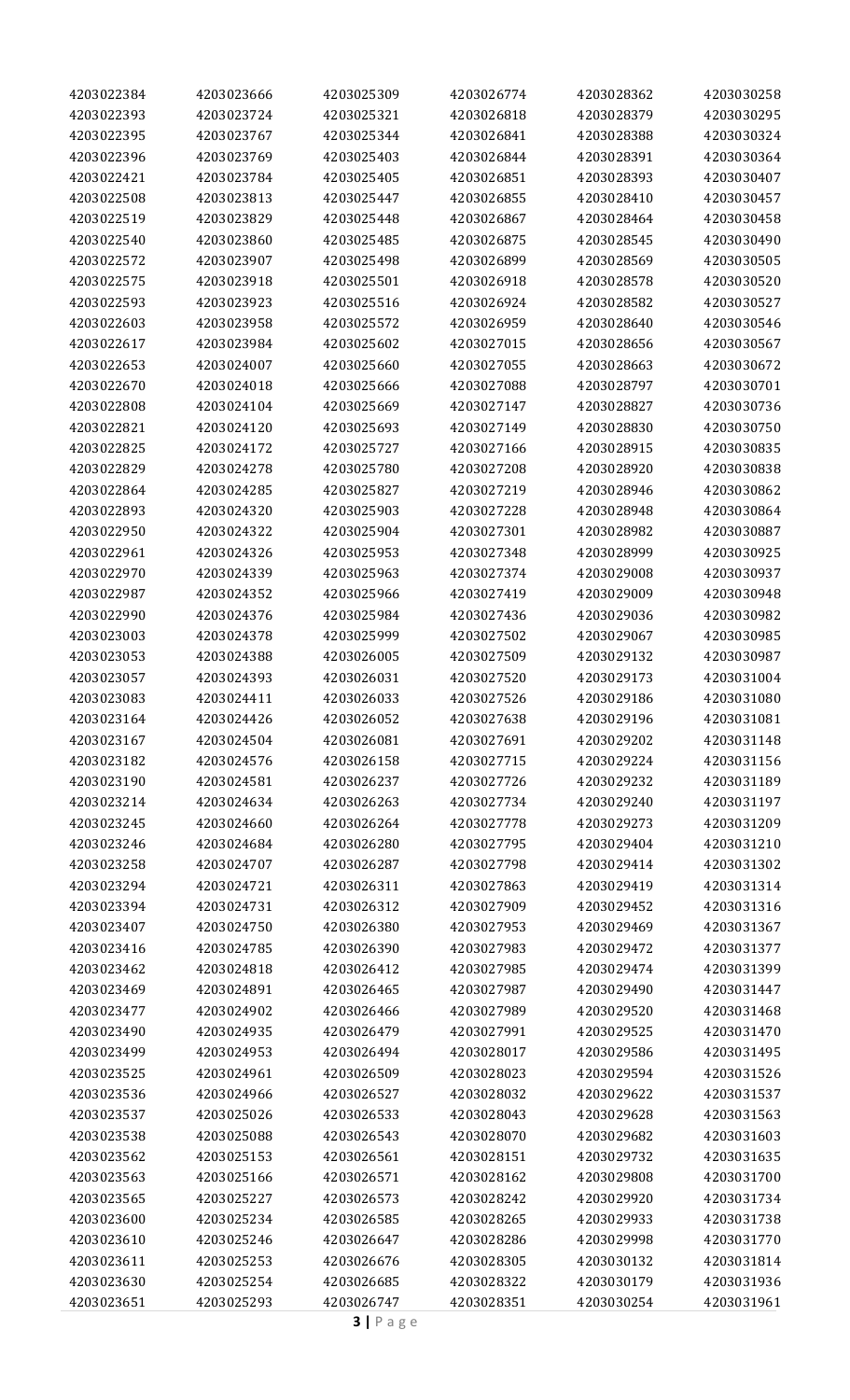| 4203031990               | 4203033565               | 4203035320               | 4203037038               | 4203038639               | 4203040278               |
|--------------------------|--------------------------|--------------------------|--------------------------|--------------------------|--------------------------|
| 4203031998               | 4203033575               | 4203035415               | 4203037069               | 4203038684               | 4203040299               |
| 4203032017               | 4203033700               | 4203035486               | 4203037144               | 4203038705               | 4203040313               |
| 4203032039               | 4203033758               | 4203035491               | 4203037153               | 4203038710               | 4203040314               |
| 4203032044               | 4203033826               | 4203035539               | 4203037180               | 4203038711               | 4203040340               |
| 4203032156               | 4203033869               | 4203035610               | 4203037212               | 4203038820               | 4203040342               |
| 4203032159               | 4203033878               | 4203035685               | 4203037232               | 4203038822               | 4203040351               |
| 4203032168               | 4203033884               | 4203035714               | 4203037240               | 4203038828               | 4203040377               |
| 4203032181               | 4203033885               | 4203035782               | 4203037255               | 4203038834               | 4203040412               |
| 4203032215               | 4203033953               | 4203035823               | 4203037258               | 4203038840               | 4203040473               |
| 4203032221               | 4203033984               | 4203035911               | 4203037313               | 4203038844               | 4203040546               |
| 4203032244               | 4203034035               | 4203035914               | 4203037318               | 4203038864               | 4203040555               |
| 4203032254               | 4203034116               | 4203035938               | 4203037338               | 4203038898               | 4203040557               |
| 4203032256               | 4203034132               | 4203035957               | 4203037339               | 4203038931               | 4203040562               |
| 4203032269               | 4203034136               | 4203035962               | 4203037342               | 4203038934               | 4203040574               |
| 4203032287               | 4203034165               | 4203036000               | 4203037371               | 4203038962               | 4203040575               |
| 4203032306               | 4203034239               | 4203036006               | 4203037405               | 4203038977               | 4203040620               |
| 4203032319               | 4203034255               | 4203036045               | 4203037456               | 4203039015               | 4203040637               |
| 4203032347               | 4203034284               | 4203036112               | 4203037466               | 4203039038               | 4203040646               |
| 4203032382               | 4203034324               | 4203036138               | 4203037522               | 4203039070               | 4203040690               |
| 4203032423               | 4203034328               | 4203036164               | 4203037568               | 4203039077               | 4203040691               |
| 4203032436               | 4203034333               | 4203036224               | 4203037635               | 4203039100               | 4203040713               |
| 4203032494               | 4203034343               | 4203036243               | 4203037674               | 4203039163               | 4203040739               |
| 4203032521               | 4203034375               | 4203036245               | 4203037675               | 4203039197               | 4203040765               |
| 4203032534               | 4203034396               | 4203036251               | 4203037697               | 4203039300               | 4203040799               |
| 4203032540               | 4203034398               | 4203036271               | 4203037747               | 4203039303               | 4203040802               |
| 4203032566               | 4203034405               | 4203036301               |                          | 4203039304               | 4203040856               |
|                          |                          | 4203036451               | 4203037775               |                          |                          |
| 4203032567               | 4203034420               |                          | 4203037872               | 4203039357               | 4203040885               |
| 4203032583<br>4203032644 | 4203034464               | 4203036480               | 4203037921<br>4203037939 | 4203039365               | 4203040907               |
|                          | 4203034474               | 4203036486               |                          | 4203039370               | 4203040910               |
| 4203032652<br>4203032707 | 4203034549<br>4203034554 | 4203036543<br>4203036550 | 4203037946<br>4203037985 | 4203039411<br>4203039419 | 4203040932<br>4203041017 |
| 4203032734               | 4203034578               | 4203036552               |                          |                          |                          |
|                          |                          |                          | 4203038003               | 4203039431               | 4203041030<br>4203041051 |
| 4203032737               | 4203034683               | 4203036566               | 4203038015<br>4203038087 | 4203039438               |                          |
| 4203032770               | 4203034704               | 4203036574               |                          | 4203039465               | 4203041056               |
| 4203032780               | 4203034723               | 4203036598               | 4203038144               | 4203039472               | 4203041065               |
| 4203032786               | 4203034740               | 4203036611               | 4203038201               | 4203039544               | 4203041124               |
| 4203032789               | 4203034763               | 4203036643               | 4203038203               | 4203039607               | 4203041179               |
| 4203032844               | 4203034778               | 4203036644               | 4203038218               | 4203039686               | 4203041197               |
| 4203032852               | 4203034843               | 4203036671               | 4203038228               | 4203039695               | 4203041230               |
| 4203032860               | 4203034910               | 4203036684               | 4203038234               | 4203039727               | 4203041248               |
| 4203032867               | 4203034921               | 4203036733               | 4203038239               | 4203039838               | 4203041249               |
| 4203032873               | 4203034933               | 4203036736               | 4203038297               | 4203039911               | 4203041265               |
| 4203032902               | 4203034934               | 4203036739               | 4203038357               | 4203039916               | 4203041273               |
| 4203032908               | 4203034953               | 4203036759               | 4203038399               | 4203039921               | 4203041298               |
| 4203033083               | 4203034955               | 4203036782               | 4203038424               | 4203039951               | 4203041305               |
| 4203033128               | 4203034990               | 4203036785               | 4203038476               | 4203039981               | 4203041317               |
| 4203033203               | 4203035017               | 4203036787               | 4203038492               | 4203039985               | 4203041361               |
| 4203033215               | 4203035019               | 4203036796               | 4203038504               | 4203039996               | 4203041411               |
| 4203033220               | 4203035068               | 4203036801               | 4203038529               | 4203040030               | 4203041427               |
| 4203033222               | 4203035209               | 4203036817               | 4203038535               | 4203040049               | 4203041429               |
| 4203033239               | 4203035235               | 4203036868               | 4203038550               | 4203040063               | 4203041499               |
| 4203033266               | 4203035240               | 4203036877               | 4203038585               | 4203040110               | 4203041512               |
| 4203033314               | 4203035270               | 4203036880               | 4203038589               | 4203040151               | 4203041522               |
| 4203033465               | 4203035272               | 4203036898               | 4203038590               | 4203040163               | 4203041530               |
| 4203033499               | 4203035289               | 4203036923               | 4203038595               | 4203040191               | 4203041567               |
| 4203033535               | 4203035300               | 4203036959               | 4203038613               | 4203040207               | 4203041581               |
| 4203033553               | 4203035318               | 4203037027               | 4203038615               | 4203040219               | 4203041612               |
| 4203033559               | 4203035319               | 4203037031               | 4203038622               | 4203040250               | 4203041642               |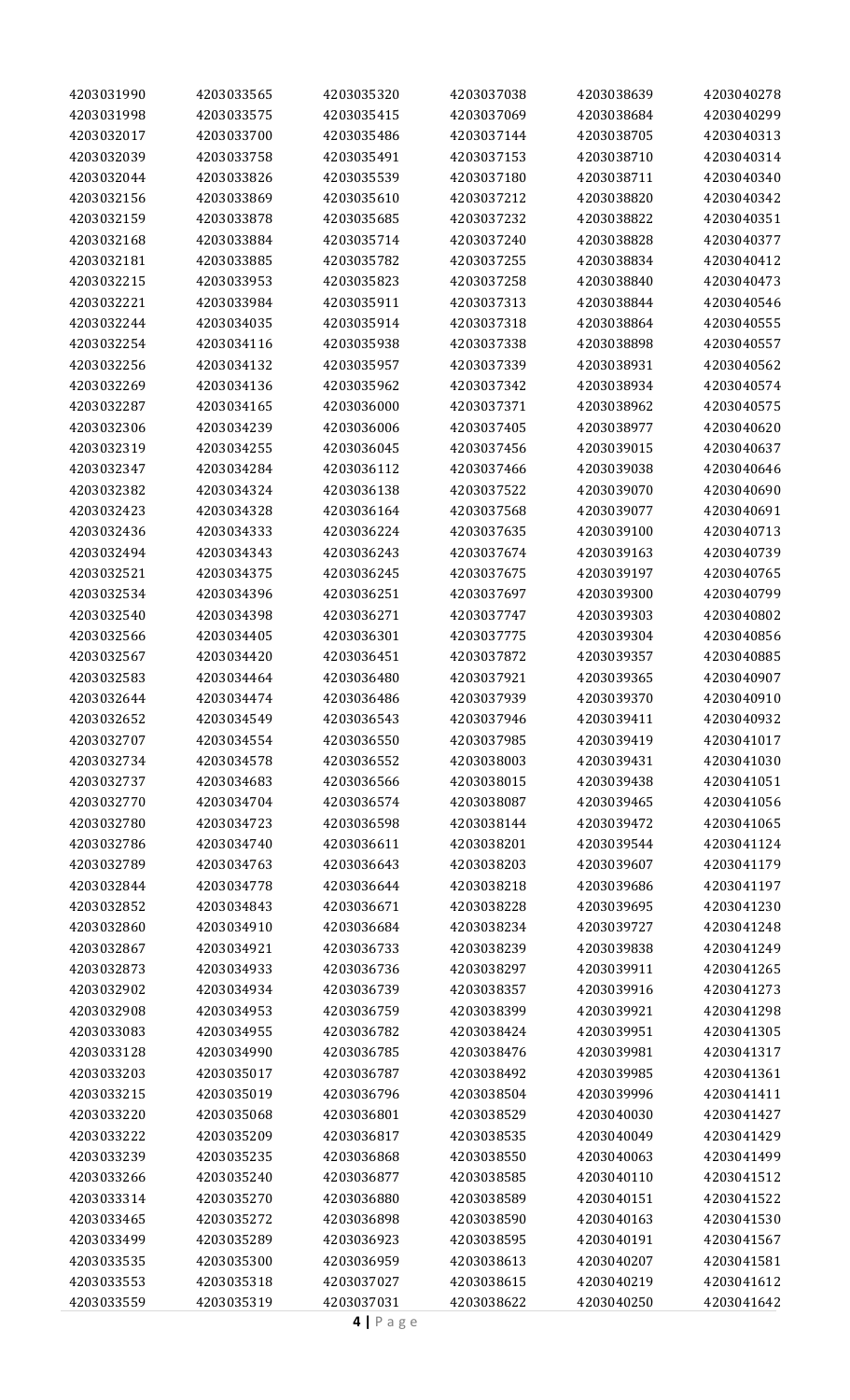| 4203041646               | 4203043366 | 4203044688               | 4203046200               | 4203047548               | 4203048898               |
|--------------------------|------------|--------------------------|--------------------------|--------------------------|--------------------------|
| 4203041653               | 4203043378 | 4203044699               | 4203046202               | 4203047551               | 4203048901               |
| 4203041708               | 4203043379 | 4203044705               | 4203046203               | 4203047552               | 4203048904               |
| 4203041792               | 4203043414 | 4203044716               | 4203046206               | 4203047558               | 4203048916               |
| 4203041811               | 4203043421 | 4203044724               | 4203046229               | 4203047563               | 4203048921               |
| 4203041812               | 4203043431 | 4203044795               | 4203046278               | 4203047568               | 4203048934               |
| 4203041860               | 4203043447 | 4203044810               | 4203046305               | 4203047573               | 4203048949               |
| 4203041877               | 4203043464 | 4203044827               | 4203046338               | 4203047582               | 4203048978               |
| 4203041912               | 4203043506 | 4203044852               | 4203046354               | 4203047604               | 4203049013               |
| 4203041952               | 4203043538 | 4203044859               | 4203046359               | 4203047659               | 4203049032               |
| 4203042080               | 4203043542 | 4203044880               | 4203046363               | 4203047750               | 4203049092               |
| 4203042115               |            |                          |                          |                          | 4203049128               |
|                          | 4203043546 | 4203044970               | 4203046411               | 4203047757               |                          |
| 4203042125               | 4203043551 | 4203044986               | 4203046429               | 4203047763               | 4203049163               |
| 4203042134               | 4203043560 | 4203044992               | 4203046445               | 4203047786               | 4203049285               |
| 4203042159               | 4203043566 | 4203044995               | 4203046457               | 4203047803               | 4203049295               |
| 4203042207               | 4203043573 | 4203045159               | 4203046464               | 4203047809               | 4203049316               |
| 4203042228               | 4203043574 | 4203045218               | 4203046480               | 4203047813               | 4203049325               |
| 4203042345               | 4203043611 | 4203045264               | 4203046499               | 4203047819               | 4203049353               |
| 4203042360               | 4203043653 | 4203045275               | 4203046526               | 4203047861               | 4203049377               |
| 4203042380               | 4203043654 | 4203045277               | 4203046527               | 4203047864               | 4203049421               |
| 4203042400               | 4203043687 | 4203045296               | 4203046528               | 4203047872               | 4203049477               |
| 4203042420               | 4203043708 | 4203045309               | 4203046532               | 4203047891               | 4203049528               |
| 4203042470               | 4203043729 | 4203045329               | 4203046537               | 4203047893               | 4203049538               |
| 4203042497               | 4203043730 | 4203045335               | 4203046560               | 4203047926               | 4203049636               |
| 4203042504               | 4203043731 | 4203045353               | 4203046613               | 4203047927               | 4203049722               |
| 4203042518               | 4203043777 | 4203045372               | 4203046651               | 4203047952               | 4203049747               |
| 4203042628               | 4203043784 | 4203045377               | 4203046653               | 4203048001               | 4203049791               |
| 4203042635               | 4203043790 | 4203045380               | 4203046655               | 4203048030               | 4203049817               |
| 4203042664               | 4203043819 | 4203045423               | 4203046676               | 4203048079               | 4203049829               |
| 4203042679               | 4203043837 | 4203045439               | 4203046700               | 4203048089               | 4203049864               |
| 4203042682               | 4203043839 | 4203045497               | 4203046705               | 4203048104               | 4203049889               |
| 4203042691               | 4203043845 | 4203045535               | 4203046720               | 4203048149               | 4203049923               |
| 4203042698               | 4203043862 | 4203045551               | 4203046778               | 4203048173               | 4203050166               |
| 4203042715               | 4203043921 | 4203045555               | 4203046785               | 4203048200               | 4203050204               |
| 4203042717               | 4203043930 | 4203045570               | 4203046796               | 4203048202               | 4203050207               |
| 4203042719               | 4203043937 | 4203045582               | 4203046826               | 4203048230               | 4203050313               |
| 4203042731               | 4203043959 | 4203045585               | 4203046835               | 4203048345               | 4203050320               |
| 4203042752               | 4203043962 | 4203045591               | 4203046857               | 4203048380               | 4203050403               |
| 4203042825               | 4203043978 | 4203045612               | 4203047000               | 4203048393               | 4203050437               |
| 4203042885               | 4203043996 | 4203045626               | 4203047011               | 4203048415               | 4203050476               |
| 4203042886               | 4203044001 | 4203045648               | 4203047014               | 4203048417               | 4203050557               |
| 4203042906               | 4203044037 | 4203045688               | 4203047035               | 4203048420               | 4203050563               |
| 4203042917               | 4203044053 | 4203045703               | 4203047049               | 4203048423               | 4203050587               |
| 4203042938               | 4203044084 | 4203045745               | 4203047052               | 4203048452               | 4203050590               |
| 4203042966               | 4203044216 | 4203045830               | 4203047123               | 4203048462               | 4203050599               |
| 4203042968               | 4203044260 | 4203045850               | 4203047172               | 4203048474               | 4203050632               |
| 4203042977               | 4203044299 | 4203045852               | 4203047175               | 4203048475               | 4203050642               |
| 4203042996               | 4203044335 | 4203045880               | 4203047180               | 4203048612               | 4203050649               |
| 4203043007               | 4203044354 | 4203045893               | 4203047197               | 4203048664               | 4203050682               |
|                          |            |                          |                          |                          |                          |
| 4203043083<br>4203043118 | 4203044359 | 4203045895<br>4203045908 | 4203047267<br>4203047268 | 4203048666<br>4203048674 | 4203050700<br>4203050750 |
|                          | 4203044392 |                          |                          |                          |                          |
| 4203043123               | 4203044459 | 4203045945               | 4203047278               | 4203048728               | 4203050752               |
| 4203043158               | 4203044489 | 4203045973               | 4203047350               | 4203048764               | 4203050787               |
| 4203043238               | 4203044494 | 4203046006               | 4203047360               | 4203048804               | 4203050818               |
| 4203043303               | 4203044535 | 4203046055               | 4203047394               | 4203048811               | 4203050858               |
| 4203043320               | 4203044543 | 4203046113               | 4203047407               | 4203048826               | 4203050870               |
| 4203043333               | 4203044584 | 4203046128               | 4203047439               | 4203048831               | 4203050892               |
| 4203043335               | 4203044610 | 4203046138               | 4203047456               | 4203048842               | 4203050919               |
| 4203043354               | 4203044646 | 4203046191               | 4203047510               | 4203048851               | 4203050926               |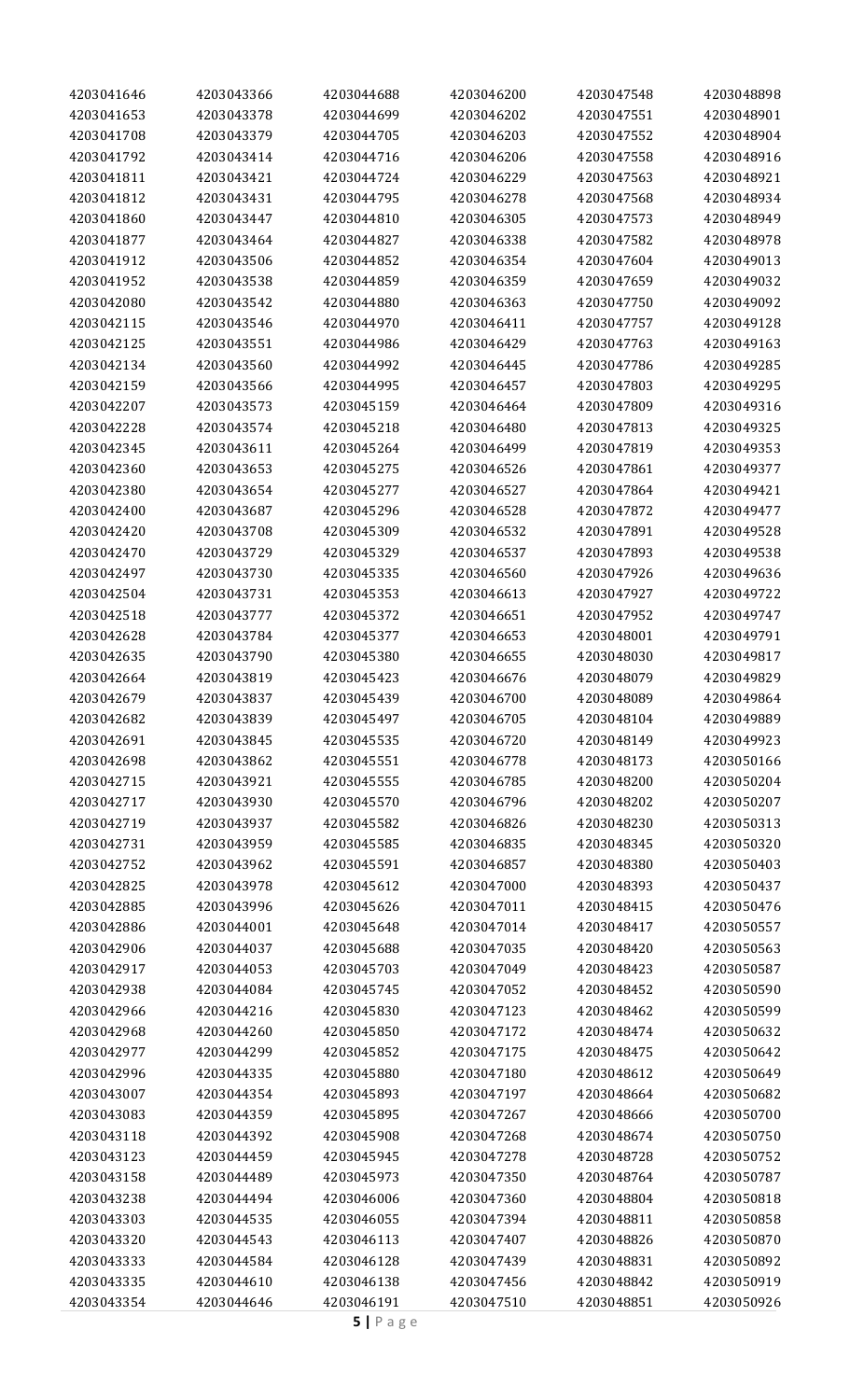| 4203051015               | 4203053390 | 4203054875               | 4203056179 | 4203057634               | 4203058852               |
|--------------------------|------------|--------------------------|------------|--------------------------|--------------------------|
| 4203051056               | 4203053405 | 4203054879               | 4203056183 | 4203057643               | 4203058896               |
| 4203051063               | 4203053476 | 4203054888               | 4203056187 | 4203057707               | 4203058905               |
| 4203051070               | 4203053480 | 4203054904               | 4203056222 | 4203057730               | 4203058919               |
| 4203051097               | 4203053500 | 4203054906               | 4203056237 | 4203057761               | 4203058925               |
| 4203051126               | 4203053506 | 4203054918               | 4203056252 | 4203057848               | 4203058940               |
| 4203051127               | 4203053522 | 4203054921               | 4203056254 | 4203057861               | 4203058966               |
| 4203051164               | 4203053581 | 4203054924               | 4203056267 | 4203057871               | 4203058978               |
| 4203051240               | 4203053610 | 4203054961               | 4203056294 | 4203057900               | 4203059000               |
| 4203051372               | 4203053664 | 4203054971               | 4203056401 | 4203057933               | 4203059080               |
| 4203051373               | 4203053734 | 4203054979               | 4203056403 | 4203057964               | 4203059082               |
| 4203051395               | 4203053735 | 4203055017               | 4203056406 | 4203057976               | 4203059086               |
| 4203051412               | 4203053748 | 4203055019               | 4203056439 | 4203058006               | 4203059157               |
| 4203051463               | 4203053782 | 4203055074               | 4203056467 | 4203058016               | 4203059161               |
| 4203051467               | 4203053785 | 4203055090               | 4203056482 | 4203058017               | 4203059196               |
| 4203051587               | 4203053790 | 4203055099               | 4203056517 | 4203058045               | 4203059239               |
| 4203051627               | 4203053811 | 4203055113               | 4203056551 | 4203058083               | 4203059241               |
| 4203051669               | 4203053814 | 4203055115               | 4203056580 | 4203058090               | 4203059276               |
| 4203051968               | 4203053831 | 4203055174               | 4203056581 | 4203058115               | 4203059280               |
| 4203051977               | 4203053951 | 4203055191               | 4203056582 | 4203058151               | 4203059301               |
| 4203052085               | 4203053978 | 4203055199               | 4203056670 | 4203058155               | 4203059337               |
| 4203052094               | 4203053994 | 4203055216               | 4203056705 | 4203058191               | 4203059370               |
| 4203052113               | 4203054063 | 4203055217               | 4203056716 | 4203058203               | 4203059378               |
| 4203052142               | 4203054079 |                          | 4203056757 | 4203058207               | 4203059397               |
| 4203052152               | 4203054103 | 4203055225<br>4203055261 | 4203056781 | 4203058232               | 4203059404               |
| 4203052154               | 4203054136 | 4203055293               | 4203056861 | 4203058239               | 4203059414               |
| 4203052233               | 4203054141 | 4203055320               | 4203056879 | 4203058275               | 4203059425               |
|                          |            |                          |            |                          |                          |
| 4203052291               | 4203054207 | 4203055362               | 4203056886 | 4203058278               | 4203059441               |
| 4203052305               | 4203054236 | 4203055384               | 4203057020 | 4203058292               | 4203059444               |
| 4203052419               | 4203054253 | 4203055444               | 4203057034 | 4203058300               | 4203059456               |
| 4203052421               | 4203054261 | 4203055515               | 4203057066 | 4203058319               | 4203059462               |
| 4203052459<br>4203052479 | 4203054263 | 4203055546               | 4203057075 | 4203058326<br>4203058330 | 4203059506               |
|                          | 4203054276 | 4203055567               | 4203057139 |                          | 4203059519               |
| 4203052579               | 4203054293 | 4203055597               | 4203057142 | 4203058353<br>4203058357 | 4203059584<br>4203059594 |
| 4203052611               | 4203054329 | 4203055613               | 4203057145 |                          |                          |
| 4203052632               | 4203054335 | 4203055628               | 4203057151 | 4203058417               | 4203059631               |
| 4203052652               | 4203054431 | 4203055641               | 4203057260 | 4203058444               | 4203059668               |
| 4203052668               | 4203054442 | 4203055669               | 4203057263 | 4203058464               | 4203059684               |
| 4203052683               | 4203054557 | 4203055681               | 4203057288 | 4203058488               | 4203059695               |
| 4203052776               | 4203054558 | 4203055708               | 4203057295 | 4203058508               | 4203059723               |
| 4203052781               | 4203054581 | 4203055755               | 4203057302 | 4203058512               | 4203059762               |
| 4203052807               | 4203054587 | 4203055813               | 4203057335 | 4203058513               | 4203059783               |
| 4203052821               | 4203054595 | 4203055820               | 4203057343 | 4203058534               | 4203059804               |
| 4203052829               | 4203054628 | 4203055834               | 4203057352 | 4203058545               | 4203059814               |
| 4203052848               | 4203054631 | 4203055839               | 4203057374 | 4203058557               | 4203059825               |
| 4203052902               | 4203054659 | 4203055840               | 4203057379 | 4203058567               | 4203059862               |
| 4203052935               | 4203054668 | 4203055863               | 4203057383 | 4203058590               | 4203059905               |
| 4203052992               | 4203054679 | 4203055883               | 4203057404 | 4203058599               | 4203059917               |
| 4203053075               | 4203054681 | 4203055888               | 4203057414 | 4203058605               | 4203059973               |
| 4203053084               | 4203054695 | 4203055891               | 4203057447 | 4203058624               | 4203059983               |
| 4203053106               | 4203054705 | 4203055902               | 4203057457 | 4203058660               | 4203059997               |
| 4203053127               | 4203054720 | 4203055908               | 4203057462 | 4203058696               | 4203060004               |
| 4203053138               | 4203054743 | 4203055911               | 4203057526 | 4203058756               | 4203060032               |
| 4203053163               | 4203054777 | 4203055917               | 4203057537 | 4203058758               | 4203060044               |
| 4203053173               | 4203054815 | 4203055937               | 4203057552 | 4203058777               | 4203060096               |
| 4203053189               | 4203054831 | 4203056115               | 4203057560 | 4203058815               | 4203060104               |
| 4203053257               | 4203054850 | 4203056123               | 4203057580 | 4203058825               | 4203060240               |
| 4203053259               | 4203054859 | 4203056137               | 4203057584 | 4203058830               | 4203060247               |
| 4203053268               | 4203054872 | 4203056174               | 4203057612 | 4203058835               | 4203060253               |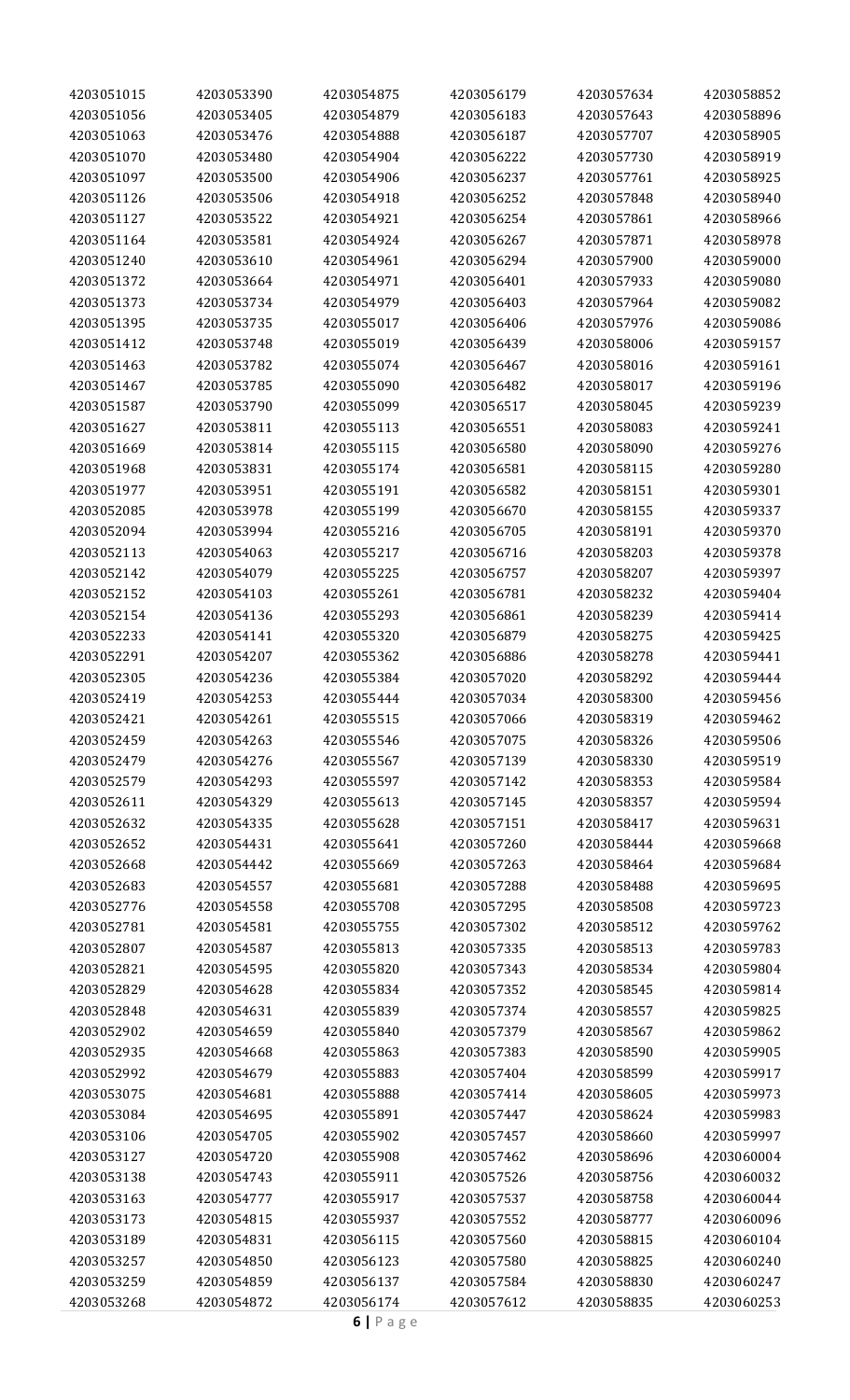| 4203060313<br>4203061877<br>4203063669<br>4203065900<br>4203067919<br>4203069927<br>4203060328<br>4203061915<br>4203063673<br>4203065901<br>4203067922<br>4203069930<br>4203060340<br>4203061938<br>4203063697<br>4203065957<br>4203068005<br>4203069934<br>4203060359<br>4203061952<br>4203063700<br>4203065994<br>4203068007<br>4203069951<br>4203060363<br>4203061961<br>4203063864<br>4203066030<br>4203068044<br>4203070003<br>4203060377<br>4203062023<br>4203063887<br>4203066106<br>4203068077<br>4203070062<br>4203070068<br>4203060389<br>4203062068<br>4203063929<br>4203066185<br>4203068078<br>4203060449<br>4203062112<br>4203063944<br>4203066261<br>4203068081<br>4203070086<br>4203062116<br>4203068137<br>4203070106<br>4203060476<br>4203064036<br>4203066305<br>4203060478<br>4203062122<br>4203064068<br>4203066378<br>4203068159<br>4203070125<br>4203060501<br>4203062134<br>4203068161<br>4203070177<br>4203064071<br>4203066417<br>4203060510<br>4203062164<br>4203064075<br>4203066424<br>4203068222<br>4203070199<br>4203060562<br>4203062254<br>4203064095<br>4203068230<br>4203070203<br>4203066425<br>4203060568<br>4203062257<br>4203064107<br>4203066439<br>4203068232<br>4203070220<br>4203060629<br>4203062285<br>4203068247<br>4203070224<br>4203064129<br>4203066484<br>4203060664<br>4203062307<br>4203066491<br>4203068315<br>4203070235<br>4203064172<br>4203060675<br>4203062332<br>4203064246<br>4203068317<br>4203070236<br>4203066528<br>4203060682<br>4203062351<br>4203064275<br>4203066572<br>4203068343<br>4203070382<br>4203070387<br>4203060733<br>4203062388<br>4203064288<br>4203066596<br>4203068348<br>4203060753<br>4203062414<br>4203064346<br>4203066600<br>4203068374<br>4203070393<br>4203060831<br>4203062416<br>4203064347<br>4203066611<br>4203068391<br>4203070401<br>4203060851<br>4203062445<br>4203064380<br>4203066618<br>4203068407<br>4203070402<br>4203060878<br>4203062488<br>4203066639<br>4203070415<br>4203064460<br>4203068439<br>4203060900<br>4203062504<br>4203066649<br>4203070421<br>4203064473<br>4203068492<br>4203060902<br>4203062511<br>4203068513<br>4203070453<br>4203064522<br>4203066674<br>4203060915<br>4203062513<br>4203068573<br>4203070457<br>4203064541<br>4203066747<br>4203060941<br>4203062517<br>4203070468<br>4203064692<br>4203066758<br>4203068579<br>4203060953<br>4203062582<br>4203068611<br>4203070486<br>4203064771<br>4203066762<br>4203060961<br>4203062729<br>4203070488<br>4203064784<br>4203066767<br>4203068740<br>4203060970<br>4203062787<br>4203064795<br>4203066865<br>4203068907<br>4203070501<br>4203060995<br>4203062824<br>4203064801<br>4203066872<br>4203068941<br>4203070523<br>4203061010<br>4203062902<br>4203064823<br>4203066878<br>4203068972<br>4203070567<br>4203061131<br>4203062926<br>4203064829<br>4203066909<br>4203069058<br>4203070575<br>4203061211<br>4203062952<br>4203064844<br>4203066930<br>4203069107<br>4203070593<br>4203061223<br>4203062963<br>4203066941<br>4203070689<br>4203064864<br>4203069213<br>4203061224<br>4203062991<br>4203064874<br>4203066965<br>4203069226<br>4203070741<br>4203063014<br>4203066995<br>4203069238<br>4203070749<br>4203061231<br>4203064918<br>4203061232<br>4203063056<br>4203064937<br>4203067023<br>4203069250<br>4203070757<br>4203063064<br>4203070762<br>4203061233<br>4203064943<br>4203067166<br>4203069267<br>4203061245<br>4203063082<br>4203065008<br>4203067264<br>4203069278<br>4203070765<br>4203061460<br>4203063119<br>4203065043<br>4203069291<br>4203070780<br>4203067279<br>4203061469<br>4203063165<br>4203065060<br>4203067297<br>4203069316<br>4203070829<br>4203061498<br>4203063317<br>4203065076<br>4203069392<br>4203070852<br>4203067312<br>4203061531<br>4203063333<br>4203065182<br>4203067315<br>4203069421<br>4203070891<br>4203061582<br>4203063341<br>4203065197<br>4203067360<br>4203069455<br>4203070926<br>4203061601<br>4203063364<br>4203065257<br>4203067398<br>4203069506<br>4203071011<br>4203061603<br>4203063379<br>4203065272<br>4203069516<br>4203071022<br>4203067474<br>4203061655<br>4203063420<br>4203065288<br>4203069528<br>4203071039<br>4203067490<br>4203071042<br>4203061660<br>4203063424<br>4203065301<br>4203069534<br>4203067507<br>4203061698<br>4203063427<br>4203065381<br>4203069599<br>4203071054<br>4203067517<br>4203071062<br>4203061703<br>4203063474<br>4203065408<br>4203069608<br>4203067616<br>4203061710<br>4203063481<br>4203065413<br>4203069617<br>4203071100<br>4203067637<br>4203061724<br>4203063496<br>4203065515<br>4203069633<br>4203071133<br>4203067699<br>4203063552<br>4203065529<br>4203071257<br>4203061738<br>4203067756<br>4203069665<br>4203063605<br>4203065592<br>4203069804<br>4203071326<br>4203061763<br>4203067765<br>4203063618<br>4203065596<br>4203069813<br>4203071341<br>4203061770<br>4203067818<br>4203063633<br>4203065709<br>4203071375<br>4203061822<br>4203067834<br>4203069826<br>4203063658<br>4203065712<br>4203071387<br>4203061844<br>4203067875<br>4203069865 | 4203060263 | 4203061854 | 4203063667 | 4203065851 | 4203067887 | 4203069914 |
|----------------------------------------------------------------------------------------------------------------------------------------------------------------------------------------------------------------------------------------------------------------------------------------------------------------------------------------------------------------------------------------------------------------------------------------------------------------------------------------------------------------------------------------------------------------------------------------------------------------------------------------------------------------------------------------------------------------------------------------------------------------------------------------------------------------------------------------------------------------------------------------------------------------------------------------------------------------------------------------------------------------------------------------------------------------------------------------------------------------------------------------------------------------------------------------------------------------------------------------------------------------------------------------------------------------------------------------------------------------------------------------------------------------------------------------------------------------------------------------------------------------------------------------------------------------------------------------------------------------------------------------------------------------------------------------------------------------------------------------------------------------------------------------------------------------------------------------------------------------------------------------------------------------------------------------------------------------------------------------------------------------------------------------------------------------------------------------------------------------------------------------------------------------------------------------------------------------------------------------------------------------------------------------------------------------------------------------------------------------------------------------------------------------------------------------------------------------------------------------------------------------------------------------------------------------------------------------------------------------------------------------------------------------------------------------------------------------------------------------------------------------------------------------------------------------------------------------------------------------------------------------------------------------------------------------------------------------------------------------------------------------------------------------------------------------------------------------------------------------------------------------------------------------------------------------------------------------------------------------------------------------------------------------------------------------------------------------------------------------------------------------------------------------------------------------------------------------------------------------------------------------------------------------------------------------------------------------------------------------------------------------------------------------------------------------------------------------------------------------------------------------------------------------------------------------------------------------------------------------------------------------------------------------------------------------------------------------------------------------------------------------------------------------------------------------------------------------------------------------------------------------------------------------------------------------------------------------------------------------------------------------------------------------------------------------------------------------------------------------------------------------------------------------------------------------------------------------------------------------------------------------------------------------------------------------------------------------------------------------------------------------------------------------------------------------------------------------------------------------------------------------------------------------------------------------------------------------------------------------------------------------------------------------------------------------------------------------------------------------------------------------------------------------------------------------------|------------|------------|------------|------------|------------|------------|
|                                                                                                                                                                                                                                                                                                                                                                                                                                                                                                                                                                                                                                                                                                                                                                                                                                                                                                                                                                                                                                                                                                                                                                                                                                                                                                                                                                                                                                                                                                                                                                                                                                                                                                                                                                                                                                                                                                                                                                                                                                                                                                                                                                                                                                                                                                                                                                                                                                                                                                                                                                                                                                                                                                                                                                                                                                                                                                                                                                                                                                                                                                                                                                                                                                                                                                                                                                                                                                                                                                                                                                                                                                                                                                                                                                                                                                                                                                                                                                                                                                                                                                                                                                                                                                                                                                                                                                                                                                                                                                                                                                                                                                                                                                                                                                                                                                                                                                                                                                                                                                                                      |            |            |            |            |            |            |
|                                                                                                                                                                                                                                                                                                                                                                                                                                                                                                                                                                                                                                                                                                                                                                                                                                                                                                                                                                                                                                                                                                                                                                                                                                                                                                                                                                                                                                                                                                                                                                                                                                                                                                                                                                                                                                                                                                                                                                                                                                                                                                                                                                                                                                                                                                                                                                                                                                                                                                                                                                                                                                                                                                                                                                                                                                                                                                                                                                                                                                                                                                                                                                                                                                                                                                                                                                                                                                                                                                                                                                                                                                                                                                                                                                                                                                                                                                                                                                                                                                                                                                                                                                                                                                                                                                                                                                                                                                                                                                                                                                                                                                                                                                                                                                                                                                                                                                                                                                                                                                                                      |            |            |            |            |            |            |
|                                                                                                                                                                                                                                                                                                                                                                                                                                                                                                                                                                                                                                                                                                                                                                                                                                                                                                                                                                                                                                                                                                                                                                                                                                                                                                                                                                                                                                                                                                                                                                                                                                                                                                                                                                                                                                                                                                                                                                                                                                                                                                                                                                                                                                                                                                                                                                                                                                                                                                                                                                                                                                                                                                                                                                                                                                                                                                                                                                                                                                                                                                                                                                                                                                                                                                                                                                                                                                                                                                                                                                                                                                                                                                                                                                                                                                                                                                                                                                                                                                                                                                                                                                                                                                                                                                                                                                                                                                                                                                                                                                                                                                                                                                                                                                                                                                                                                                                                                                                                                                                                      |            |            |            |            |            |            |
|                                                                                                                                                                                                                                                                                                                                                                                                                                                                                                                                                                                                                                                                                                                                                                                                                                                                                                                                                                                                                                                                                                                                                                                                                                                                                                                                                                                                                                                                                                                                                                                                                                                                                                                                                                                                                                                                                                                                                                                                                                                                                                                                                                                                                                                                                                                                                                                                                                                                                                                                                                                                                                                                                                                                                                                                                                                                                                                                                                                                                                                                                                                                                                                                                                                                                                                                                                                                                                                                                                                                                                                                                                                                                                                                                                                                                                                                                                                                                                                                                                                                                                                                                                                                                                                                                                                                                                                                                                                                                                                                                                                                                                                                                                                                                                                                                                                                                                                                                                                                                                                                      |            |            |            |            |            |            |
|                                                                                                                                                                                                                                                                                                                                                                                                                                                                                                                                                                                                                                                                                                                                                                                                                                                                                                                                                                                                                                                                                                                                                                                                                                                                                                                                                                                                                                                                                                                                                                                                                                                                                                                                                                                                                                                                                                                                                                                                                                                                                                                                                                                                                                                                                                                                                                                                                                                                                                                                                                                                                                                                                                                                                                                                                                                                                                                                                                                                                                                                                                                                                                                                                                                                                                                                                                                                                                                                                                                                                                                                                                                                                                                                                                                                                                                                                                                                                                                                                                                                                                                                                                                                                                                                                                                                                                                                                                                                                                                                                                                                                                                                                                                                                                                                                                                                                                                                                                                                                                                                      |            |            |            |            |            |            |
|                                                                                                                                                                                                                                                                                                                                                                                                                                                                                                                                                                                                                                                                                                                                                                                                                                                                                                                                                                                                                                                                                                                                                                                                                                                                                                                                                                                                                                                                                                                                                                                                                                                                                                                                                                                                                                                                                                                                                                                                                                                                                                                                                                                                                                                                                                                                                                                                                                                                                                                                                                                                                                                                                                                                                                                                                                                                                                                                                                                                                                                                                                                                                                                                                                                                                                                                                                                                                                                                                                                                                                                                                                                                                                                                                                                                                                                                                                                                                                                                                                                                                                                                                                                                                                                                                                                                                                                                                                                                                                                                                                                                                                                                                                                                                                                                                                                                                                                                                                                                                                                                      |            |            |            |            |            |            |
|                                                                                                                                                                                                                                                                                                                                                                                                                                                                                                                                                                                                                                                                                                                                                                                                                                                                                                                                                                                                                                                                                                                                                                                                                                                                                                                                                                                                                                                                                                                                                                                                                                                                                                                                                                                                                                                                                                                                                                                                                                                                                                                                                                                                                                                                                                                                                                                                                                                                                                                                                                                                                                                                                                                                                                                                                                                                                                                                                                                                                                                                                                                                                                                                                                                                                                                                                                                                                                                                                                                                                                                                                                                                                                                                                                                                                                                                                                                                                                                                                                                                                                                                                                                                                                                                                                                                                                                                                                                                                                                                                                                                                                                                                                                                                                                                                                                                                                                                                                                                                                                                      |            |            |            |            |            |            |
|                                                                                                                                                                                                                                                                                                                                                                                                                                                                                                                                                                                                                                                                                                                                                                                                                                                                                                                                                                                                                                                                                                                                                                                                                                                                                                                                                                                                                                                                                                                                                                                                                                                                                                                                                                                                                                                                                                                                                                                                                                                                                                                                                                                                                                                                                                                                                                                                                                                                                                                                                                                                                                                                                                                                                                                                                                                                                                                                                                                                                                                                                                                                                                                                                                                                                                                                                                                                                                                                                                                                                                                                                                                                                                                                                                                                                                                                                                                                                                                                                                                                                                                                                                                                                                                                                                                                                                                                                                                                                                                                                                                                                                                                                                                                                                                                                                                                                                                                                                                                                                                                      |            |            |            |            |            |            |
|                                                                                                                                                                                                                                                                                                                                                                                                                                                                                                                                                                                                                                                                                                                                                                                                                                                                                                                                                                                                                                                                                                                                                                                                                                                                                                                                                                                                                                                                                                                                                                                                                                                                                                                                                                                                                                                                                                                                                                                                                                                                                                                                                                                                                                                                                                                                                                                                                                                                                                                                                                                                                                                                                                                                                                                                                                                                                                                                                                                                                                                                                                                                                                                                                                                                                                                                                                                                                                                                                                                                                                                                                                                                                                                                                                                                                                                                                                                                                                                                                                                                                                                                                                                                                                                                                                                                                                                                                                                                                                                                                                                                                                                                                                                                                                                                                                                                                                                                                                                                                                                                      |            |            |            |            |            |            |
|                                                                                                                                                                                                                                                                                                                                                                                                                                                                                                                                                                                                                                                                                                                                                                                                                                                                                                                                                                                                                                                                                                                                                                                                                                                                                                                                                                                                                                                                                                                                                                                                                                                                                                                                                                                                                                                                                                                                                                                                                                                                                                                                                                                                                                                                                                                                                                                                                                                                                                                                                                                                                                                                                                                                                                                                                                                                                                                                                                                                                                                                                                                                                                                                                                                                                                                                                                                                                                                                                                                                                                                                                                                                                                                                                                                                                                                                                                                                                                                                                                                                                                                                                                                                                                                                                                                                                                                                                                                                                                                                                                                                                                                                                                                                                                                                                                                                                                                                                                                                                                                                      |            |            |            |            |            |            |
|                                                                                                                                                                                                                                                                                                                                                                                                                                                                                                                                                                                                                                                                                                                                                                                                                                                                                                                                                                                                                                                                                                                                                                                                                                                                                                                                                                                                                                                                                                                                                                                                                                                                                                                                                                                                                                                                                                                                                                                                                                                                                                                                                                                                                                                                                                                                                                                                                                                                                                                                                                                                                                                                                                                                                                                                                                                                                                                                                                                                                                                                                                                                                                                                                                                                                                                                                                                                                                                                                                                                                                                                                                                                                                                                                                                                                                                                                                                                                                                                                                                                                                                                                                                                                                                                                                                                                                                                                                                                                                                                                                                                                                                                                                                                                                                                                                                                                                                                                                                                                                                                      |            |            |            |            |            |            |
|                                                                                                                                                                                                                                                                                                                                                                                                                                                                                                                                                                                                                                                                                                                                                                                                                                                                                                                                                                                                                                                                                                                                                                                                                                                                                                                                                                                                                                                                                                                                                                                                                                                                                                                                                                                                                                                                                                                                                                                                                                                                                                                                                                                                                                                                                                                                                                                                                                                                                                                                                                                                                                                                                                                                                                                                                                                                                                                                                                                                                                                                                                                                                                                                                                                                                                                                                                                                                                                                                                                                                                                                                                                                                                                                                                                                                                                                                                                                                                                                                                                                                                                                                                                                                                                                                                                                                                                                                                                                                                                                                                                                                                                                                                                                                                                                                                                                                                                                                                                                                                                                      |            |            |            |            |            |            |
|                                                                                                                                                                                                                                                                                                                                                                                                                                                                                                                                                                                                                                                                                                                                                                                                                                                                                                                                                                                                                                                                                                                                                                                                                                                                                                                                                                                                                                                                                                                                                                                                                                                                                                                                                                                                                                                                                                                                                                                                                                                                                                                                                                                                                                                                                                                                                                                                                                                                                                                                                                                                                                                                                                                                                                                                                                                                                                                                                                                                                                                                                                                                                                                                                                                                                                                                                                                                                                                                                                                                                                                                                                                                                                                                                                                                                                                                                                                                                                                                                                                                                                                                                                                                                                                                                                                                                                                                                                                                                                                                                                                                                                                                                                                                                                                                                                                                                                                                                                                                                                                                      |            |            |            |            |            |            |
|                                                                                                                                                                                                                                                                                                                                                                                                                                                                                                                                                                                                                                                                                                                                                                                                                                                                                                                                                                                                                                                                                                                                                                                                                                                                                                                                                                                                                                                                                                                                                                                                                                                                                                                                                                                                                                                                                                                                                                                                                                                                                                                                                                                                                                                                                                                                                                                                                                                                                                                                                                                                                                                                                                                                                                                                                                                                                                                                                                                                                                                                                                                                                                                                                                                                                                                                                                                                                                                                                                                                                                                                                                                                                                                                                                                                                                                                                                                                                                                                                                                                                                                                                                                                                                                                                                                                                                                                                                                                                                                                                                                                                                                                                                                                                                                                                                                                                                                                                                                                                                                                      |            |            |            |            |            |            |
|                                                                                                                                                                                                                                                                                                                                                                                                                                                                                                                                                                                                                                                                                                                                                                                                                                                                                                                                                                                                                                                                                                                                                                                                                                                                                                                                                                                                                                                                                                                                                                                                                                                                                                                                                                                                                                                                                                                                                                                                                                                                                                                                                                                                                                                                                                                                                                                                                                                                                                                                                                                                                                                                                                                                                                                                                                                                                                                                                                                                                                                                                                                                                                                                                                                                                                                                                                                                                                                                                                                                                                                                                                                                                                                                                                                                                                                                                                                                                                                                                                                                                                                                                                                                                                                                                                                                                                                                                                                                                                                                                                                                                                                                                                                                                                                                                                                                                                                                                                                                                                                                      |            |            |            |            |            |            |
|                                                                                                                                                                                                                                                                                                                                                                                                                                                                                                                                                                                                                                                                                                                                                                                                                                                                                                                                                                                                                                                                                                                                                                                                                                                                                                                                                                                                                                                                                                                                                                                                                                                                                                                                                                                                                                                                                                                                                                                                                                                                                                                                                                                                                                                                                                                                                                                                                                                                                                                                                                                                                                                                                                                                                                                                                                                                                                                                                                                                                                                                                                                                                                                                                                                                                                                                                                                                                                                                                                                                                                                                                                                                                                                                                                                                                                                                                                                                                                                                                                                                                                                                                                                                                                                                                                                                                                                                                                                                                                                                                                                                                                                                                                                                                                                                                                                                                                                                                                                                                                                                      |            |            |            |            |            |            |
|                                                                                                                                                                                                                                                                                                                                                                                                                                                                                                                                                                                                                                                                                                                                                                                                                                                                                                                                                                                                                                                                                                                                                                                                                                                                                                                                                                                                                                                                                                                                                                                                                                                                                                                                                                                                                                                                                                                                                                                                                                                                                                                                                                                                                                                                                                                                                                                                                                                                                                                                                                                                                                                                                                                                                                                                                                                                                                                                                                                                                                                                                                                                                                                                                                                                                                                                                                                                                                                                                                                                                                                                                                                                                                                                                                                                                                                                                                                                                                                                                                                                                                                                                                                                                                                                                                                                                                                                                                                                                                                                                                                                                                                                                                                                                                                                                                                                                                                                                                                                                                                                      |            |            |            |            |            |            |
|                                                                                                                                                                                                                                                                                                                                                                                                                                                                                                                                                                                                                                                                                                                                                                                                                                                                                                                                                                                                                                                                                                                                                                                                                                                                                                                                                                                                                                                                                                                                                                                                                                                                                                                                                                                                                                                                                                                                                                                                                                                                                                                                                                                                                                                                                                                                                                                                                                                                                                                                                                                                                                                                                                                                                                                                                                                                                                                                                                                                                                                                                                                                                                                                                                                                                                                                                                                                                                                                                                                                                                                                                                                                                                                                                                                                                                                                                                                                                                                                                                                                                                                                                                                                                                                                                                                                                                                                                                                                                                                                                                                                                                                                                                                                                                                                                                                                                                                                                                                                                                                                      |            |            |            |            |            |            |
|                                                                                                                                                                                                                                                                                                                                                                                                                                                                                                                                                                                                                                                                                                                                                                                                                                                                                                                                                                                                                                                                                                                                                                                                                                                                                                                                                                                                                                                                                                                                                                                                                                                                                                                                                                                                                                                                                                                                                                                                                                                                                                                                                                                                                                                                                                                                                                                                                                                                                                                                                                                                                                                                                                                                                                                                                                                                                                                                                                                                                                                                                                                                                                                                                                                                                                                                                                                                                                                                                                                                                                                                                                                                                                                                                                                                                                                                                                                                                                                                                                                                                                                                                                                                                                                                                                                                                                                                                                                                                                                                                                                                                                                                                                                                                                                                                                                                                                                                                                                                                                                                      |            |            |            |            |            |            |
|                                                                                                                                                                                                                                                                                                                                                                                                                                                                                                                                                                                                                                                                                                                                                                                                                                                                                                                                                                                                                                                                                                                                                                                                                                                                                                                                                                                                                                                                                                                                                                                                                                                                                                                                                                                                                                                                                                                                                                                                                                                                                                                                                                                                                                                                                                                                                                                                                                                                                                                                                                                                                                                                                                                                                                                                                                                                                                                                                                                                                                                                                                                                                                                                                                                                                                                                                                                                                                                                                                                                                                                                                                                                                                                                                                                                                                                                                                                                                                                                                                                                                                                                                                                                                                                                                                                                                                                                                                                                                                                                                                                                                                                                                                                                                                                                                                                                                                                                                                                                                                                                      |            |            |            |            |            |            |
|                                                                                                                                                                                                                                                                                                                                                                                                                                                                                                                                                                                                                                                                                                                                                                                                                                                                                                                                                                                                                                                                                                                                                                                                                                                                                                                                                                                                                                                                                                                                                                                                                                                                                                                                                                                                                                                                                                                                                                                                                                                                                                                                                                                                                                                                                                                                                                                                                                                                                                                                                                                                                                                                                                                                                                                                                                                                                                                                                                                                                                                                                                                                                                                                                                                                                                                                                                                                                                                                                                                                                                                                                                                                                                                                                                                                                                                                                                                                                                                                                                                                                                                                                                                                                                                                                                                                                                                                                                                                                                                                                                                                                                                                                                                                                                                                                                                                                                                                                                                                                                                                      |            |            |            |            |            |            |
|                                                                                                                                                                                                                                                                                                                                                                                                                                                                                                                                                                                                                                                                                                                                                                                                                                                                                                                                                                                                                                                                                                                                                                                                                                                                                                                                                                                                                                                                                                                                                                                                                                                                                                                                                                                                                                                                                                                                                                                                                                                                                                                                                                                                                                                                                                                                                                                                                                                                                                                                                                                                                                                                                                                                                                                                                                                                                                                                                                                                                                                                                                                                                                                                                                                                                                                                                                                                                                                                                                                                                                                                                                                                                                                                                                                                                                                                                                                                                                                                                                                                                                                                                                                                                                                                                                                                                                                                                                                                                                                                                                                                                                                                                                                                                                                                                                                                                                                                                                                                                                                                      |            |            |            |            |            |            |
|                                                                                                                                                                                                                                                                                                                                                                                                                                                                                                                                                                                                                                                                                                                                                                                                                                                                                                                                                                                                                                                                                                                                                                                                                                                                                                                                                                                                                                                                                                                                                                                                                                                                                                                                                                                                                                                                                                                                                                                                                                                                                                                                                                                                                                                                                                                                                                                                                                                                                                                                                                                                                                                                                                                                                                                                                                                                                                                                                                                                                                                                                                                                                                                                                                                                                                                                                                                                                                                                                                                                                                                                                                                                                                                                                                                                                                                                                                                                                                                                                                                                                                                                                                                                                                                                                                                                                                                                                                                                                                                                                                                                                                                                                                                                                                                                                                                                                                                                                                                                                                                                      |            |            |            |            |            |            |
|                                                                                                                                                                                                                                                                                                                                                                                                                                                                                                                                                                                                                                                                                                                                                                                                                                                                                                                                                                                                                                                                                                                                                                                                                                                                                                                                                                                                                                                                                                                                                                                                                                                                                                                                                                                                                                                                                                                                                                                                                                                                                                                                                                                                                                                                                                                                                                                                                                                                                                                                                                                                                                                                                                                                                                                                                                                                                                                                                                                                                                                                                                                                                                                                                                                                                                                                                                                                                                                                                                                                                                                                                                                                                                                                                                                                                                                                                                                                                                                                                                                                                                                                                                                                                                                                                                                                                                                                                                                                                                                                                                                                                                                                                                                                                                                                                                                                                                                                                                                                                                                                      |            |            |            |            |            |            |
|                                                                                                                                                                                                                                                                                                                                                                                                                                                                                                                                                                                                                                                                                                                                                                                                                                                                                                                                                                                                                                                                                                                                                                                                                                                                                                                                                                                                                                                                                                                                                                                                                                                                                                                                                                                                                                                                                                                                                                                                                                                                                                                                                                                                                                                                                                                                                                                                                                                                                                                                                                                                                                                                                                                                                                                                                                                                                                                                                                                                                                                                                                                                                                                                                                                                                                                                                                                                                                                                                                                                                                                                                                                                                                                                                                                                                                                                                                                                                                                                                                                                                                                                                                                                                                                                                                                                                                                                                                                                                                                                                                                                                                                                                                                                                                                                                                                                                                                                                                                                                                                                      |            |            |            |            |            |            |
|                                                                                                                                                                                                                                                                                                                                                                                                                                                                                                                                                                                                                                                                                                                                                                                                                                                                                                                                                                                                                                                                                                                                                                                                                                                                                                                                                                                                                                                                                                                                                                                                                                                                                                                                                                                                                                                                                                                                                                                                                                                                                                                                                                                                                                                                                                                                                                                                                                                                                                                                                                                                                                                                                                                                                                                                                                                                                                                                                                                                                                                                                                                                                                                                                                                                                                                                                                                                                                                                                                                                                                                                                                                                                                                                                                                                                                                                                                                                                                                                                                                                                                                                                                                                                                                                                                                                                                                                                                                                                                                                                                                                                                                                                                                                                                                                                                                                                                                                                                                                                                                                      |            |            |            |            |            |            |
|                                                                                                                                                                                                                                                                                                                                                                                                                                                                                                                                                                                                                                                                                                                                                                                                                                                                                                                                                                                                                                                                                                                                                                                                                                                                                                                                                                                                                                                                                                                                                                                                                                                                                                                                                                                                                                                                                                                                                                                                                                                                                                                                                                                                                                                                                                                                                                                                                                                                                                                                                                                                                                                                                                                                                                                                                                                                                                                                                                                                                                                                                                                                                                                                                                                                                                                                                                                                                                                                                                                                                                                                                                                                                                                                                                                                                                                                                                                                                                                                                                                                                                                                                                                                                                                                                                                                                                                                                                                                                                                                                                                                                                                                                                                                                                                                                                                                                                                                                                                                                                                                      |            |            |            |            |            |            |
|                                                                                                                                                                                                                                                                                                                                                                                                                                                                                                                                                                                                                                                                                                                                                                                                                                                                                                                                                                                                                                                                                                                                                                                                                                                                                                                                                                                                                                                                                                                                                                                                                                                                                                                                                                                                                                                                                                                                                                                                                                                                                                                                                                                                                                                                                                                                                                                                                                                                                                                                                                                                                                                                                                                                                                                                                                                                                                                                                                                                                                                                                                                                                                                                                                                                                                                                                                                                                                                                                                                                                                                                                                                                                                                                                                                                                                                                                                                                                                                                                                                                                                                                                                                                                                                                                                                                                                                                                                                                                                                                                                                                                                                                                                                                                                                                                                                                                                                                                                                                                                                                      |            |            |            |            |            |            |
|                                                                                                                                                                                                                                                                                                                                                                                                                                                                                                                                                                                                                                                                                                                                                                                                                                                                                                                                                                                                                                                                                                                                                                                                                                                                                                                                                                                                                                                                                                                                                                                                                                                                                                                                                                                                                                                                                                                                                                                                                                                                                                                                                                                                                                                                                                                                                                                                                                                                                                                                                                                                                                                                                                                                                                                                                                                                                                                                                                                                                                                                                                                                                                                                                                                                                                                                                                                                                                                                                                                                                                                                                                                                                                                                                                                                                                                                                                                                                                                                                                                                                                                                                                                                                                                                                                                                                                                                                                                                                                                                                                                                                                                                                                                                                                                                                                                                                                                                                                                                                                                                      |            |            |            |            |            |            |
|                                                                                                                                                                                                                                                                                                                                                                                                                                                                                                                                                                                                                                                                                                                                                                                                                                                                                                                                                                                                                                                                                                                                                                                                                                                                                                                                                                                                                                                                                                                                                                                                                                                                                                                                                                                                                                                                                                                                                                                                                                                                                                                                                                                                                                                                                                                                                                                                                                                                                                                                                                                                                                                                                                                                                                                                                                                                                                                                                                                                                                                                                                                                                                                                                                                                                                                                                                                                                                                                                                                                                                                                                                                                                                                                                                                                                                                                                                                                                                                                                                                                                                                                                                                                                                                                                                                                                                                                                                                                                                                                                                                                                                                                                                                                                                                                                                                                                                                                                                                                                                                                      |            |            |            |            |            |            |
|                                                                                                                                                                                                                                                                                                                                                                                                                                                                                                                                                                                                                                                                                                                                                                                                                                                                                                                                                                                                                                                                                                                                                                                                                                                                                                                                                                                                                                                                                                                                                                                                                                                                                                                                                                                                                                                                                                                                                                                                                                                                                                                                                                                                                                                                                                                                                                                                                                                                                                                                                                                                                                                                                                                                                                                                                                                                                                                                                                                                                                                                                                                                                                                                                                                                                                                                                                                                                                                                                                                                                                                                                                                                                                                                                                                                                                                                                                                                                                                                                                                                                                                                                                                                                                                                                                                                                                                                                                                                                                                                                                                                                                                                                                                                                                                                                                                                                                                                                                                                                                                                      |            |            |            |            |            |            |
|                                                                                                                                                                                                                                                                                                                                                                                                                                                                                                                                                                                                                                                                                                                                                                                                                                                                                                                                                                                                                                                                                                                                                                                                                                                                                                                                                                                                                                                                                                                                                                                                                                                                                                                                                                                                                                                                                                                                                                                                                                                                                                                                                                                                                                                                                                                                                                                                                                                                                                                                                                                                                                                                                                                                                                                                                                                                                                                                                                                                                                                                                                                                                                                                                                                                                                                                                                                                                                                                                                                                                                                                                                                                                                                                                                                                                                                                                                                                                                                                                                                                                                                                                                                                                                                                                                                                                                                                                                                                                                                                                                                                                                                                                                                                                                                                                                                                                                                                                                                                                                                                      |            |            |            |            |            |            |
|                                                                                                                                                                                                                                                                                                                                                                                                                                                                                                                                                                                                                                                                                                                                                                                                                                                                                                                                                                                                                                                                                                                                                                                                                                                                                                                                                                                                                                                                                                                                                                                                                                                                                                                                                                                                                                                                                                                                                                                                                                                                                                                                                                                                                                                                                                                                                                                                                                                                                                                                                                                                                                                                                                                                                                                                                                                                                                                                                                                                                                                                                                                                                                                                                                                                                                                                                                                                                                                                                                                                                                                                                                                                                                                                                                                                                                                                                                                                                                                                                                                                                                                                                                                                                                                                                                                                                                                                                                                                                                                                                                                                                                                                                                                                                                                                                                                                                                                                                                                                                                                                      |            |            |            |            |            |            |
|                                                                                                                                                                                                                                                                                                                                                                                                                                                                                                                                                                                                                                                                                                                                                                                                                                                                                                                                                                                                                                                                                                                                                                                                                                                                                                                                                                                                                                                                                                                                                                                                                                                                                                                                                                                                                                                                                                                                                                                                                                                                                                                                                                                                                                                                                                                                                                                                                                                                                                                                                                                                                                                                                                                                                                                                                                                                                                                                                                                                                                                                                                                                                                                                                                                                                                                                                                                                                                                                                                                                                                                                                                                                                                                                                                                                                                                                                                                                                                                                                                                                                                                                                                                                                                                                                                                                                                                                                                                                                                                                                                                                                                                                                                                                                                                                                                                                                                                                                                                                                                                                      |            |            |            |            |            |            |
|                                                                                                                                                                                                                                                                                                                                                                                                                                                                                                                                                                                                                                                                                                                                                                                                                                                                                                                                                                                                                                                                                                                                                                                                                                                                                                                                                                                                                                                                                                                                                                                                                                                                                                                                                                                                                                                                                                                                                                                                                                                                                                                                                                                                                                                                                                                                                                                                                                                                                                                                                                                                                                                                                                                                                                                                                                                                                                                                                                                                                                                                                                                                                                                                                                                                                                                                                                                                                                                                                                                                                                                                                                                                                                                                                                                                                                                                                                                                                                                                                                                                                                                                                                                                                                                                                                                                                                                                                                                                                                                                                                                                                                                                                                                                                                                                                                                                                                                                                                                                                                                                      |            |            |            |            |            |            |
|                                                                                                                                                                                                                                                                                                                                                                                                                                                                                                                                                                                                                                                                                                                                                                                                                                                                                                                                                                                                                                                                                                                                                                                                                                                                                                                                                                                                                                                                                                                                                                                                                                                                                                                                                                                                                                                                                                                                                                                                                                                                                                                                                                                                                                                                                                                                                                                                                                                                                                                                                                                                                                                                                                                                                                                                                                                                                                                                                                                                                                                                                                                                                                                                                                                                                                                                                                                                                                                                                                                                                                                                                                                                                                                                                                                                                                                                                                                                                                                                                                                                                                                                                                                                                                                                                                                                                                                                                                                                                                                                                                                                                                                                                                                                                                                                                                                                                                                                                                                                                                                                      |            |            |            |            |            |            |
|                                                                                                                                                                                                                                                                                                                                                                                                                                                                                                                                                                                                                                                                                                                                                                                                                                                                                                                                                                                                                                                                                                                                                                                                                                                                                                                                                                                                                                                                                                                                                                                                                                                                                                                                                                                                                                                                                                                                                                                                                                                                                                                                                                                                                                                                                                                                                                                                                                                                                                                                                                                                                                                                                                                                                                                                                                                                                                                                                                                                                                                                                                                                                                                                                                                                                                                                                                                                                                                                                                                                                                                                                                                                                                                                                                                                                                                                                                                                                                                                                                                                                                                                                                                                                                                                                                                                                                                                                                                                                                                                                                                                                                                                                                                                                                                                                                                                                                                                                                                                                                                                      |            |            |            |            |            |            |
|                                                                                                                                                                                                                                                                                                                                                                                                                                                                                                                                                                                                                                                                                                                                                                                                                                                                                                                                                                                                                                                                                                                                                                                                                                                                                                                                                                                                                                                                                                                                                                                                                                                                                                                                                                                                                                                                                                                                                                                                                                                                                                                                                                                                                                                                                                                                                                                                                                                                                                                                                                                                                                                                                                                                                                                                                                                                                                                                                                                                                                                                                                                                                                                                                                                                                                                                                                                                                                                                                                                                                                                                                                                                                                                                                                                                                                                                                                                                                                                                                                                                                                                                                                                                                                                                                                                                                                                                                                                                                                                                                                                                                                                                                                                                                                                                                                                                                                                                                                                                                                                                      |            |            |            |            |            |            |
|                                                                                                                                                                                                                                                                                                                                                                                                                                                                                                                                                                                                                                                                                                                                                                                                                                                                                                                                                                                                                                                                                                                                                                                                                                                                                                                                                                                                                                                                                                                                                                                                                                                                                                                                                                                                                                                                                                                                                                                                                                                                                                                                                                                                                                                                                                                                                                                                                                                                                                                                                                                                                                                                                                                                                                                                                                                                                                                                                                                                                                                                                                                                                                                                                                                                                                                                                                                                                                                                                                                                                                                                                                                                                                                                                                                                                                                                                                                                                                                                                                                                                                                                                                                                                                                                                                                                                                                                                                                                                                                                                                                                                                                                                                                                                                                                                                                                                                                                                                                                                                                                      |            |            |            |            |            |            |
|                                                                                                                                                                                                                                                                                                                                                                                                                                                                                                                                                                                                                                                                                                                                                                                                                                                                                                                                                                                                                                                                                                                                                                                                                                                                                                                                                                                                                                                                                                                                                                                                                                                                                                                                                                                                                                                                                                                                                                                                                                                                                                                                                                                                                                                                                                                                                                                                                                                                                                                                                                                                                                                                                                                                                                                                                                                                                                                                                                                                                                                                                                                                                                                                                                                                                                                                                                                                                                                                                                                                                                                                                                                                                                                                                                                                                                                                                                                                                                                                                                                                                                                                                                                                                                                                                                                                                                                                                                                                                                                                                                                                                                                                                                                                                                                                                                                                                                                                                                                                                                                                      |            |            |            |            |            |            |
|                                                                                                                                                                                                                                                                                                                                                                                                                                                                                                                                                                                                                                                                                                                                                                                                                                                                                                                                                                                                                                                                                                                                                                                                                                                                                                                                                                                                                                                                                                                                                                                                                                                                                                                                                                                                                                                                                                                                                                                                                                                                                                                                                                                                                                                                                                                                                                                                                                                                                                                                                                                                                                                                                                                                                                                                                                                                                                                                                                                                                                                                                                                                                                                                                                                                                                                                                                                                                                                                                                                                                                                                                                                                                                                                                                                                                                                                                                                                                                                                                                                                                                                                                                                                                                                                                                                                                                                                                                                                                                                                                                                                                                                                                                                                                                                                                                                                                                                                                                                                                                                                      |            |            |            |            |            |            |
|                                                                                                                                                                                                                                                                                                                                                                                                                                                                                                                                                                                                                                                                                                                                                                                                                                                                                                                                                                                                                                                                                                                                                                                                                                                                                                                                                                                                                                                                                                                                                                                                                                                                                                                                                                                                                                                                                                                                                                                                                                                                                                                                                                                                                                                                                                                                                                                                                                                                                                                                                                                                                                                                                                                                                                                                                                                                                                                                                                                                                                                                                                                                                                                                                                                                                                                                                                                                                                                                                                                                                                                                                                                                                                                                                                                                                                                                                                                                                                                                                                                                                                                                                                                                                                                                                                                                                                                                                                                                                                                                                                                                                                                                                                                                                                                                                                                                                                                                                                                                                                                                      |            |            |            |            |            |            |
|                                                                                                                                                                                                                                                                                                                                                                                                                                                                                                                                                                                                                                                                                                                                                                                                                                                                                                                                                                                                                                                                                                                                                                                                                                                                                                                                                                                                                                                                                                                                                                                                                                                                                                                                                                                                                                                                                                                                                                                                                                                                                                                                                                                                                                                                                                                                                                                                                                                                                                                                                                                                                                                                                                                                                                                                                                                                                                                                                                                                                                                                                                                                                                                                                                                                                                                                                                                                                                                                                                                                                                                                                                                                                                                                                                                                                                                                                                                                                                                                                                                                                                                                                                                                                                                                                                                                                                                                                                                                                                                                                                                                                                                                                                                                                                                                                                                                                                                                                                                                                                                                      |            |            |            |            |            |            |
|                                                                                                                                                                                                                                                                                                                                                                                                                                                                                                                                                                                                                                                                                                                                                                                                                                                                                                                                                                                                                                                                                                                                                                                                                                                                                                                                                                                                                                                                                                                                                                                                                                                                                                                                                                                                                                                                                                                                                                                                                                                                                                                                                                                                                                                                                                                                                                                                                                                                                                                                                                                                                                                                                                                                                                                                                                                                                                                                                                                                                                                                                                                                                                                                                                                                                                                                                                                                                                                                                                                                                                                                                                                                                                                                                                                                                                                                                                                                                                                                                                                                                                                                                                                                                                                                                                                                                                                                                                                                                                                                                                                                                                                                                                                                                                                                                                                                                                                                                                                                                                                                      |            |            |            |            |            |            |
|                                                                                                                                                                                                                                                                                                                                                                                                                                                                                                                                                                                                                                                                                                                                                                                                                                                                                                                                                                                                                                                                                                                                                                                                                                                                                                                                                                                                                                                                                                                                                                                                                                                                                                                                                                                                                                                                                                                                                                                                                                                                                                                                                                                                                                                                                                                                                                                                                                                                                                                                                                                                                                                                                                                                                                                                                                                                                                                                                                                                                                                                                                                                                                                                                                                                                                                                                                                                                                                                                                                                                                                                                                                                                                                                                                                                                                                                                                                                                                                                                                                                                                                                                                                                                                                                                                                                                                                                                                                                                                                                                                                                                                                                                                                                                                                                                                                                                                                                                                                                                                                                      |            |            |            |            |            |            |
|                                                                                                                                                                                                                                                                                                                                                                                                                                                                                                                                                                                                                                                                                                                                                                                                                                                                                                                                                                                                                                                                                                                                                                                                                                                                                                                                                                                                                                                                                                                                                                                                                                                                                                                                                                                                                                                                                                                                                                                                                                                                                                                                                                                                                                                                                                                                                                                                                                                                                                                                                                                                                                                                                                                                                                                                                                                                                                                                                                                                                                                                                                                                                                                                                                                                                                                                                                                                                                                                                                                                                                                                                                                                                                                                                                                                                                                                                                                                                                                                                                                                                                                                                                                                                                                                                                                                                                                                                                                                                                                                                                                                                                                                                                                                                                                                                                                                                                                                                                                                                                                                      |            |            |            |            |            |            |
|                                                                                                                                                                                                                                                                                                                                                                                                                                                                                                                                                                                                                                                                                                                                                                                                                                                                                                                                                                                                                                                                                                                                                                                                                                                                                                                                                                                                                                                                                                                                                                                                                                                                                                                                                                                                                                                                                                                                                                                                                                                                                                                                                                                                                                                                                                                                                                                                                                                                                                                                                                                                                                                                                                                                                                                                                                                                                                                                                                                                                                                                                                                                                                                                                                                                                                                                                                                                                                                                                                                                                                                                                                                                                                                                                                                                                                                                                                                                                                                                                                                                                                                                                                                                                                                                                                                                                                                                                                                                                                                                                                                                                                                                                                                                                                                                                                                                                                                                                                                                                                                                      |            |            |            |            |            |            |
|                                                                                                                                                                                                                                                                                                                                                                                                                                                                                                                                                                                                                                                                                                                                                                                                                                                                                                                                                                                                                                                                                                                                                                                                                                                                                                                                                                                                                                                                                                                                                                                                                                                                                                                                                                                                                                                                                                                                                                                                                                                                                                                                                                                                                                                                                                                                                                                                                                                                                                                                                                                                                                                                                                                                                                                                                                                                                                                                                                                                                                                                                                                                                                                                                                                                                                                                                                                                                                                                                                                                                                                                                                                                                                                                                                                                                                                                                                                                                                                                                                                                                                                                                                                                                                                                                                                                                                                                                                                                                                                                                                                                                                                                                                                                                                                                                                                                                                                                                                                                                                                                      |            |            |            |            |            |            |
|                                                                                                                                                                                                                                                                                                                                                                                                                                                                                                                                                                                                                                                                                                                                                                                                                                                                                                                                                                                                                                                                                                                                                                                                                                                                                                                                                                                                                                                                                                                                                                                                                                                                                                                                                                                                                                                                                                                                                                                                                                                                                                                                                                                                                                                                                                                                                                                                                                                                                                                                                                                                                                                                                                                                                                                                                                                                                                                                                                                                                                                                                                                                                                                                                                                                                                                                                                                                                                                                                                                                                                                                                                                                                                                                                                                                                                                                                                                                                                                                                                                                                                                                                                                                                                                                                                                                                                                                                                                                                                                                                                                                                                                                                                                                                                                                                                                                                                                                                                                                                                                                      |            |            |            |            |            |            |
|                                                                                                                                                                                                                                                                                                                                                                                                                                                                                                                                                                                                                                                                                                                                                                                                                                                                                                                                                                                                                                                                                                                                                                                                                                                                                                                                                                                                                                                                                                                                                                                                                                                                                                                                                                                                                                                                                                                                                                                                                                                                                                                                                                                                                                                                                                                                                                                                                                                                                                                                                                                                                                                                                                                                                                                                                                                                                                                                                                                                                                                                                                                                                                                                                                                                                                                                                                                                                                                                                                                                                                                                                                                                                                                                                                                                                                                                                                                                                                                                                                                                                                                                                                                                                                                                                                                                                                                                                                                                                                                                                                                                                                                                                                                                                                                                                                                                                                                                                                                                                                                                      |            |            |            |            |            |            |
|                                                                                                                                                                                                                                                                                                                                                                                                                                                                                                                                                                                                                                                                                                                                                                                                                                                                                                                                                                                                                                                                                                                                                                                                                                                                                                                                                                                                                                                                                                                                                                                                                                                                                                                                                                                                                                                                                                                                                                                                                                                                                                                                                                                                                                                                                                                                                                                                                                                                                                                                                                                                                                                                                                                                                                                                                                                                                                                                                                                                                                                                                                                                                                                                                                                                                                                                                                                                                                                                                                                                                                                                                                                                                                                                                                                                                                                                                                                                                                                                                                                                                                                                                                                                                                                                                                                                                                                                                                                                                                                                                                                                                                                                                                                                                                                                                                                                                                                                                                                                                                                                      |            |            |            |            |            |            |
|                                                                                                                                                                                                                                                                                                                                                                                                                                                                                                                                                                                                                                                                                                                                                                                                                                                                                                                                                                                                                                                                                                                                                                                                                                                                                                                                                                                                                                                                                                                                                                                                                                                                                                                                                                                                                                                                                                                                                                                                                                                                                                                                                                                                                                                                                                                                                                                                                                                                                                                                                                                                                                                                                                                                                                                                                                                                                                                                                                                                                                                                                                                                                                                                                                                                                                                                                                                                                                                                                                                                                                                                                                                                                                                                                                                                                                                                                                                                                                                                                                                                                                                                                                                                                                                                                                                                                                                                                                                                                                                                                                                                                                                                                                                                                                                                                                                                                                                                                                                                                                                                      |            |            |            |            |            |            |
|                                                                                                                                                                                                                                                                                                                                                                                                                                                                                                                                                                                                                                                                                                                                                                                                                                                                                                                                                                                                                                                                                                                                                                                                                                                                                                                                                                                                                                                                                                                                                                                                                                                                                                                                                                                                                                                                                                                                                                                                                                                                                                                                                                                                                                                                                                                                                                                                                                                                                                                                                                                                                                                                                                                                                                                                                                                                                                                                                                                                                                                                                                                                                                                                                                                                                                                                                                                                                                                                                                                                                                                                                                                                                                                                                                                                                                                                                                                                                                                                                                                                                                                                                                                                                                                                                                                                                                                                                                                                                                                                                                                                                                                                                                                                                                                                                                                                                                                                                                                                                                                                      |            |            |            |            |            |            |
|                                                                                                                                                                                                                                                                                                                                                                                                                                                                                                                                                                                                                                                                                                                                                                                                                                                                                                                                                                                                                                                                                                                                                                                                                                                                                                                                                                                                                                                                                                                                                                                                                                                                                                                                                                                                                                                                                                                                                                                                                                                                                                                                                                                                                                                                                                                                                                                                                                                                                                                                                                                                                                                                                                                                                                                                                                                                                                                                                                                                                                                                                                                                                                                                                                                                                                                                                                                                                                                                                                                                                                                                                                                                                                                                                                                                                                                                                                                                                                                                                                                                                                                                                                                                                                                                                                                                                                                                                                                                                                                                                                                                                                                                                                                                                                                                                                                                                                                                                                                                                                                                      |            |            |            |            |            |            |
|                                                                                                                                                                                                                                                                                                                                                                                                                                                                                                                                                                                                                                                                                                                                                                                                                                                                                                                                                                                                                                                                                                                                                                                                                                                                                                                                                                                                                                                                                                                                                                                                                                                                                                                                                                                                                                                                                                                                                                                                                                                                                                                                                                                                                                                                                                                                                                                                                                                                                                                                                                                                                                                                                                                                                                                                                                                                                                                                                                                                                                                                                                                                                                                                                                                                                                                                                                                                                                                                                                                                                                                                                                                                                                                                                                                                                                                                                                                                                                                                                                                                                                                                                                                                                                                                                                                                                                                                                                                                                                                                                                                                                                                                                                                                                                                                                                                                                                                                                                                                                                                                      |            |            |            |            |            |            |
|                                                                                                                                                                                                                                                                                                                                                                                                                                                                                                                                                                                                                                                                                                                                                                                                                                                                                                                                                                                                                                                                                                                                                                                                                                                                                                                                                                                                                                                                                                                                                                                                                                                                                                                                                                                                                                                                                                                                                                                                                                                                                                                                                                                                                                                                                                                                                                                                                                                                                                                                                                                                                                                                                                                                                                                                                                                                                                                                                                                                                                                                                                                                                                                                                                                                                                                                                                                                                                                                                                                                                                                                                                                                                                                                                                                                                                                                                                                                                                                                                                                                                                                                                                                                                                                                                                                                                                                                                                                                                                                                                                                                                                                                                                                                                                                                                                                                                                                                                                                                                                                                      |            |            |            |            |            |            |
|                                                                                                                                                                                                                                                                                                                                                                                                                                                                                                                                                                                                                                                                                                                                                                                                                                                                                                                                                                                                                                                                                                                                                                                                                                                                                                                                                                                                                                                                                                                                                                                                                                                                                                                                                                                                                                                                                                                                                                                                                                                                                                                                                                                                                                                                                                                                                                                                                                                                                                                                                                                                                                                                                                                                                                                                                                                                                                                                                                                                                                                                                                                                                                                                                                                                                                                                                                                                                                                                                                                                                                                                                                                                                                                                                                                                                                                                                                                                                                                                                                                                                                                                                                                                                                                                                                                                                                                                                                                                                                                                                                                                                                                                                                                                                                                                                                                                                                                                                                                                                                                                      |            |            |            |            |            |            |
|                                                                                                                                                                                                                                                                                                                                                                                                                                                                                                                                                                                                                                                                                                                                                                                                                                                                                                                                                                                                                                                                                                                                                                                                                                                                                                                                                                                                                                                                                                                                                                                                                                                                                                                                                                                                                                                                                                                                                                                                                                                                                                                                                                                                                                                                                                                                                                                                                                                                                                                                                                                                                                                                                                                                                                                                                                                                                                                                                                                                                                                                                                                                                                                                                                                                                                                                                                                                                                                                                                                                                                                                                                                                                                                                                                                                                                                                                                                                                                                                                                                                                                                                                                                                                                                                                                                                                                                                                                                                                                                                                                                                                                                                                                                                                                                                                                                                                                                                                                                                                                                                      |            |            |            |            |            |            |
|                                                                                                                                                                                                                                                                                                                                                                                                                                                                                                                                                                                                                                                                                                                                                                                                                                                                                                                                                                                                                                                                                                                                                                                                                                                                                                                                                                                                                                                                                                                                                                                                                                                                                                                                                                                                                                                                                                                                                                                                                                                                                                                                                                                                                                                                                                                                                                                                                                                                                                                                                                                                                                                                                                                                                                                                                                                                                                                                                                                                                                                                                                                                                                                                                                                                                                                                                                                                                                                                                                                                                                                                                                                                                                                                                                                                                                                                                                                                                                                                                                                                                                                                                                                                                                                                                                                                                                                                                                                                                                                                                                                                                                                                                                                                                                                                                                                                                                                                                                                                                                                                      |            |            |            |            |            |            |
|                                                                                                                                                                                                                                                                                                                                                                                                                                                                                                                                                                                                                                                                                                                                                                                                                                                                                                                                                                                                                                                                                                                                                                                                                                                                                                                                                                                                                                                                                                                                                                                                                                                                                                                                                                                                                                                                                                                                                                                                                                                                                                                                                                                                                                                                                                                                                                                                                                                                                                                                                                                                                                                                                                                                                                                                                                                                                                                                                                                                                                                                                                                                                                                                                                                                                                                                                                                                                                                                                                                                                                                                                                                                                                                                                                                                                                                                                                                                                                                                                                                                                                                                                                                                                                                                                                                                                                                                                                                                                                                                                                                                                                                                                                                                                                                                                                                                                                                                                                                                                                                                      |            |            |            |            |            |            |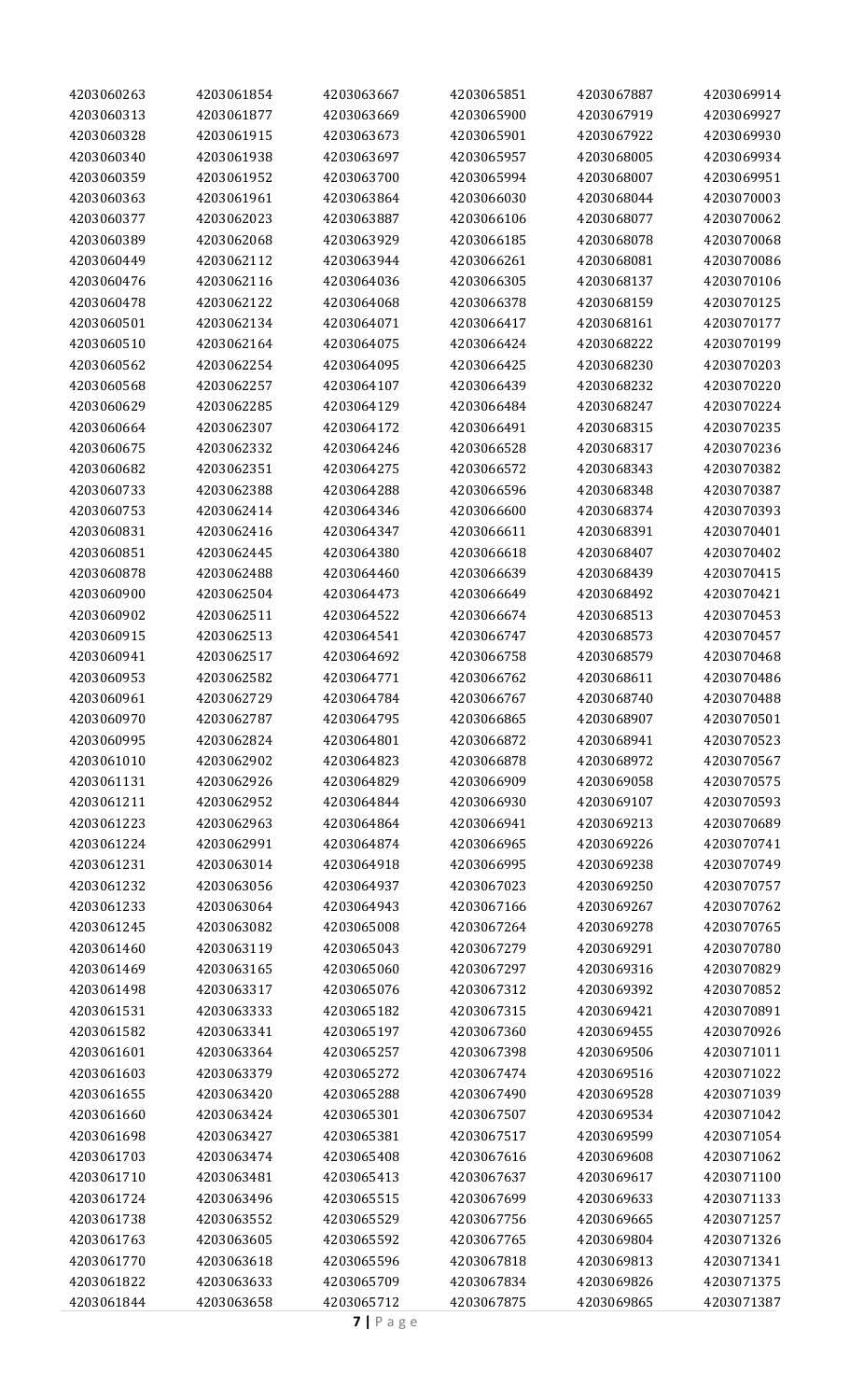| 4203071401 | 4203073539 | 4203075790 | 4203077558 | 4203079684 | 4203081354 |
|------------|------------|------------|------------|------------|------------|
| 4203071417 | 4203073639 | 4203075807 | 4203077577 | 4203079703 | 4203081367 |
| 4203071427 | 4203073640 | 4203075864 | 4203077578 | 4203079716 | 4203081404 |
| 4203071434 | 4203073655 | 4203075866 | 4203077608 | 4203079747 | 4203081497 |
| 4203071436 | 4203073666 | 4203075877 | 4203077688 | 4203079755 | 4203081539 |
| 4203071455 | 4203073673 | 4203075888 | 4203077753 | 4203079786 | 4203081555 |
| 4203071466 | 4203073741 | 4203075952 | 4203077805 | 4203079894 | 4203081562 |
| 4203071495 | 4203073750 | 4203075957 | 4203077818 | 4203079981 | 4203081567 |
| 4203071499 | 4203073757 | 4203075958 | 4203077834 | 4203080003 | 4203081577 |
| 4203071509 | 4203073804 | 4203075967 | 4203077956 | 4203080047 | 4203081590 |
| 4203071565 | 4203073832 | 4203075970 | 4203077992 | 4203080171 | 4203081598 |
| 4203071568 | 4203073858 | 4203075971 | 4203077997 | 4203080183 | 4203081654 |
| 4203071570 | 4203073912 | 4203075972 | 4203078018 | 4203080186 | 4203081655 |
| 4203071627 | 4203073943 | 4203075982 | 4203078041 | 4203080187 | 4203081676 |
| 4203071643 | 4203073968 | 4203076042 | 4203078048 | 4203080192 | 4203081715 |
| 4203071667 | 4203073971 | 4203076069 | 4203078084 | 4203080198 | 4203081824 |
| 4203071690 | 4203073997 | 4203076102 | 4203078200 | 4203080212 | 4203081825 |
| 4203071717 | 4203074055 | 4203076122 | 4203078211 | 4203080222 | 4203081845 |
| 4203071729 | 4203074093 | 4203076160 | 4203078371 | 4203080231 | 4203081861 |
| 4203071741 | 4203074118 | 4203076210 | 4203078395 | 4203080284 | 4203081876 |
| 4203071857 | 4203074168 | 4203076239 | 4203078405 | 4203080290 | 4203081886 |
| 4203071893 | 4203074215 | 4203076279 | 4203078429 | 4203080300 | 4203081951 |
| 4203071949 | 4203074243 | 4203076291 | 4203078601 | 4203080326 | 4203082006 |
| 4203071975 | 4203074256 | 4203076346 | 4203078657 | 4203080461 | 4203082026 |
| 4203072009 | 4203074268 | 4203076373 | 4203078673 | 4203080483 | 4203082045 |
| 4203072031 | 4203074318 | 4203076511 | 4203078681 | 4203080503 | 4203082228 |
|            |            | 4203076515 |            | 4203080519 |            |
| 4203072033 | 4203074323 |            | 4203078689 |            | 4203082299 |
| 4203072122 | 4203074347 | 4203076544 | 4203078733 | 4203080526 | 4203082322 |
| 4203072175 | 4203074360 | 4203076547 | 4203078755 | 4203080534 | 4203082326 |
| 4203072211 | 4203074395 | 4203076567 | 4203078774 | 4203080636 | 4203082396 |
| 4203072217 | 4203074401 | 4203076590 | 4203078779 | 4203080728 | 4203082399 |
| 4203072271 | 4203074532 | 4203076603 | 4203078812 | 4203080740 | 4203082402 |
| 4203072275 | 4203074540 | 4203076635 | 4203078820 | 4203080741 | 4203082409 |
| 4203072298 | 4203074562 | 4203076664 | 4203078831 | 4203080761 | 4203082435 |
| 4203072335 | 4203074588 | 4203076701 | 4203078846 | 4203080799 | 4203082441 |
| 4203072519 | 4203074614 | 4203076748 | 4203078847 | 4203080814 | 4203082537 |
| 4203072557 | 4203074618 | 4203076795 | 4203078849 | 4203080827 | 4203082615 |
| 4203072617 | 4203074633 | 4203076804 | 4203078900 | 4203080828 | 4203082621 |
| 4203072707 | 4203074674 | 4203076821 | 4203078917 | 4203080838 | 4203082626 |
| 4203072723 | 4203074801 | 4203076837 | 4203078964 | 4203080895 | 4203082645 |
| 4203072889 | 4203074843 | 4203076872 | 4203078976 | 4203080907 | 4203082662 |
| 4203073001 | 4203074907 | 4203076875 | 4203079008 | 4203080946 | 4203082680 |
| 4203073064 | 4203074910 | 4203076905 | 4203079027 | 4203081000 | 4203082702 |
| 4203073115 | 4203074940 | 4203076910 | 4203079066 | 4203081008 | 4203082775 |
| 4203073137 | 4203075084 | 4203076962 | 4203079080 | 4203081011 | 4203082832 |
| 4203073180 | 4203075102 | 4203077141 | 4203079168 | 4203081012 | 4203082902 |
| 4203073182 | 4203075161 | 4203077171 | 4203079177 | 4203081043 | 4203082914 |
| 4203073198 | 4203075212 | 4203077178 | 4203079195 | 4203081050 | 4203082931 |
| 4203073200 | 4203075216 | 4203077191 | 4203079375 | 4203081127 | 4203082933 |
| 4203073240 | 4203075406 | 4203077208 | 4203079438 | 4203081159 | 4203082941 |
| 4203073274 | 4203075422 | 4203077258 | 4203079469 | 4203081208 | 4203082976 |
| 4203073302 | 4203075512 | 4203077342 | 4203079482 | 4203081251 | 4203083090 |
| 4203073330 | 4203075547 | 4203077361 | 4203079575 | 4203081253 | 4203083167 |
| 4203073361 | 4203075634 | 4203077366 | 4203079580 | 4203081274 | 4203083174 |
| 4203073371 | 4203075656 | 4203077369 | 4203079590 | 4203081281 | 4203083179 |
| 4203073392 | 4203075657 | 4203077405 | 4203079596 | 4203081282 | 4203083188 |
| 4203073415 | 4203075716 | 4203077411 | 4203079612 | 4203081285 | 4203083266 |
| 4203073444 | 4203075743 | 4203077510 | 4203079638 | 4203081335 | 4203083348 |
| 4203073531 | 4203075762 | 4203077531 | 4203079675 | 4203081341 | 4203083374 |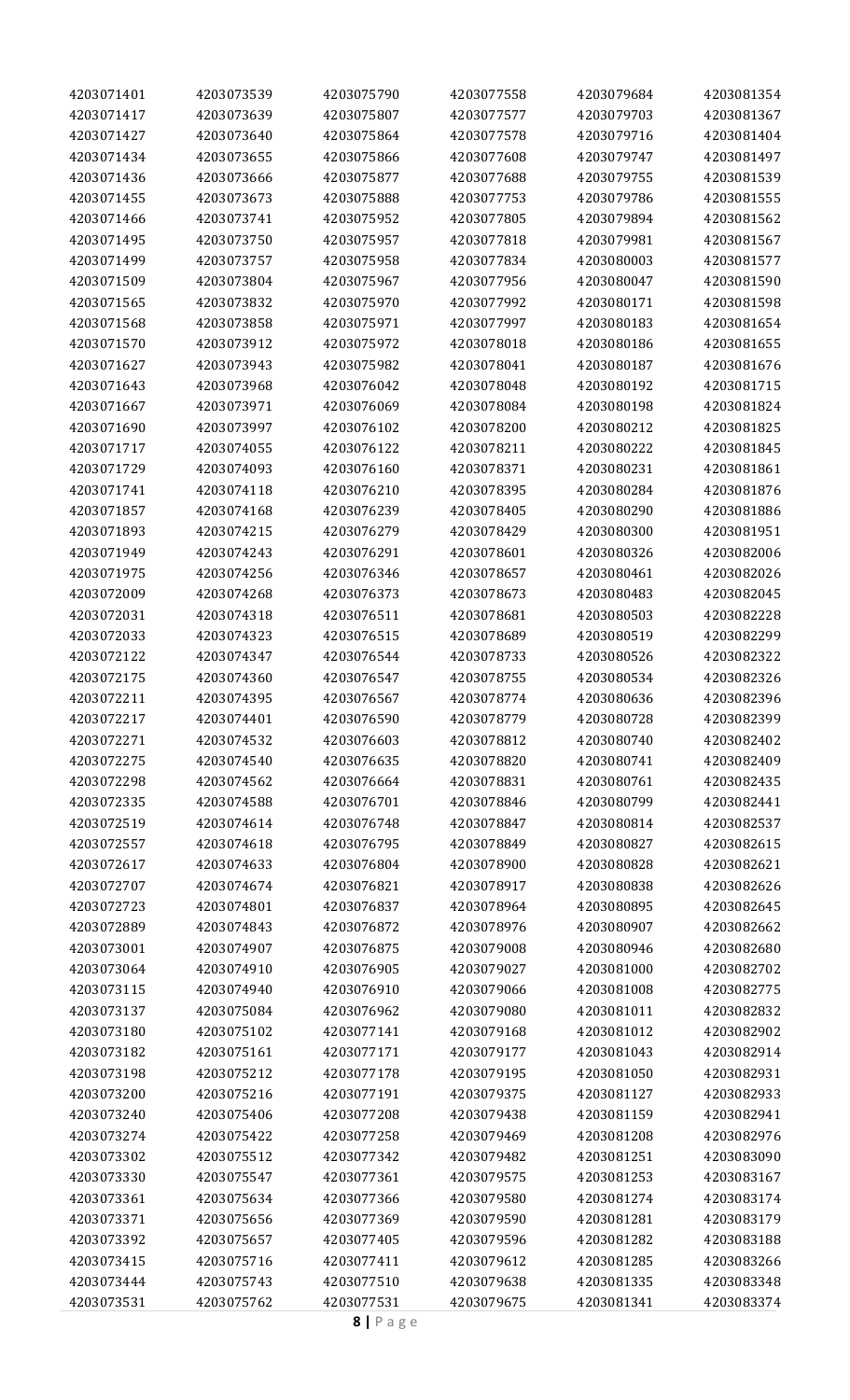| 4203083412 | 4203085592 | 4203087659 | 4203089683 | 4203091974 | 4203094720 |
|------------|------------|------------|------------|------------|------------|
| 4203083508 | 4203085599 | 4203087752 | 4203089685 | 4203092034 | 4203094727 |
| 4203083515 | 4203085601 | 4203087780 | 4203089690 | 4203092052 | 4203094810 |
| 4203083516 | 4203085657 | 4203087802 | 4203089703 | 4203092115 | 4203094874 |
| 4203083545 | 4203085727 | 4203087849 | 4203089707 | 4203092116 | 4203094899 |
| 4203083602 | 4203085739 | 4203087864 | 4203089846 | 4203092126 | 4203094907 |
| 4203083608 | 4203085759 | 4203087962 | 4203089847 | 4203092148 | 4203094909 |
| 4203083627 | 4203085770 | 4203087990 | 4203089955 | 4203092168 | 4203094939 |
| 4203083629 | 4203085801 | 4203087993 | 4203089995 | 4203092179 | 4203094955 |
| 4203083648 | 4203085826 | 4203087994 | 4203090036 | 4203092214 | 4203094966 |
| 4203083792 | 4203085854 | 4203088071 | 4203090041 | 4203092443 | 4203095079 |
| 4203083896 | 4203085857 | 4203088132 | 4203090053 | 4203092444 | 4203095102 |
| 4203083922 | 4203085933 | 4203088252 | 4203090094 | 4203092464 | 4203095108 |
|            |            |            |            |            |            |
| 4203084007 | 4203085992 | 4203088268 | 4203090144 | 4203092490 | 4203095116 |
| 4203084043 | 4203085998 | 4203088347 | 4203090164 | 4203092619 | 4203095145 |
| 4203084048 | 4203086022 | 4203088393 | 4203090208 | 4203092677 | 4203095169 |
| 4203084062 | 4203086062 | 4203088399 | 4203090260 | 4203092705 | 4203095189 |
| 4203084069 | 4203086074 | 4203088415 | 4203090326 | 4203092718 | 4203095230 |
| 4203084112 | 4203086128 | 4203088420 | 4203090343 | 4203092725 | 4203095247 |
| 4203084123 | 4203086130 | 4203088438 | 4203090349 | 4203092869 | 4203095315 |
| 4203084124 | 4203086251 | 4203088468 | 4203090529 | 4203092886 | 4203095337 |
| 4203084144 | 4203086300 | 4203088470 | 4203090550 | 4203093041 | 4203095352 |
| 4203084180 | 4203086303 | 4203088506 | 4203090567 | 4203093109 | 4203095370 |
| 4203084189 | 4203086323 | 4203088520 | 4203090571 | 4203093253 | 4203095513 |
| 4203084196 | 4203086477 | 4203088534 | 4203090596 | 4203093272 | 4203095531 |
| 4203084265 | 4203086482 | 4203088549 | 4203090650 | 4203093292 | 4203095543 |
| 4203084356 | 4203086495 | 4203088642 | 4203090670 | 4203093331 | 4203095557 |
| 4203084364 | 4203086552 | 4203088757 | 4203090763 | 4203093433 | 4203095581 |
| 4203084388 | 4203086557 | 4203088807 | 4203090788 | 4203093455 | 4203095609 |
| 4203084488 | 4203086564 | 4203088842 | 4203090819 | 4203093472 | 4203095612 |
| 4203084509 | 4203086565 | 4203088872 | 4203090877 | 4203093517 | 4203095674 |
| 4203084555 | 4203086588 | 4203088904 | 4203090899 | 4203093571 | 4203095702 |
| 4203084606 | 4203086590 | 4203088907 | 4203090918 | 4203093587 | 4203095703 |
| 4203084618 | 4203086594 | 4203088919 | 4203090921 | 4203093666 | 4203095782 |
| 4203084759 | 4203086598 | 4203088922 | 4203090940 | 4203093739 | 4203095826 |
| 4203084782 | 4203086622 | 4203089000 | 4203090962 | 4203093755 | 4203095914 |
| 4203084789 | 4203086656 | 4203089015 | 4203091006 | 4203093768 | 4203095944 |
| 4203084943 | 4203086684 | 4203089066 | 4203091099 | 4203093830 | 4203095992 |
| 4203085042 | 4203086739 | 4203089073 | 4203091120 | 4203093960 | 4203096035 |
| 4203085044 | 4203086772 | 4203089085 | 4203091136 | 4203093980 | 4203096041 |
| 4203085046 | 4203086776 | 4203089105 | 4203091139 | 4203093990 | 4203096045 |
| 4203085047 | 4203086829 | 4203089151 | 4203091154 | 4203094073 | 4203096046 |
| 4203085096 | 4203086884 | 4203089206 | 4203091181 | 4203094128 | 4203096066 |
| 4203085108 | 4203086921 | 4203089213 | 4203091214 | 4203094147 | 4203096084 |
| 4203085213 | 4203086938 | 4203089264 | 4203091316 | 4203094153 | 4203096091 |
| 4203085259 | 4203086963 | 4203089304 | 4203091433 | 4203094163 | 4203096157 |
| 4203085284 | 4203086988 | 4203089373 | 4203091545 | 4203094305 | 4203096159 |
| 4203085330 | 4203087161 | 4203089403 | 4203091619 | 4203094309 | 4203096184 |
| 4203085364 | 4203087182 | 4203089450 | 4203091630 | 4203094325 | 4203096254 |
| 4203085366 | 4203087208 | 4203089467 | 4203091635 | 4203094453 | 4203096274 |
| 4203085368 | 4203087266 | 4203089468 | 4203091651 | 4203094476 | 4203096290 |
| 4203085383 | 4203087372 | 4203089474 | 4203091662 | 4203094516 | 4203096302 |
| 4203085397 | 4203087445 | 4203089488 | 4203091664 | 4203094533 | 4203096327 |
|            |            |            |            |            |            |
| 4203085439 | 4203087454 | 4203089549 | 4203091666 | 4203094557 | 4203096361 |
| 4203085515 | 4203087487 | 4203089552 | 4203091829 | 4203094583 | 4203096386 |
| 4203085538 | 4203087510 | 4203089659 | 4203091875 | 4203094587 | 4203096393 |
| 4203085551 | 4203087515 | 4203089669 | 4203091907 | 4203094617 | 4203096398 |
| 4203085579 | 4203087539 | 4203089671 | 4203091914 | 4203094651 | 4203096454 |
| 4203085581 | 4203087645 | 4203089679 | 4203091919 | 4203094664 | 4203096489 |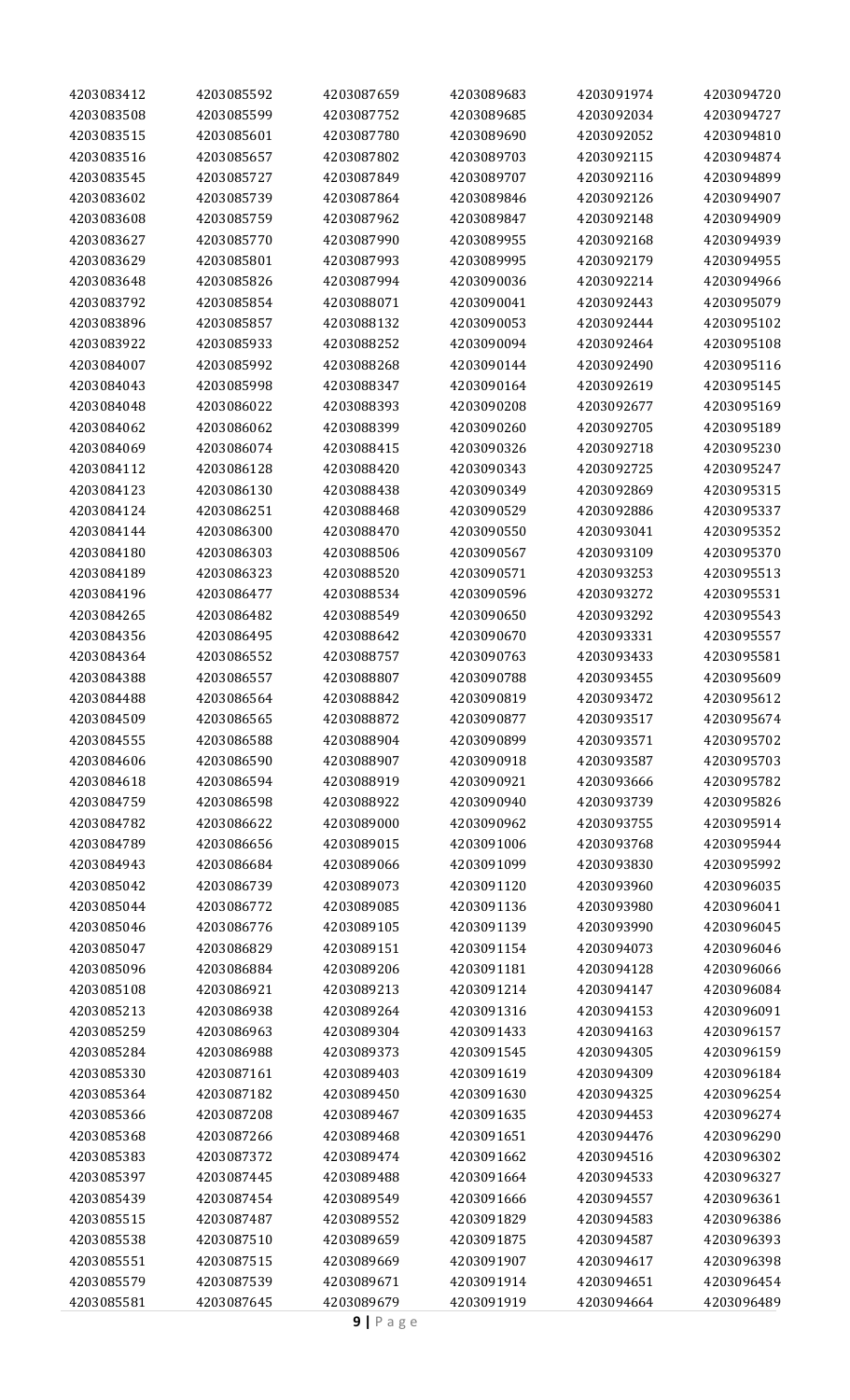| 4203096521 | 4203098812 | 4203101041 | 4203103235 | 4203105825 | 4203107928 |
|------------|------------|------------|------------|------------|------------|
| 4203096528 | 4203098833 | 4203101063 | 4203103254 | 4203105849 | 4203107934 |
| 4203096557 | 4203098863 | 4203101089 | 4203103337 | 4203105860 | 4203107939 |
| 4203096584 | 4203098864 | 4203101129 | 4203103374 | 4203105877 | 4203107963 |
| 4203096603 | 4203098896 | 4203101137 | 4203103440 | 4203105946 | 4203108069 |
| 4203096642 | 4203099020 | 4203101211 | 4203103514 | 4203105972 | 4203108083 |
| 4203096666 | 4203099027 | 4203101215 | 4203103516 | 4203106000 | 4203108087 |
| 4203096768 | 4203099037 | 4203101244 | 4203103554 | 4203106037 | 4203108141 |
| 4203096797 | 4203099043 | 4203101398 | 4203103742 | 4203106063 | 4203108161 |
| 4203096825 | 4203099079 | 4203101407 | 4203103747 | 4203106101 | 4203108209 |
| 4203096913 | 4203099102 | 4203101446 | 4203103808 | 4203106117 | 4203108310 |
| 4203096967 | 4203099189 | 4203101453 | 4203103815 | 4203106118 | 4203108328 |
| 4203097088 | 4203099218 | 4203101468 | 4203103820 | 4203106129 | 4203108357 |
| 4203097092 | 4203099275 | 4203101500 | 4203103822 | 4203106222 | 4203108413 |
| 4203097112 | 4203099298 | 4203101551 | 4203103845 | 4203106228 | 4203108470 |
| 4203097247 | 4203099318 | 4203101558 | 4203103861 | 4203106235 | 4203108574 |
| 4203097272 | 4203099323 | 4203101561 | 4203103892 | 4203106251 | 4203108613 |
| 4203097292 | 4203099343 | 4203101573 | 4203103905 | 4203106286 | 4203108663 |
| 4203097302 | 4203099390 | 4203101649 | 4203103910 | 4203106293 | 4203108682 |
| 4203097304 | 4203099479 | 4203101652 | 4203103913 | 4203106329 | 4203108707 |
| 4203097316 | 4203099551 | 4203101690 | 4203104058 | 4203106331 | 4203108719 |
| 4203097326 | 4203099719 | 4203101722 | 4203104138 | 4203106403 | 4203108743 |
| 4203097337 | 4203099724 | 4203101725 | 4203104188 | 4203106407 | 4203108861 |
| 4203097349 | 4203099728 | 4203101800 | 4203104313 | 4203106426 | 4203108890 |
| 4203097355 | 4203099748 | 4203101824 | 4203104316 | 4203106458 | 4203108925 |
| 4203097403 |            |            |            | 4203106475 |            |
|            | 4203099775 | 4203101858 | 4203104325 |            | 4203108929 |
| 4203097406 | 4203099791 | 4203101872 | 4203104382 | 4203106492 | 4203109015 |
| 4203097430 | 4203099799 | 4203101884 | 4203104391 | 4203106496 | 4203109025 |
| 4203097431 | 4203099889 | 4203101899 | 4203104392 | 4203106549 | 4203109069 |
| 4203097459 | 4203099951 | 4203101978 | 4203104473 | 4203106600 | 4203109071 |
| 4203097538 | 4203099964 | 4203102066 | 4203104478 | 4203106622 | 4203109133 |
| 4203097540 | 4203100038 | 4203102164 | 4203104479 | 4203106673 | 4203109193 |
| 4203097579 | 4203100041 | 4203102176 | 4203104502 | 4203106801 | 4203109202 |
| 4203097597 | 4203100053 | 4203102218 | 4203104543 | 4203106806 | 4203109229 |
| 4203097665 | 4203100059 | 4203102255 | 4203104610 | 4203106834 | 4203109273 |
| 4203097708 | 4203100072 | 4203102294 | 4203104682 | 4203107016 | 4203109285 |
| 4203097750 | 4203100168 | 4203102401 | 4203104700 | 4203107080 | 4203109403 |
| 4203097779 | 4203100190 | 4203102411 | 4203104809 | 4203107116 | 4203109443 |
| 4203097806 | 4203100243 | 4203102416 | 4203104822 | 4203107126 | 4203109519 |
| 4203097813 | 4203100248 | 4203102441 | 4203104829 | 4203107143 | 4203109562 |
| 4203097821 | 4203100270 | 4203102529 | 4203104897 | 4203107199 | 4203109579 |
| 4203097945 | 4203100287 | 4203102566 | 4203104971 | 4203107245 | 4203109592 |
| 4203097989 | 4203100322 | 4203102570 | 4203104995 | 4203107324 | 4203109605 |
| 4203097991 | 4203100332 | 4203102701 | 4203104999 | 4203107325 | 4203109608 |
| 4203098025 | 4203100377 | 4203102714 | 4203105066 | 4203107335 | 4203109612 |
| 4203098274 | 4203100436 | 4203102748 | 4203105172 | 4203107363 | 4203109652 |
| 4203098280 | 4203100470 | 4203102769 | 4203105228 | 4203107436 | 4203109704 |
| 4203098300 | 4203100478 | 4203102803 | 4203105283 | 4203107439 | 4203109745 |
| 4203098344 | 4203100494 | 4203102837 | 4203105331 | 4203107443 | 4203109750 |
| 4203098360 | 4203100497 | 4203102943 | 4203105445 | 4203107448 | 4203109798 |
| 4203098436 | 4203100530 | 4203103081 | 4203105502 | 4203107643 | 4203109842 |
| 4203098480 | 4203100570 | 4203103083 | 4203105515 | 4203107648 | 4203109879 |
| 4203098499 | 4203100624 | 4203103103 | 4203105558 | 4203107654 | 4203109959 |
| 4203098541 | 4203100632 | 4203103121 | 4203105593 | 4203107683 | 4203109967 |
| 4203098588 | 4203100739 | 4203103127 | 4203105618 | 4203107687 | 4203110018 |
| 4203098656 | 4203100755 | 4203103192 | 4203105637 | 4203107710 | 4203110035 |
| 4203098714 | 4203100905 | 4203103208 | 4203105647 | 4203107840 | 4203110036 |
| 4203098745 | 4203100961 | 4203103224 | 4203105655 | 4203107882 | 4203110113 |
| 4203098801 | 4203101009 | 4203103227 | 4203105787 | 4203107883 | 4203110130 |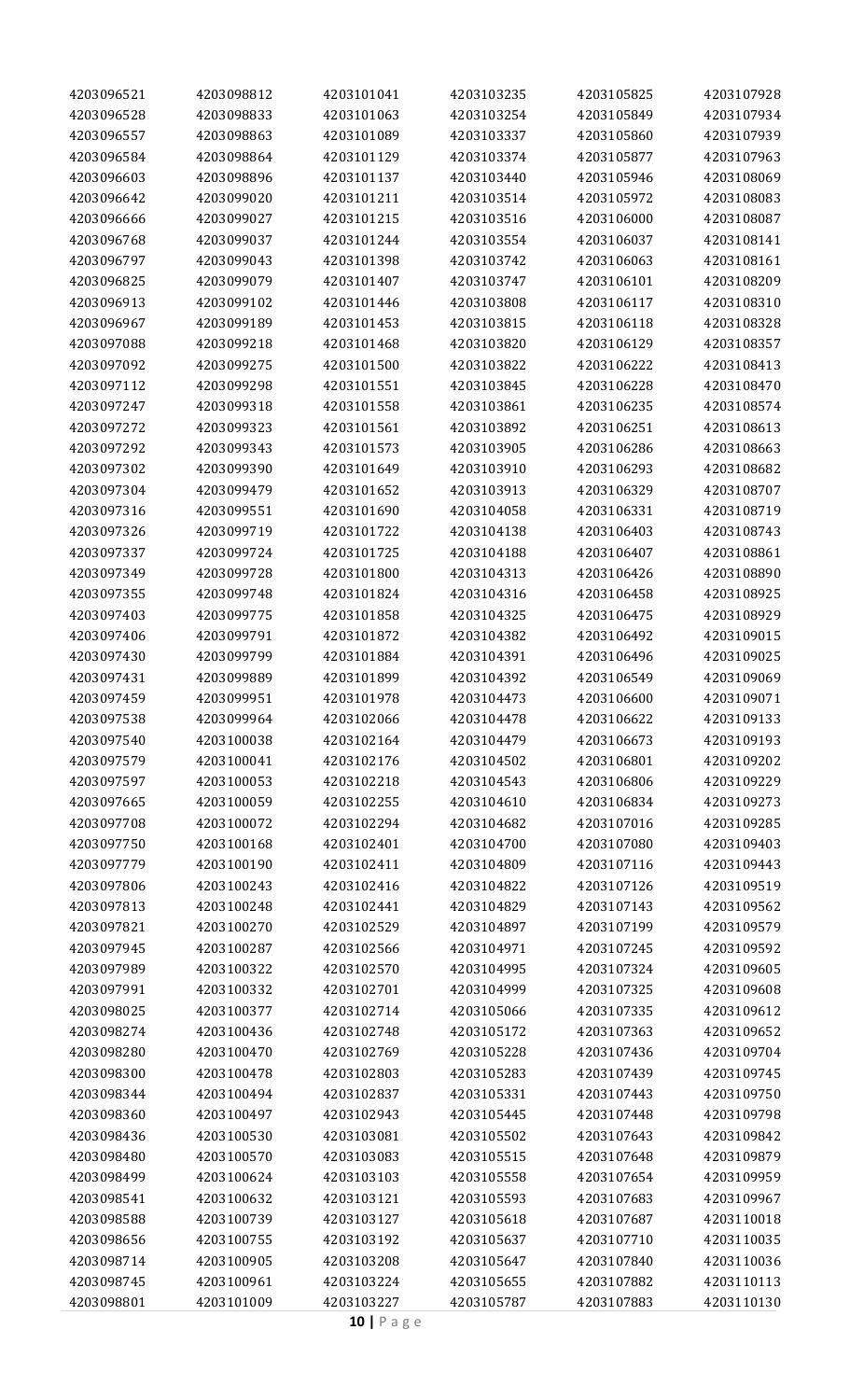| 4203110196 | 4203112189 | 4203114483 | 4203116393 | 4203118649 | 4203120821 |
|------------|------------|------------|------------|------------|------------|
| 4203110235 | 4203112205 | 4203114539 | 4203116447 | 4203118677 | 4203120824 |
| 4203110272 | 4203112257 | 4203114573 | 4203116456 | 4203118707 | 4203120844 |
| 4203110345 | 4203112320 | 4203114599 | 4203116463 | 4203118708 | 4203120873 |
| 4203110438 | 4203112382 | 4203114680 | 4203116488 | 4203118746 | 4203120884 |
| 4203110470 | 4203112456 | 4203114682 | 4203116593 | 4203118797 | 4203120892 |
| 4203110479 | 4203112529 | 4203114683 | 4203116652 | 4203118855 | 4203120899 |
| 4203110530 | 4203112540 | 4203114688 | 4203116686 | 4203118857 | 4203120910 |
| 4203110535 | 4203112549 | 4203114743 | 4203116703 | 4203118869 | 4203121010 |
| 4203110655 | 4203112551 | 4203114784 | 4203116774 | 4203118890 | 4203121103 |
|            |            |            |            |            |            |
| 4203110724 | 4203112562 | 4203114805 | 4203116775 | 4203118898 | 4203121106 |
| 4203110772 | 4203112579 | 4203114863 | 4203116904 | 4203118910 | 4203121183 |
| 4203110824 | 4203112720 | 4203114888 | 4203116951 | 4203118918 | 4203121239 |
| 4203110971 | 4203112737 | 4203114908 | 4203116966 | 4203119010 | 4203121421 |
| 4203111029 | 4203112769 | 4203114948 | 4203116973 | 4203119029 | 4203121445 |
| 4203111036 | 4203112787 | 4203114951 | 4203117018 | 4203119032 | 4203121516 |
| 4203111068 | 4203112800 | 4203114982 | 4203117028 | 4203119034 | 4203121547 |
| 4203111107 | 4203112834 | 4203115029 | 4203117084 | 4203119094 | 4203121563 |
| 4203111179 | 4203112852 | 4203115051 | 4203117094 | 4203119139 | 4203121566 |
| 4203111183 | 4203112902 | 4203115070 | 4203117102 | 4203119235 | 4203121636 |
| 4203111215 | 4203112929 | 4203115175 | 4203117135 | 4203119270 | 4203121657 |
| 4203111253 | 4203112930 | 4203115238 | 4203117139 | 4203119348 | 4203121796 |
| 4203111277 | 4203112975 | 4203115263 | 4203117223 | 4203119363 | 4203121808 |
| 4203111301 | 4203113053 | 4203115264 | 4203117376 | 4203119368 | 4203121823 |
| 4203111335 | 4203113062 | 4203115268 | 4203117437 | 4203119435 | 4203121829 |
| 4203111403 | 4203113075 | 4203115305 | 4203117449 | 4203119474 | 4203121843 |
| 4203111427 | 4203113145 | 4203115329 | 4203117481 | 4203119529 | 4203121884 |
| 4203111440 | 4203113152 | 4203115335 | 4203117509 | 4203119534 | 4203121895 |
| 4203111446 | 4203113175 | 4203115347 | 4203117515 | 4203119645 | 4203121986 |
| 4203111509 | 4203113194 | 4203115366 | 4203117519 | 4203119653 | 4203122026 |
| 4203111510 | 4203113203 | 4203115406 | 4203117527 | 4203119657 | 4203122038 |
| 4203111526 | 4203113347 | 4203115419 | 4203117536 | 4203119659 | 4203122111 |
| 4203111527 | 4203113379 | 4203115436 | 4203117594 | 4203119665 | 4203122138 |
|            |            |            |            |            |            |
| 4203111540 | 4203113401 | 4203115456 | 4203117636 | 4203119678 | 4203122162 |
| 4203111551 | 4203113435 | 4203115466 | 4203117685 | 4203119702 | 4203122177 |
| 4203111561 | 4203113456 | 4203115520 | 4203117733 | 4203119762 | 4203122192 |
| 4203111571 | 4203113489 | 4203115523 | 4203117738 | 4203119764 | 4203122307 |
| 4203111605 | 4203113491 | 4203115551 | 4203117835 | 4203119765 | 4203122350 |
| 4203111607 | 4203113499 | 4203115561 | 4203117942 | 4203119768 | 4203122358 |
| 4203111611 | 4203113528 | 4203115640 | 4203117943 | 4203119779 | 4203122383 |
| 4203111631 | 4203113611 | 4203115703 | 4203117950 | 4203119784 | 4203122384 |
| 4203111653 | 4203113645 | 4203115730 | 4203117962 | 4203119789 | 4203122441 |
| 4203111673 | 4203113741 | 4203115748 | 4203117982 | 4203119857 | 4203122449 |
| 4203111687 | 4203113795 | 4203115832 | 4203117992 | 4203119946 | 4203122494 |
| 4203111740 | 4203113807 | 4203115895 | 4203118006 | 4203119960 | 4203122542 |
| 4203111760 | 4203113871 | 4203115913 | 4203118102 | 4203120008 | 4203122610 |
| 4203111761 | 4203113914 | 4203116004 | 4203118180 | 4203120145 | 4203122613 |
| 4203111824 | 4203113933 | 4203116039 | 4203118215 | 4203120240 | 4203122614 |
| 4203111873 | 4203113976 | 4203116049 | 4203118217 | 4203120251 | 4203122621 |
| 4203111916 | 4203113985 | 4203116068 | 4203118237 | 4203120253 | 4203122696 |
| 4203111952 | 4203114041 | 4203116088 | 4203118250 | 4203120331 | 4203122724 |
| 4203111961 | 4203114086 | 4203116126 | 4203118294 | 4203120335 | 4203122793 |
| 4203111966 | 4203114106 | 4203116137 | 4203118297 | 4203120354 | 4203122797 |
| 4203111975 | 4203114109 | 4203116205 | 4203118299 | 4203120411 | 4203122908 |
| 4203112010 | 4203114198 | 4203116225 | 4203118360 | 4203120478 | 4203122934 |
| 4203112022 | 4203114200 | 4203116242 | 4203118500 | 4203120507 | 4203122937 |
| 4203112035 | 4203114243 | 4203116308 | 4203118541 | 4203120553 | 4203122966 |
| 4203112131 | 4203114285 | 4203116379 | 4203118551 | 4203120560 | 4203122991 |
|            |            |            |            |            |            |
| 4203112165 | 4203114474 | 4203116381 | 4203118589 | 4203120671 | 4203123001 |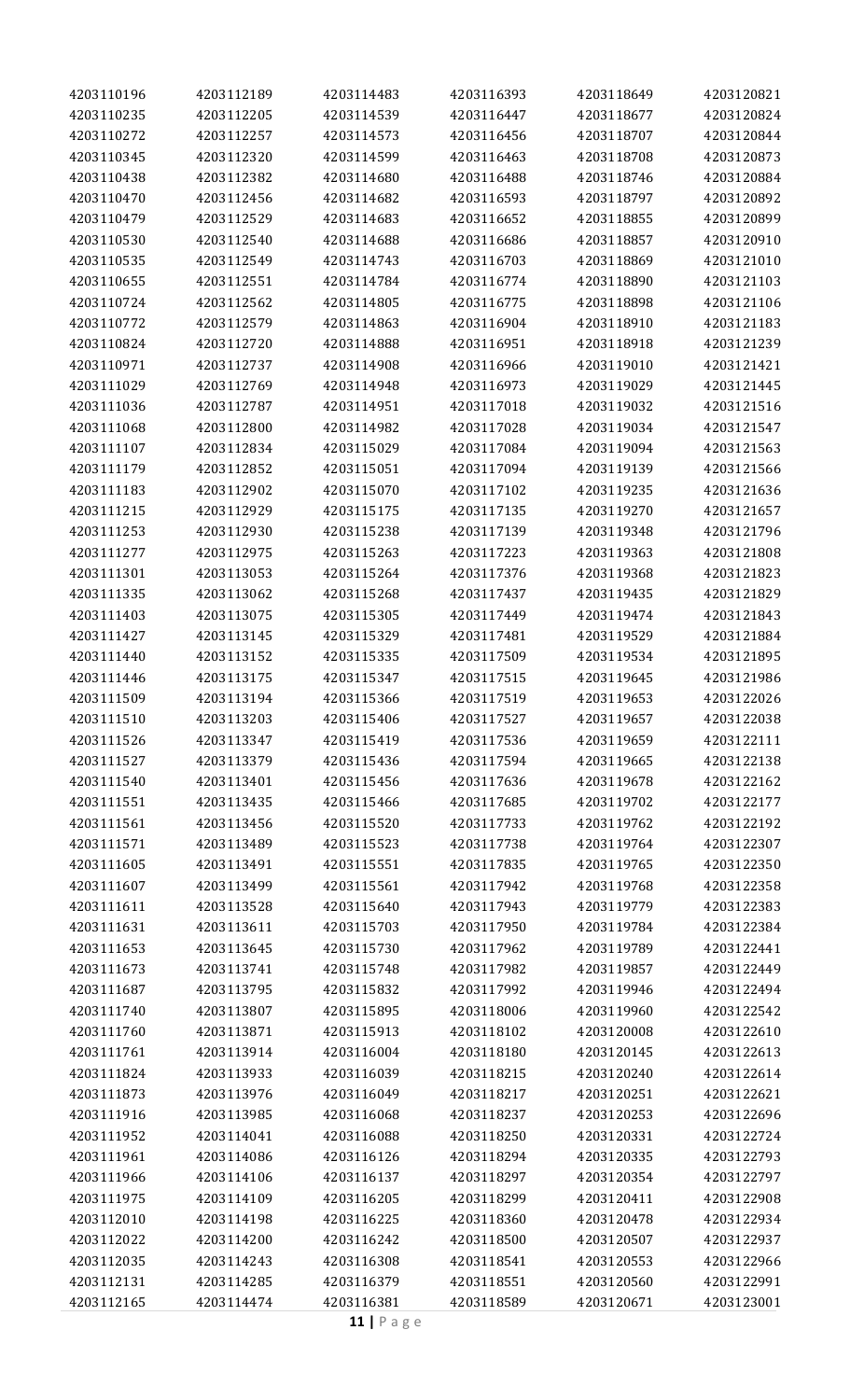| 4203123041<br>4203125096<br>4203127009<br>4203128969<br>4203130959<br>4203133299<br>4203133303<br>4203123047<br>4203125098<br>4203127094<br>4203129011<br>4203130981<br>4203123060<br>4203129054<br>4203130997<br>4203133321<br>4203125106<br>4203127135<br>4203123086<br>4203125111<br>4203127146<br>4203129097<br>4203131006<br>4203133373<br>4203123100<br>4203125143<br>4203127158<br>4203129166<br>4203131036<br>4203133375<br>4203133387<br>4203123112<br>4203125221<br>4203127221<br>4203129290<br>4203131048<br>4203123238<br>4203125224<br>4203127262<br>4203129303<br>4203131093<br>4203133433<br>4203123253<br>4203125247<br>4203127341<br>4203129319<br>4203131100<br>4203133577<br>4203123255<br>4203125305<br>4203127347<br>4203129362<br>4203131182<br>4203133588<br>4203133589<br>4203123273<br>4203125312<br>4203127360<br>4203129369<br>4203131243<br>4203123310<br>4203129385<br>4203133594<br>4203125327<br>4203127372<br>4203131244<br>4203123320<br>4203125365<br>4203127382<br>4203129386<br>4203131266<br>4203133621<br>4203133642<br>4203123344<br>4203125370<br>4203127390<br>4203129418<br>4203131270<br>4203133675<br>4203123439<br>4203125384<br>4203127393<br>4203129424<br>4203131342<br>4203129437<br>4203131357<br>4203133676<br>4203123477<br>4203125491<br>4203127401<br>4203133788<br>4203123510<br>4203125542<br>4203127411<br>4203129450<br>4203131405<br>4203123517<br>4203125576<br>4203127487<br>4203129603<br>4203131412<br>4203133824<br>4203123522<br>4203125578<br>4203127563<br>4203129612<br>4203131437<br>4203134097<br>4203129620<br>4203131439<br>4203134223<br>4203123535<br>4203125588<br>4203127567<br>4203123539<br>4203125591<br>4203127573<br>4203129662<br>4203131442<br>4203134226<br>4203123602<br>4203125619<br>4203127581<br>4203129667<br>4203131451<br>4203134250<br>4203123604<br>4203125675<br>4203127595<br>4203129711<br>4203131562<br>4203134251<br>4203123637<br>4203125690<br>4203129818<br>4203131563<br>4203134403<br>4203127642<br>4203123728<br>4203125736<br>4203127649<br>4203129863<br>4203131587<br>4203134430<br>4203123811<br>4203127680<br>4203130008<br>4203131626<br>4203134535<br>4203125817<br>4203123822<br>4203125819<br>4203127714<br>4203130012<br>4203131796<br>4203134632<br>4203130022<br>4203131826<br>4203134645<br>4203123836<br>4203125860<br>4203127864<br>4203123879<br>4203130030<br>4203131883<br>4203134662<br>4203125865<br>4203127885<br>4203123934<br>4203127916<br>4203130068<br>4203131908<br>4203134673<br>4203125874<br>4203123970<br>4203125915<br>4203127920<br>4203130077<br>4203131957<br>4203134689<br>4203124003<br>4203125945<br>4203127939<br>4203130080<br>4203132064<br>4203134697<br>4203124049<br>4203125966<br>4203127957<br>4203130118<br>4203132089<br>4203134730<br>4203130127<br>4203132090<br>4203134732<br>4203124050<br>4203125975<br>4203127979<br>4203124082<br>4203125977<br>4203130154<br>4203132113<br>4203134767<br>4203127997<br>4203124116<br>4203126009<br>4203128151<br>4203130162<br>4203132160<br>4203134927<br>4203124134<br>4203126045<br>4203128179<br>4203130202<br>4203132203<br>4203134934<br>4203124195<br>4203126047<br>4203128199<br>4203130224<br>4203132208<br>4203134972<br>4203124236<br>4203126060<br>4203128203<br>4203130241<br>4203132367<br>4203135031<br>4203124417<br>4203126209<br>4203128208<br>4203130252<br>4203132369<br>4203135089<br>4203135192<br>4203124466<br>4203126217<br>4203128232<br>4203130311<br>4203132374<br>4203126235<br>4203128279<br>4203130313<br>4203132383<br>4203135206<br>4203124491<br>4203126237<br>4203128336<br>4203130327<br>4203132385<br>4203135227<br>4203124550<br>4203124588<br>4203126246<br>4203128412<br>4203130331<br>4203132401<br>4203135281<br>4203124617<br>4203126278<br>4203128449<br>4203130347<br>4203132483<br>4203135431<br>4203126335<br>4203128468<br>4203130351<br>4203132603<br>4203135438<br>4203124676<br>4203124706<br>4203126338<br>4203128480<br>4203130354<br>4203132656<br>4203135454<br>4203124720<br>4203126344<br>4203128508<br>4203130371<br>4203132756<br>4203135481<br>4203124722<br>4203126351<br>4203128545<br>4203130386<br>4203132763<br>4203135494<br>4203130396<br>4203135511<br>4203124726<br>4203126441<br>4203128546<br>4203132764<br>4203126452<br>4203128562<br>4203130502<br>4203132787<br>4203135547<br>4203124800<br>4203124803<br>4203126495<br>4203128606<br>4203130563<br>4203132796<br>4203135569<br>4203124810<br>4203126542<br>4203128647<br>4203130597<br>4203132820<br>4203135583<br>4203126649<br>4203130619<br>4203133009<br>4203135597<br>4203124850<br>4203128701<br>4203124893<br>4203126650<br>4203128740<br>4203130701<br>4203133072<br>4203135642<br>4203124963<br>4203126654<br>4203128844<br>4203130740<br>4203133113<br>4203135665<br>4203124999<br>4203126663<br>4203128849<br>4203130832<br>4203133124<br>4203135672<br>4203130888<br>4203135678<br>4203125016<br>4203126731<br>4203128904<br>4203133151<br>4203125029<br>4203130898<br>4203133158<br>4203135690<br>4203126854<br>4203128910 | 4203123032 | 4203125087 | 4203126926 | 4203128931 | 4203130937 | 4203133258 |
|----------------------------------------------------------------------------------------------------------------------------------------------------------------------------------------------------------------------------------------------------------------------------------------------------------------------------------------------------------------------------------------------------------------------------------------------------------------------------------------------------------------------------------------------------------------------------------------------------------------------------------------------------------------------------------------------------------------------------------------------------------------------------------------------------------------------------------------------------------------------------------------------------------------------------------------------------------------------------------------------------------------------------------------------------------------------------------------------------------------------------------------------------------------------------------------------------------------------------------------------------------------------------------------------------------------------------------------------------------------------------------------------------------------------------------------------------------------------------------------------------------------------------------------------------------------------------------------------------------------------------------------------------------------------------------------------------------------------------------------------------------------------------------------------------------------------------------------------------------------------------------------------------------------------------------------------------------------------------------------------------------------------------------------------------------------------------------------------------------------------------------------------------------------------------------------------------------------------------------------------------------------------------------------------------------------------------------------------------------------------------------------------------------------------------------------------------------------------------------------------------------------------------------------------------------------------------------------------------------------------------------------------------------------------------------------------------------------------------------------------------------------------------------------------------------------------------------------------------------------------------------------------------------------------------------------------------------------------------------------------------------------------------------------------------------------------------------------------------------------------------------------------------------------------------------------------------------------------------------------------------------------------------------------------------------------------------------------------------------------------------------------------------------------------------------------------------------------------------------------------------------------------------------------------------------------------------------------------------------------------------------------------------------------------------------------------------------------------------------------------------------------------------------------------------------------------------------------------------------------------------------------------------------------------------------------------------------------------------------------------------------------------------------------------------------------------------------------------------------------------------------------------------------------------------------------------------------------------------------------------------------------------------------------------------------------------------------------------------------------------------------------------------------------------------------------------------------------------------------------------------------------------------------------------------------------------------------------------------------------------------------------------------------------------------------------------------------------------------------------------------------------------------------------------------------------------------------------------------------------------------------------------------------------------------------------------------------------------------------------------------------------------------------------------------------------------|------------|------------|------------|------------|------------|------------|
|                                                                                                                                                                                                                                                                                                                                                                                                                                                                                                                                                                                                                                                                                                                                                                                                                                                                                                                                                                                                                                                                                                                                                                                                                                                                                                                                                                                                                                                                                                                                                                                                                                                                                                                                                                                                                                                                                                                                                                                                                                                                                                                                                                                                                                                                                                                                                                                                                                                                                                                                                                                                                                                                                                                                                                                                                                                                                                                                                                                                                                                                                                                                                                                                                                                                                                                                                                                                                                                                                                                                                                                                                                                                                                                                                                                                                                                                                                                                                                                                                                                                                                                                                                                                                                                                                                                                                                                                                                                                                                                                                                                                                                                                                                                                                                                                                                                                                                                                                                                                                                                                      |            |            |            |            |            |            |
|                                                                                                                                                                                                                                                                                                                                                                                                                                                                                                                                                                                                                                                                                                                                                                                                                                                                                                                                                                                                                                                                                                                                                                                                                                                                                                                                                                                                                                                                                                                                                                                                                                                                                                                                                                                                                                                                                                                                                                                                                                                                                                                                                                                                                                                                                                                                                                                                                                                                                                                                                                                                                                                                                                                                                                                                                                                                                                                                                                                                                                                                                                                                                                                                                                                                                                                                                                                                                                                                                                                                                                                                                                                                                                                                                                                                                                                                                                                                                                                                                                                                                                                                                                                                                                                                                                                                                                                                                                                                                                                                                                                                                                                                                                                                                                                                                                                                                                                                                                                                                                                                      |            |            |            |            |            |            |
|                                                                                                                                                                                                                                                                                                                                                                                                                                                                                                                                                                                                                                                                                                                                                                                                                                                                                                                                                                                                                                                                                                                                                                                                                                                                                                                                                                                                                                                                                                                                                                                                                                                                                                                                                                                                                                                                                                                                                                                                                                                                                                                                                                                                                                                                                                                                                                                                                                                                                                                                                                                                                                                                                                                                                                                                                                                                                                                                                                                                                                                                                                                                                                                                                                                                                                                                                                                                                                                                                                                                                                                                                                                                                                                                                                                                                                                                                                                                                                                                                                                                                                                                                                                                                                                                                                                                                                                                                                                                                                                                                                                                                                                                                                                                                                                                                                                                                                                                                                                                                                                                      |            |            |            |            |            |            |
|                                                                                                                                                                                                                                                                                                                                                                                                                                                                                                                                                                                                                                                                                                                                                                                                                                                                                                                                                                                                                                                                                                                                                                                                                                                                                                                                                                                                                                                                                                                                                                                                                                                                                                                                                                                                                                                                                                                                                                                                                                                                                                                                                                                                                                                                                                                                                                                                                                                                                                                                                                                                                                                                                                                                                                                                                                                                                                                                                                                                                                                                                                                                                                                                                                                                                                                                                                                                                                                                                                                                                                                                                                                                                                                                                                                                                                                                                                                                                                                                                                                                                                                                                                                                                                                                                                                                                                                                                                                                                                                                                                                                                                                                                                                                                                                                                                                                                                                                                                                                                                                                      |            |            |            |            |            |            |
|                                                                                                                                                                                                                                                                                                                                                                                                                                                                                                                                                                                                                                                                                                                                                                                                                                                                                                                                                                                                                                                                                                                                                                                                                                                                                                                                                                                                                                                                                                                                                                                                                                                                                                                                                                                                                                                                                                                                                                                                                                                                                                                                                                                                                                                                                                                                                                                                                                                                                                                                                                                                                                                                                                                                                                                                                                                                                                                                                                                                                                                                                                                                                                                                                                                                                                                                                                                                                                                                                                                                                                                                                                                                                                                                                                                                                                                                                                                                                                                                                                                                                                                                                                                                                                                                                                                                                                                                                                                                                                                                                                                                                                                                                                                                                                                                                                                                                                                                                                                                                                                                      |            |            |            |            |            |            |
|                                                                                                                                                                                                                                                                                                                                                                                                                                                                                                                                                                                                                                                                                                                                                                                                                                                                                                                                                                                                                                                                                                                                                                                                                                                                                                                                                                                                                                                                                                                                                                                                                                                                                                                                                                                                                                                                                                                                                                                                                                                                                                                                                                                                                                                                                                                                                                                                                                                                                                                                                                                                                                                                                                                                                                                                                                                                                                                                                                                                                                                                                                                                                                                                                                                                                                                                                                                                                                                                                                                                                                                                                                                                                                                                                                                                                                                                                                                                                                                                                                                                                                                                                                                                                                                                                                                                                                                                                                                                                                                                                                                                                                                                                                                                                                                                                                                                                                                                                                                                                                                                      |            |            |            |            |            |            |
|                                                                                                                                                                                                                                                                                                                                                                                                                                                                                                                                                                                                                                                                                                                                                                                                                                                                                                                                                                                                                                                                                                                                                                                                                                                                                                                                                                                                                                                                                                                                                                                                                                                                                                                                                                                                                                                                                                                                                                                                                                                                                                                                                                                                                                                                                                                                                                                                                                                                                                                                                                                                                                                                                                                                                                                                                                                                                                                                                                                                                                                                                                                                                                                                                                                                                                                                                                                                                                                                                                                                                                                                                                                                                                                                                                                                                                                                                                                                                                                                                                                                                                                                                                                                                                                                                                                                                                                                                                                                                                                                                                                                                                                                                                                                                                                                                                                                                                                                                                                                                                                                      |            |            |            |            |            |            |
|                                                                                                                                                                                                                                                                                                                                                                                                                                                                                                                                                                                                                                                                                                                                                                                                                                                                                                                                                                                                                                                                                                                                                                                                                                                                                                                                                                                                                                                                                                                                                                                                                                                                                                                                                                                                                                                                                                                                                                                                                                                                                                                                                                                                                                                                                                                                                                                                                                                                                                                                                                                                                                                                                                                                                                                                                                                                                                                                                                                                                                                                                                                                                                                                                                                                                                                                                                                                                                                                                                                                                                                                                                                                                                                                                                                                                                                                                                                                                                                                                                                                                                                                                                                                                                                                                                                                                                                                                                                                                                                                                                                                                                                                                                                                                                                                                                                                                                                                                                                                                                                                      |            |            |            |            |            |            |
|                                                                                                                                                                                                                                                                                                                                                                                                                                                                                                                                                                                                                                                                                                                                                                                                                                                                                                                                                                                                                                                                                                                                                                                                                                                                                                                                                                                                                                                                                                                                                                                                                                                                                                                                                                                                                                                                                                                                                                                                                                                                                                                                                                                                                                                                                                                                                                                                                                                                                                                                                                                                                                                                                                                                                                                                                                                                                                                                                                                                                                                                                                                                                                                                                                                                                                                                                                                                                                                                                                                                                                                                                                                                                                                                                                                                                                                                                                                                                                                                                                                                                                                                                                                                                                                                                                                                                                                                                                                                                                                                                                                                                                                                                                                                                                                                                                                                                                                                                                                                                                                                      |            |            |            |            |            |            |
|                                                                                                                                                                                                                                                                                                                                                                                                                                                                                                                                                                                                                                                                                                                                                                                                                                                                                                                                                                                                                                                                                                                                                                                                                                                                                                                                                                                                                                                                                                                                                                                                                                                                                                                                                                                                                                                                                                                                                                                                                                                                                                                                                                                                                                                                                                                                                                                                                                                                                                                                                                                                                                                                                                                                                                                                                                                                                                                                                                                                                                                                                                                                                                                                                                                                                                                                                                                                                                                                                                                                                                                                                                                                                                                                                                                                                                                                                                                                                                                                                                                                                                                                                                                                                                                                                                                                                                                                                                                                                                                                                                                                                                                                                                                                                                                                                                                                                                                                                                                                                                                                      |            |            |            |            |            |            |
|                                                                                                                                                                                                                                                                                                                                                                                                                                                                                                                                                                                                                                                                                                                                                                                                                                                                                                                                                                                                                                                                                                                                                                                                                                                                                                                                                                                                                                                                                                                                                                                                                                                                                                                                                                                                                                                                                                                                                                                                                                                                                                                                                                                                                                                                                                                                                                                                                                                                                                                                                                                                                                                                                                                                                                                                                                                                                                                                                                                                                                                                                                                                                                                                                                                                                                                                                                                                                                                                                                                                                                                                                                                                                                                                                                                                                                                                                                                                                                                                                                                                                                                                                                                                                                                                                                                                                                                                                                                                                                                                                                                                                                                                                                                                                                                                                                                                                                                                                                                                                                                                      |            |            |            |            |            |            |
|                                                                                                                                                                                                                                                                                                                                                                                                                                                                                                                                                                                                                                                                                                                                                                                                                                                                                                                                                                                                                                                                                                                                                                                                                                                                                                                                                                                                                                                                                                                                                                                                                                                                                                                                                                                                                                                                                                                                                                                                                                                                                                                                                                                                                                                                                                                                                                                                                                                                                                                                                                                                                                                                                                                                                                                                                                                                                                                                                                                                                                                                                                                                                                                                                                                                                                                                                                                                                                                                                                                                                                                                                                                                                                                                                                                                                                                                                                                                                                                                                                                                                                                                                                                                                                                                                                                                                                                                                                                                                                                                                                                                                                                                                                                                                                                                                                                                                                                                                                                                                                                                      |            |            |            |            |            |            |
|                                                                                                                                                                                                                                                                                                                                                                                                                                                                                                                                                                                                                                                                                                                                                                                                                                                                                                                                                                                                                                                                                                                                                                                                                                                                                                                                                                                                                                                                                                                                                                                                                                                                                                                                                                                                                                                                                                                                                                                                                                                                                                                                                                                                                                                                                                                                                                                                                                                                                                                                                                                                                                                                                                                                                                                                                                                                                                                                                                                                                                                                                                                                                                                                                                                                                                                                                                                                                                                                                                                                                                                                                                                                                                                                                                                                                                                                                                                                                                                                                                                                                                                                                                                                                                                                                                                                                                                                                                                                                                                                                                                                                                                                                                                                                                                                                                                                                                                                                                                                                                                                      |            |            |            |            |            |            |
|                                                                                                                                                                                                                                                                                                                                                                                                                                                                                                                                                                                                                                                                                                                                                                                                                                                                                                                                                                                                                                                                                                                                                                                                                                                                                                                                                                                                                                                                                                                                                                                                                                                                                                                                                                                                                                                                                                                                                                                                                                                                                                                                                                                                                                                                                                                                                                                                                                                                                                                                                                                                                                                                                                                                                                                                                                                                                                                                                                                                                                                                                                                                                                                                                                                                                                                                                                                                                                                                                                                                                                                                                                                                                                                                                                                                                                                                                                                                                                                                                                                                                                                                                                                                                                                                                                                                                                                                                                                                                                                                                                                                                                                                                                                                                                                                                                                                                                                                                                                                                                                                      |            |            |            |            |            |            |
|                                                                                                                                                                                                                                                                                                                                                                                                                                                                                                                                                                                                                                                                                                                                                                                                                                                                                                                                                                                                                                                                                                                                                                                                                                                                                                                                                                                                                                                                                                                                                                                                                                                                                                                                                                                                                                                                                                                                                                                                                                                                                                                                                                                                                                                                                                                                                                                                                                                                                                                                                                                                                                                                                                                                                                                                                                                                                                                                                                                                                                                                                                                                                                                                                                                                                                                                                                                                                                                                                                                                                                                                                                                                                                                                                                                                                                                                                                                                                                                                                                                                                                                                                                                                                                                                                                                                                                                                                                                                                                                                                                                                                                                                                                                                                                                                                                                                                                                                                                                                                                                                      |            |            |            |            |            |            |
|                                                                                                                                                                                                                                                                                                                                                                                                                                                                                                                                                                                                                                                                                                                                                                                                                                                                                                                                                                                                                                                                                                                                                                                                                                                                                                                                                                                                                                                                                                                                                                                                                                                                                                                                                                                                                                                                                                                                                                                                                                                                                                                                                                                                                                                                                                                                                                                                                                                                                                                                                                                                                                                                                                                                                                                                                                                                                                                                                                                                                                                                                                                                                                                                                                                                                                                                                                                                                                                                                                                                                                                                                                                                                                                                                                                                                                                                                                                                                                                                                                                                                                                                                                                                                                                                                                                                                                                                                                                                                                                                                                                                                                                                                                                                                                                                                                                                                                                                                                                                                                                                      |            |            |            |            |            |            |
|                                                                                                                                                                                                                                                                                                                                                                                                                                                                                                                                                                                                                                                                                                                                                                                                                                                                                                                                                                                                                                                                                                                                                                                                                                                                                                                                                                                                                                                                                                                                                                                                                                                                                                                                                                                                                                                                                                                                                                                                                                                                                                                                                                                                                                                                                                                                                                                                                                                                                                                                                                                                                                                                                                                                                                                                                                                                                                                                                                                                                                                                                                                                                                                                                                                                                                                                                                                                                                                                                                                                                                                                                                                                                                                                                                                                                                                                                                                                                                                                                                                                                                                                                                                                                                                                                                                                                                                                                                                                                                                                                                                                                                                                                                                                                                                                                                                                                                                                                                                                                                                                      |            |            |            |            |            |            |
|                                                                                                                                                                                                                                                                                                                                                                                                                                                                                                                                                                                                                                                                                                                                                                                                                                                                                                                                                                                                                                                                                                                                                                                                                                                                                                                                                                                                                                                                                                                                                                                                                                                                                                                                                                                                                                                                                                                                                                                                                                                                                                                                                                                                                                                                                                                                                                                                                                                                                                                                                                                                                                                                                                                                                                                                                                                                                                                                                                                                                                                                                                                                                                                                                                                                                                                                                                                                                                                                                                                                                                                                                                                                                                                                                                                                                                                                                                                                                                                                                                                                                                                                                                                                                                                                                                                                                                                                                                                                                                                                                                                                                                                                                                                                                                                                                                                                                                                                                                                                                                                                      |            |            |            |            |            |            |
|                                                                                                                                                                                                                                                                                                                                                                                                                                                                                                                                                                                                                                                                                                                                                                                                                                                                                                                                                                                                                                                                                                                                                                                                                                                                                                                                                                                                                                                                                                                                                                                                                                                                                                                                                                                                                                                                                                                                                                                                                                                                                                                                                                                                                                                                                                                                                                                                                                                                                                                                                                                                                                                                                                                                                                                                                                                                                                                                                                                                                                                                                                                                                                                                                                                                                                                                                                                                                                                                                                                                                                                                                                                                                                                                                                                                                                                                                                                                                                                                                                                                                                                                                                                                                                                                                                                                                                                                                                                                                                                                                                                                                                                                                                                                                                                                                                                                                                                                                                                                                                                                      |            |            |            |            |            |            |
|                                                                                                                                                                                                                                                                                                                                                                                                                                                                                                                                                                                                                                                                                                                                                                                                                                                                                                                                                                                                                                                                                                                                                                                                                                                                                                                                                                                                                                                                                                                                                                                                                                                                                                                                                                                                                                                                                                                                                                                                                                                                                                                                                                                                                                                                                                                                                                                                                                                                                                                                                                                                                                                                                                                                                                                                                                                                                                                                                                                                                                                                                                                                                                                                                                                                                                                                                                                                                                                                                                                                                                                                                                                                                                                                                                                                                                                                                                                                                                                                                                                                                                                                                                                                                                                                                                                                                                                                                                                                                                                                                                                                                                                                                                                                                                                                                                                                                                                                                                                                                                                                      |            |            |            |            |            |            |
|                                                                                                                                                                                                                                                                                                                                                                                                                                                                                                                                                                                                                                                                                                                                                                                                                                                                                                                                                                                                                                                                                                                                                                                                                                                                                                                                                                                                                                                                                                                                                                                                                                                                                                                                                                                                                                                                                                                                                                                                                                                                                                                                                                                                                                                                                                                                                                                                                                                                                                                                                                                                                                                                                                                                                                                                                                                                                                                                                                                                                                                                                                                                                                                                                                                                                                                                                                                                                                                                                                                                                                                                                                                                                                                                                                                                                                                                                                                                                                                                                                                                                                                                                                                                                                                                                                                                                                                                                                                                                                                                                                                                                                                                                                                                                                                                                                                                                                                                                                                                                                                                      |            |            |            |            |            |            |
|                                                                                                                                                                                                                                                                                                                                                                                                                                                                                                                                                                                                                                                                                                                                                                                                                                                                                                                                                                                                                                                                                                                                                                                                                                                                                                                                                                                                                                                                                                                                                                                                                                                                                                                                                                                                                                                                                                                                                                                                                                                                                                                                                                                                                                                                                                                                                                                                                                                                                                                                                                                                                                                                                                                                                                                                                                                                                                                                                                                                                                                                                                                                                                                                                                                                                                                                                                                                                                                                                                                                                                                                                                                                                                                                                                                                                                                                                                                                                                                                                                                                                                                                                                                                                                                                                                                                                                                                                                                                                                                                                                                                                                                                                                                                                                                                                                                                                                                                                                                                                                                                      |            |            |            |            |            |            |
|                                                                                                                                                                                                                                                                                                                                                                                                                                                                                                                                                                                                                                                                                                                                                                                                                                                                                                                                                                                                                                                                                                                                                                                                                                                                                                                                                                                                                                                                                                                                                                                                                                                                                                                                                                                                                                                                                                                                                                                                                                                                                                                                                                                                                                                                                                                                                                                                                                                                                                                                                                                                                                                                                                                                                                                                                                                                                                                                                                                                                                                                                                                                                                                                                                                                                                                                                                                                                                                                                                                                                                                                                                                                                                                                                                                                                                                                                                                                                                                                                                                                                                                                                                                                                                                                                                                                                                                                                                                                                                                                                                                                                                                                                                                                                                                                                                                                                                                                                                                                                                                                      |            |            |            |            |            |            |
|                                                                                                                                                                                                                                                                                                                                                                                                                                                                                                                                                                                                                                                                                                                                                                                                                                                                                                                                                                                                                                                                                                                                                                                                                                                                                                                                                                                                                                                                                                                                                                                                                                                                                                                                                                                                                                                                                                                                                                                                                                                                                                                                                                                                                                                                                                                                                                                                                                                                                                                                                                                                                                                                                                                                                                                                                                                                                                                                                                                                                                                                                                                                                                                                                                                                                                                                                                                                                                                                                                                                                                                                                                                                                                                                                                                                                                                                                                                                                                                                                                                                                                                                                                                                                                                                                                                                                                                                                                                                                                                                                                                                                                                                                                                                                                                                                                                                                                                                                                                                                                                                      |            |            |            |            |            |            |
|                                                                                                                                                                                                                                                                                                                                                                                                                                                                                                                                                                                                                                                                                                                                                                                                                                                                                                                                                                                                                                                                                                                                                                                                                                                                                                                                                                                                                                                                                                                                                                                                                                                                                                                                                                                                                                                                                                                                                                                                                                                                                                                                                                                                                                                                                                                                                                                                                                                                                                                                                                                                                                                                                                                                                                                                                                                                                                                                                                                                                                                                                                                                                                                                                                                                                                                                                                                                                                                                                                                                                                                                                                                                                                                                                                                                                                                                                                                                                                                                                                                                                                                                                                                                                                                                                                                                                                                                                                                                                                                                                                                                                                                                                                                                                                                                                                                                                                                                                                                                                                                                      |            |            |            |            |            |            |
|                                                                                                                                                                                                                                                                                                                                                                                                                                                                                                                                                                                                                                                                                                                                                                                                                                                                                                                                                                                                                                                                                                                                                                                                                                                                                                                                                                                                                                                                                                                                                                                                                                                                                                                                                                                                                                                                                                                                                                                                                                                                                                                                                                                                                                                                                                                                                                                                                                                                                                                                                                                                                                                                                                                                                                                                                                                                                                                                                                                                                                                                                                                                                                                                                                                                                                                                                                                                                                                                                                                                                                                                                                                                                                                                                                                                                                                                                                                                                                                                                                                                                                                                                                                                                                                                                                                                                                                                                                                                                                                                                                                                                                                                                                                                                                                                                                                                                                                                                                                                                                                                      |            |            |            |            |            |            |
|                                                                                                                                                                                                                                                                                                                                                                                                                                                                                                                                                                                                                                                                                                                                                                                                                                                                                                                                                                                                                                                                                                                                                                                                                                                                                                                                                                                                                                                                                                                                                                                                                                                                                                                                                                                                                                                                                                                                                                                                                                                                                                                                                                                                                                                                                                                                                                                                                                                                                                                                                                                                                                                                                                                                                                                                                                                                                                                                                                                                                                                                                                                                                                                                                                                                                                                                                                                                                                                                                                                                                                                                                                                                                                                                                                                                                                                                                                                                                                                                                                                                                                                                                                                                                                                                                                                                                                                                                                                                                                                                                                                                                                                                                                                                                                                                                                                                                                                                                                                                                                                                      |            |            |            |            |            |            |
|                                                                                                                                                                                                                                                                                                                                                                                                                                                                                                                                                                                                                                                                                                                                                                                                                                                                                                                                                                                                                                                                                                                                                                                                                                                                                                                                                                                                                                                                                                                                                                                                                                                                                                                                                                                                                                                                                                                                                                                                                                                                                                                                                                                                                                                                                                                                                                                                                                                                                                                                                                                                                                                                                                                                                                                                                                                                                                                                                                                                                                                                                                                                                                                                                                                                                                                                                                                                                                                                                                                                                                                                                                                                                                                                                                                                                                                                                                                                                                                                                                                                                                                                                                                                                                                                                                                                                                                                                                                                                                                                                                                                                                                                                                                                                                                                                                                                                                                                                                                                                                                                      |            |            |            |            |            |            |
|                                                                                                                                                                                                                                                                                                                                                                                                                                                                                                                                                                                                                                                                                                                                                                                                                                                                                                                                                                                                                                                                                                                                                                                                                                                                                                                                                                                                                                                                                                                                                                                                                                                                                                                                                                                                                                                                                                                                                                                                                                                                                                                                                                                                                                                                                                                                                                                                                                                                                                                                                                                                                                                                                                                                                                                                                                                                                                                                                                                                                                                                                                                                                                                                                                                                                                                                                                                                                                                                                                                                                                                                                                                                                                                                                                                                                                                                                                                                                                                                                                                                                                                                                                                                                                                                                                                                                                                                                                                                                                                                                                                                                                                                                                                                                                                                                                                                                                                                                                                                                                                                      |            |            |            |            |            |            |
|                                                                                                                                                                                                                                                                                                                                                                                                                                                                                                                                                                                                                                                                                                                                                                                                                                                                                                                                                                                                                                                                                                                                                                                                                                                                                                                                                                                                                                                                                                                                                                                                                                                                                                                                                                                                                                                                                                                                                                                                                                                                                                                                                                                                                                                                                                                                                                                                                                                                                                                                                                                                                                                                                                                                                                                                                                                                                                                                                                                                                                                                                                                                                                                                                                                                                                                                                                                                                                                                                                                                                                                                                                                                                                                                                                                                                                                                                                                                                                                                                                                                                                                                                                                                                                                                                                                                                                                                                                                                                                                                                                                                                                                                                                                                                                                                                                                                                                                                                                                                                                                                      |            |            |            |            |            |            |
|                                                                                                                                                                                                                                                                                                                                                                                                                                                                                                                                                                                                                                                                                                                                                                                                                                                                                                                                                                                                                                                                                                                                                                                                                                                                                                                                                                                                                                                                                                                                                                                                                                                                                                                                                                                                                                                                                                                                                                                                                                                                                                                                                                                                                                                                                                                                                                                                                                                                                                                                                                                                                                                                                                                                                                                                                                                                                                                                                                                                                                                                                                                                                                                                                                                                                                                                                                                                                                                                                                                                                                                                                                                                                                                                                                                                                                                                                                                                                                                                                                                                                                                                                                                                                                                                                                                                                                                                                                                                                                                                                                                                                                                                                                                                                                                                                                                                                                                                                                                                                                                                      |            |            |            |            |            |            |
|                                                                                                                                                                                                                                                                                                                                                                                                                                                                                                                                                                                                                                                                                                                                                                                                                                                                                                                                                                                                                                                                                                                                                                                                                                                                                                                                                                                                                                                                                                                                                                                                                                                                                                                                                                                                                                                                                                                                                                                                                                                                                                                                                                                                                                                                                                                                                                                                                                                                                                                                                                                                                                                                                                                                                                                                                                                                                                                                                                                                                                                                                                                                                                                                                                                                                                                                                                                                                                                                                                                                                                                                                                                                                                                                                                                                                                                                                                                                                                                                                                                                                                                                                                                                                                                                                                                                                                                                                                                                                                                                                                                                                                                                                                                                                                                                                                                                                                                                                                                                                                                                      |            |            |            |            |            |            |
|                                                                                                                                                                                                                                                                                                                                                                                                                                                                                                                                                                                                                                                                                                                                                                                                                                                                                                                                                                                                                                                                                                                                                                                                                                                                                                                                                                                                                                                                                                                                                                                                                                                                                                                                                                                                                                                                                                                                                                                                                                                                                                                                                                                                                                                                                                                                                                                                                                                                                                                                                                                                                                                                                                                                                                                                                                                                                                                                                                                                                                                                                                                                                                                                                                                                                                                                                                                                                                                                                                                                                                                                                                                                                                                                                                                                                                                                                                                                                                                                                                                                                                                                                                                                                                                                                                                                                                                                                                                                                                                                                                                                                                                                                                                                                                                                                                                                                                                                                                                                                                                                      |            |            |            |            |            |            |
|                                                                                                                                                                                                                                                                                                                                                                                                                                                                                                                                                                                                                                                                                                                                                                                                                                                                                                                                                                                                                                                                                                                                                                                                                                                                                                                                                                                                                                                                                                                                                                                                                                                                                                                                                                                                                                                                                                                                                                                                                                                                                                                                                                                                                                                                                                                                                                                                                                                                                                                                                                                                                                                                                                                                                                                                                                                                                                                                                                                                                                                                                                                                                                                                                                                                                                                                                                                                                                                                                                                                                                                                                                                                                                                                                                                                                                                                                                                                                                                                                                                                                                                                                                                                                                                                                                                                                                                                                                                                                                                                                                                                                                                                                                                                                                                                                                                                                                                                                                                                                                                                      |            |            |            |            |            |            |
|                                                                                                                                                                                                                                                                                                                                                                                                                                                                                                                                                                                                                                                                                                                                                                                                                                                                                                                                                                                                                                                                                                                                                                                                                                                                                                                                                                                                                                                                                                                                                                                                                                                                                                                                                                                                                                                                                                                                                                                                                                                                                                                                                                                                                                                                                                                                                                                                                                                                                                                                                                                                                                                                                                                                                                                                                                                                                                                                                                                                                                                                                                                                                                                                                                                                                                                                                                                                                                                                                                                                                                                                                                                                                                                                                                                                                                                                                                                                                                                                                                                                                                                                                                                                                                                                                                                                                                                                                                                                                                                                                                                                                                                                                                                                                                                                                                                                                                                                                                                                                                                                      |            |            |            |            |            |            |
|                                                                                                                                                                                                                                                                                                                                                                                                                                                                                                                                                                                                                                                                                                                                                                                                                                                                                                                                                                                                                                                                                                                                                                                                                                                                                                                                                                                                                                                                                                                                                                                                                                                                                                                                                                                                                                                                                                                                                                                                                                                                                                                                                                                                                                                                                                                                                                                                                                                                                                                                                                                                                                                                                                                                                                                                                                                                                                                                                                                                                                                                                                                                                                                                                                                                                                                                                                                                                                                                                                                                                                                                                                                                                                                                                                                                                                                                                                                                                                                                                                                                                                                                                                                                                                                                                                                                                                                                                                                                                                                                                                                                                                                                                                                                                                                                                                                                                                                                                                                                                                                                      |            |            |            |            |            |            |
|                                                                                                                                                                                                                                                                                                                                                                                                                                                                                                                                                                                                                                                                                                                                                                                                                                                                                                                                                                                                                                                                                                                                                                                                                                                                                                                                                                                                                                                                                                                                                                                                                                                                                                                                                                                                                                                                                                                                                                                                                                                                                                                                                                                                                                                                                                                                                                                                                                                                                                                                                                                                                                                                                                                                                                                                                                                                                                                                                                                                                                                                                                                                                                                                                                                                                                                                                                                                                                                                                                                                                                                                                                                                                                                                                                                                                                                                                                                                                                                                                                                                                                                                                                                                                                                                                                                                                                                                                                                                                                                                                                                                                                                                                                                                                                                                                                                                                                                                                                                                                                                                      |            |            |            |            |            |            |
|                                                                                                                                                                                                                                                                                                                                                                                                                                                                                                                                                                                                                                                                                                                                                                                                                                                                                                                                                                                                                                                                                                                                                                                                                                                                                                                                                                                                                                                                                                                                                                                                                                                                                                                                                                                                                                                                                                                                                                                                                                                                                                                                                                                                                                                                                                                                                                                                                                                                                                                                                                                                                                                                                                                                                                                                                                                                                                                                                                                                                                                                                                                                                                                                                                                                                                                                                                                                                                                                                                                                                                                                                                                                                                                                                                                                                                                                                                                                                                                                                                                                                                                                                                                                                                                                                                                                                                                                                                                                                                                                                                                                                                                                                                                                                                                                                                                                                                                                                                                                                                                                      |            |            |            |            |            |            |
|                                                                                                                                                                                                                                                                                                                                                                                                                                                                                                                                                                                                                                                                                                                                                                                                                                                                                                                                                                                                                                                                                                                                                                                                                                                                                                                                                                                                                                                                                                                                                                                                                                                                                                                                                                                                                                                                                                                                                                                                                                                                                                                                                                                                                                                                                                                                                                                                                                                                                                                                                                                                                                                                                                                                                                                                                                                                                                                                                                                                                                                                                                                                                                                                                                                                                                                                                                                                                                                                                                                                                                                                                                                                                                                                                                                                                                                                                                                                                                                                                                                                                                                                                                                                                                                                                                                                                                                                                                                                                                                                                                                                                                                                                                                                                                                                                                                                                                                                                                                                                                                                      |            |            |            |            |            |            |
|                                                                                                                                                                                                                                                                                                                                                                                                                                                                                                                                                                                                                                                                                                                                                                                                                                                                                                                                                                                                                                                                                                                                                                                                                                                                                                                                                                                                                                                                                                                                                                                                                                                                                                                                                                                                                                                                                                                                                                                                                                                                                                                                                                                                                                                                                                                                                                                                                                                                                                                                                                                                                                                                                                                                                                                                                                                                                                                                                                                                                                                                                                                                                                                                                                                                                                                                                                                                                                                                                                                                                                                                                                                                                                                                                                                                                                                                                                                                                                                                                                                                                                                                                                                                                                                                                                                                                                                                                                                                                                                                                                                                                                                                                                                                                                                                                                                                                                                                                                                                                                                                      |            |            |            |            |            |            |
|                                                                                                                                                                                                                                                                                                                                                                                                                                                                                                                                                                                                                                                                                                                                                                                                                                                                                                                                                                                                                                                                                                                                                                                                                                                                                                                                                                                                                                                                                                                                                                                                                                                                                                                                                                                                                                                                                                                                                                                                                                                                                                                                                                                                                                                                                                                                                                                                                                                                                                                                                                                                                                                                                                                                                                                                                                                                                                                                                                                                                                                                                                                                                                                                                                                                                                                                                                                                                                                                                                                                                                                                                                                                                                                                                                                                                                                                                                                                                                                                                                                                                                                                                                                                                                                                                                                                                                                                                                                                                                                                                                                                                                                                                                                                                                                                                                                                                                                                                                                                                                                                      |            |            |            |            |            |            |
|                                                                                                                                                                                                                                                                                                                                                                                                                                                                                                                                                                                                                                                                                                                                                                                                                                                                                                                                                                                                                                                                                                                                                                                                                                                                                                                                                                                                                                                                                                                                                                                                                                                                                                                                                                                                                                                                                                                                                                                                                                                                                                                                                                                                                                                                                                                                                                                                                                                                                                                                                                                                                                                                                                                                                                                                                                                                                                                                                                                                                                                                                                                                                                                                                                                                                                                                                                                                                                                                                                                                                                                                                                                                                                                                                                                                                                                                                                                                                                                                                                                                                                                                                                                                                                                                                                                                                                                                                                                                                                                                                                                                                                                                                                                                                                                                                                                                                                                                                                                                                                                                      |            |            |            |            |            |            |
|                                                                                                                                                                                                                                                                                                                                                                                                                                                                                                                                                                                                                                                                                                                                                                                                                                                                                                                                                                                                                                                                                                                                                                                                                                                                                                                                                                                                                                                                                                                                                                                                                                                                                                                                                                                                                                                                                                                                                                                                                                                                                                                                                                                                                                                                                                                                                                                                                                                                                                                                                                                                                                                                                                                                                                                                                                                                                                                                                                                                                                                                                                                                                                                                                                                                                                                                                                                                                                                                                                                                                                                                                                                                                                                                                                                                                                                                                                                                                                                                                                                                                                                                                                                                                                                                                                                                                                                                                                                                                                                                                                                                                                                                                                                                                                                                                                                                                                                                                                                                                                                                      |            |            |            |            |            |            |
|                                                                                                                                                                                                                                                                                                                                                                                                                                                                                                                                                                                                                                                                                                                                                                                                                                                                                                                                                                                                                                                                                                                                                                                                                                                                                                                                                                                                                                                                                                                                                                                                                                                                                                                                                                                                                                                                                                                                                                                                                                                                                                                                                                                                                                                                                                                                                                                                                                                                                                                                                                                                                                                                                                                                                                                                                                                                                                                                                                                                                                                                                                                                                                                                                                                                                                                                                                                                                                                                                                                                                                                                                                                                                                                                                                                                                                                                                                                                                                                                                                                                                                                                                                                                                                                                                                                                                                                                                                                                                                                                                                                                                                                                                                                                                                                                                                                                                                                                                                                                                                                                      |            |            |            |            |            |            |
|                                                                                                                                                                                                                                                                                                                                                                                                                                                                                                                                                                                                                                                                                                                                                                                                                                                                                                                                                                                                                                                                                                                                                                                                                                                                                                                                                                                                                                                                                                                                                                                                                                                                                                                                                                                                                                                                                                                                                                                                                                                                                                                                                                                                                                                                                                                                                                                                                                                                                                                                                                                                                                                                                                                                                                                                                                                                                                                                                                                                                                                                                                                                                                                                                                                                                                                                                                                                                                                                                                                                                                                                                                                                                                                                                                                                                                                                                                                                                                                                                                                                                                                                                                                                                                                                                                                                                                                                                                                                                                                                                                                                                                                                                                                                                                                                                                                                                                                                                                                                                                                                      |            |            |            |            |            |            |
|                                                                                                                                                                                                                                                                                                                                                                                                                                                                                                                                                                                                                                                                                                                                                                                                                                                                                                                                                                                                                                                                                                                                                                                                                                                                                                                                                                                                                                                                                                                                                                                                                                                                                                                                                                                                                                                                                                                                                                                                                                                                                                                                                                                                                                                                                                                                                                                                                                                                                                                                                                                                                                                                                                                                                                                                                                                                                                                                                                                                                                                                                                                                                                                                                                                                                                                                                                                                                                                                                                                                                                                                                                                                                                                                                                                                                                                                                                                                                                                                                                                                                                                                                                                                                                                                                                                                                                                                                                                                                                                                                                                                                                                                                                                                                                                                                                                                                                                                                                                                                                                                      |            |            |            |            |            |            |
|                                                                                                                                                                                                                                                                                                                                                                                                                                                                                                                                                                                                                                                                                                                                                                                                                                                                                                                                                                                                                                                                                                                                                                                                                                                                                                                                                                                                                                                                                                                                                                                                                                                                                                                                                                                                                                                                                                                                                                                                                                                                                                                                                                                                                                                                                                                                                                                                                                                                                                                                                                                                                                                                                                                                                                                                                                                                                                                                                                                                                                                                                                                                                                                                                                                                                                                                                                                                                                                                                                                                                                                                                                                                                                                                                                                                                                                                                                                                                                                                                                                                                                                                                                                                                                                                                                                                                                                                                                                                                                                                                                                                                                                                                                                                                                                                                                                                                                                                                                                                                                                                      |            |            |            |            |            |            |
|                                                                                                                                                                                                                                                                                                                                                                                                                                                                                                                                                                                                                                                                                                                                                                                                                                                                                                                                                                                                                                                                                                                                                                                                                                                                                                                                                                                                                                                                                                                                                                                                                                                                                                                                                                                                                                                                                                                                                                                                                                                                                                                                                                                                                                                                                                                                                                                                                                                                                                                                                                                                                                                                                                                                                                                                                                                                                                                                                                                                                                                                                                                                                                                                                                                                                                                                                                                                                                                                                                                                                                                                                                                                                                                                                                                                                                                                                                                                                                                                                                                                                                                                                                                                                                                                                                                                                                                                                                                                                                                                                                                                                                                                                                                                                                                                                                                                                                                                                                                                                                                                      |            |            |            |            |            |            |
|                                                                                                                                                                                                                                                                                                                                                                                                                                                                                                                                                                                                                                                                                                                                                                                                                                                                                                                                                                                                                                                                                                                                                                                                                                                                                                                                                                                                                                                                                                                                                                                                                                                                                                                                                                                                                                                                                                                                                                                                                                                                                                                                                                                                                                                                                                                                                                                                                                                                                                                                                                                                                                                                                                                                                                                                                                                                                                                                                                                                                                                                                                                                                                                                                                                                                                                                                                                                                                                                                                                                                                                                                                                                                                                                                                                                                                                                                                                                                                                                                                                                                                                                                                                                                                                                                                                                                                                                                                                                                                                                                                                                                                                                                                                                                                                                                                                                                                                                                                                                                                                                      |            |            |            |            |            |            |
|                                                                                                                                                                                                                                                                                                                                                                                                                                                                                                                                                                                                                                                                                                                                                                                                                                                                                                                                                                                                                                                                                                                                                                                                                                                                                                                                                                                                                                                                                                                                                                                                                                                                                                                                                                                                                                                                                                                                                                                                                                                                                                                                                                                                                                                                                                                                                                                                                                                                                                                                                                                                                                                                                                                                                                                                                                                                                                                                                                                                                                                                                                                                                                                                                                                                                                                                                                                                                                                                                                                                                                                                                                                                                                                                                                                                                                                                                                                                                                                                                                                                                                                                                                                                                                                                                                                                                                                                                                                                                                                                                                                                                                                                                                                                                                                                                                                                                                                                                                                                                                                                      |            |            |            |            |            |            |
|                                                                                                                                                                                                                                                                                                                                                                                                                                                                                                                                                                                                                                                                                                                                                                                                                                                                                                                                                                                                                                                                                                                                                                                                                                                                                                                                                                                                                                                                                                                                                                                                                                                                                                                                                                                                                                                                                                                                                                                                                                                                                                                                                                                                                                                                                                                                                                                                                                                                                                                                                                                                                                                                                                                                                                                                                                                                                                                                                                                                                                                                                                                                                                                                                                                                                                                                                                                                                                                                                                                                                                                                                                                                                                                                                                                                                                                                                                                                                                                                                                                                                                                                                                                                                                                                                                                                                                                                                                                                                                                                                                                                                                                                                                                                                                                                                                                                                                                                                                                                                                                                      |            |            |            |            |            |            |
|                                                                                                                                                                                                                                                                                                                                                                                                                                                                                                                                                                                                                                                                                                                                                                                                                                                                                                                                                                                                                                                                                                                                                                                                                                                                                                                                                                                                                                                                                                                                                                                                                                                                                                                                                                                                                                                                                                                                                                                                                                                                                                                                                                                                                                                                                                                                                                                                                                                                                                                                                                                                                                                                                                                                                                                                                                                                                                                                                                                                                                                                                                                                                                                                                                                                                                                                                                                                                                                                                                                                                                                                                                                                                                                                                                                                                                                                                                                                                                                                                                                                                                                                                                                                                                                                                                                                                                                                                                                                                                                                                                                                                                                                                                                                                                                                                                                                                                                                                                                                                                                                      |            |            |            |            |            |            |
|                                                                                                                                                                                                                                                                                                                                                                                                                                                                                                                                                                                                                                                                                                                                                                                                                                                                                                                                                                                                                                                                                                                                                                                                                                                                                                                                                                                                                                                                                                                                                                                                                                                                                                                                                                                                                                                                                                                                                                                                                                                                                                                                                                                                                                                                                                                                                                                                                                                                                                                                                                                                                                                                                                                                                                                                                                                                                                                                                                                                                                                                                                                                                                                                                                                                                                                                                                                                                                                                                                                                                                                                                                                                                                                                                                                                                                                                                                                                                                                                                                                                                                                                                                                                                                                                                                                                                                                                                                                                                                                                                                                                                                                                                                                                                                                                                                                                                                                                                                                                                                                                      |            |            |            |            |            |            |
|                                                                                                                                                                                                                                                                                                                                                                                                                                                                                                                                                                                                                                                                                                                                                                                                                                                                                                                                                                                                                                                                                                                                                                                                                                                                                                                                                                                                                                                                                                                                                                                                                                                                                                                                                                                                                                                                                                                                                                                                                                                                                                                                                                                                                                                                                                                                                                                                                                                                                                                                                                                                                                                                                                                                                                                                                                                                                                                                                                                                                                                                                                                                                                                                                                                                                                                                                                                                                                                                                                                                                                                                                                                                                                                                                                                                                                                                                                                                                                                                                                                                                                                                                                                                                                                                                                                                                                                                                                                                                                                                                                                                                                                                                                                                                                                                                                                                                                                                                                                                                                                                      |            |            |            |            |            |            |
|                                                                                                                                                                                                                                                                                                                                                                                                                                                                                                                                                                                                                                                                                                                                                                                                                                                                                                                                                                                                                                                                                                                                                                                                                                                                                                                                                                                                                                                                                                                                                                                                                                                                                                                                                                                                                                                                                                                                                                                                                                                                                                                                                                                                                                                                                                                                                                                                                                                                                                                                                                                                                                                                                                                                                                                                                                                                                                                                                                                                                                                                                                                                                                                                                                                                                                                                                                                                                                                                                                                                                                                                                                                                                                                                                                                                                                                                                                                                                                                                                                                                                                                                                                                                                                                                                                                                                                                                                                                                                                                                                                                                                                                                                                                                                                                                                                                                                                                                                                                                                                                                      |            |            |            |            |            |            |
|                                                                                                                                                                                                                                                                                                                                                                                                                                                                                                                                                                                                                                                                                                                                                                                                                                                                                                                                                                                                                                                                                                                                                                                                                                                                                                                                                                                                                                                                                                                                                                                                                                                                                                                                                                                                                                                                                                                                                                                                                                                                                                                                                                                                                                                                                                                                                                                                                                                                                                                                                                                                                                                                                                                                                                                                                                                                                                                                                                                                                                                                                                                                                                                                                                                                                                                                                                                                                                                                                                                                                                                                                                                                                                                                                                                                                                                                                                                                                                                                                                                                                                                                                                                                                                                                                                                                                                                                                                                                                                                                                                                                                                                                                                                                                                                                                                                                                                                                                                                                                                                                      |            |            |            |            |            |            |
|                                                                                                                                                                                                                                                                                                                                                                                                                                                                                                                                                                                                                                                                                                                                                                                                                                                                                                                                                                                                                                                                                                                                                                                                                                                                                                                                                                                                                                                                                                                                                                                                                                                                                                                                                                                                                                                                                                                                                                                                                                                                                                                                                                                                                                                                                                                                                                                                                                                                                                                                                                                                                                                                                                                                                                                                                                                                                                                                                                                                                                                                                                                                                                                                                                                                                                                                                                                                                                                                                                                                                                                                                                                                                                                                                                                                                                                                                                                                                                                                                                                                                                                                                                                                                                                                                                                                                                                                                                                                                                                                                                                                                                                                                                                                                                                                                                                                                                                                                                                                                                                                      |            |            |            |            |            |            |
|                                                                                                                                                                                                                                                                                                                                                                                                                                                                                                                                                                                                                                                                                                                                                                                                                                                                                                                                                                                                                                                                                                                                                                                                                                                                                                                                                                                                                                                                                                                                                                                                                                                                                                                                                                                                                                                                                                                                                                                                                                                                                                                                                                                                                                                                                                                                                                                                                                                                                                                                                                                                                                                                                                                                                                                                                                                                                                                                                                                                                                                                                                                                                                                                                                                                                                                                                                                                                                                                                                                                                                                                                                                                                                                                                                                                                                                                                                                                                                                                                                                                                                                                                                                                                                                                                                                                                                                                                                                                                                                                                                                                                                                                                                                                                                                                                                                                                                                                                                                                                                                                      |            |            |            |            |            |            |
|                                                                                                                                                                                                                                                                                                                                                                                                                                                                                                                                                                                                                                                                                                                                                                                                                                                                                                                                                                                                                                                                                                                                                                                                                                                                                                                                                                                                                                                                                                                                                                                                                                                                                                                                                                                                                                                                                                                                                                                                                                                                                                                                                                                                                                                                                                                                                                                                                                                                                                                                                                                                                                                                                                                                                                                                                                                                                                                                                                                                                                                                                                                                                                                                                                                                                                                                                                                                                                                                                                                                                                                                                                                                                                                                                                                                                                                                                                                                                                                                                                                                                                                                                                                                                                                                                                                                                                                                                                                                                                                                                                                                                                                                                                                                                                                                                                                                                                                                                                                                                                                                      |            |            |            |            |            |            |
|                                                                                                                                                                                                                                                                                                                                                                                                                                                                                                                                                                                                                                                                                                                                                                                                                                                                                                                                                                                                                                                                                                                                                                                                                                                                                                                                                                                                                                                                                                                                                                                                                                                                                                                                                                                                                                                                                                                                                                                                                                                                                                                                                                                                                                                                                                                                                                                                                                                                                                                                                                                                                                                                                                                                                                                                                                                                                                                                                                                                                                                                                                                                                                                                                                                                                                                                                                                                                                                                                                                                                                                                                                                                                                                                                                                                                                                                                                                                                                                                                                                                                                                                                                                                                                                                                                                                                                                                                                                                                                                                                                                                                                                                                                                                                                                                                                                                                                                                                                                                                                                                      |            |            |            |            |            |            |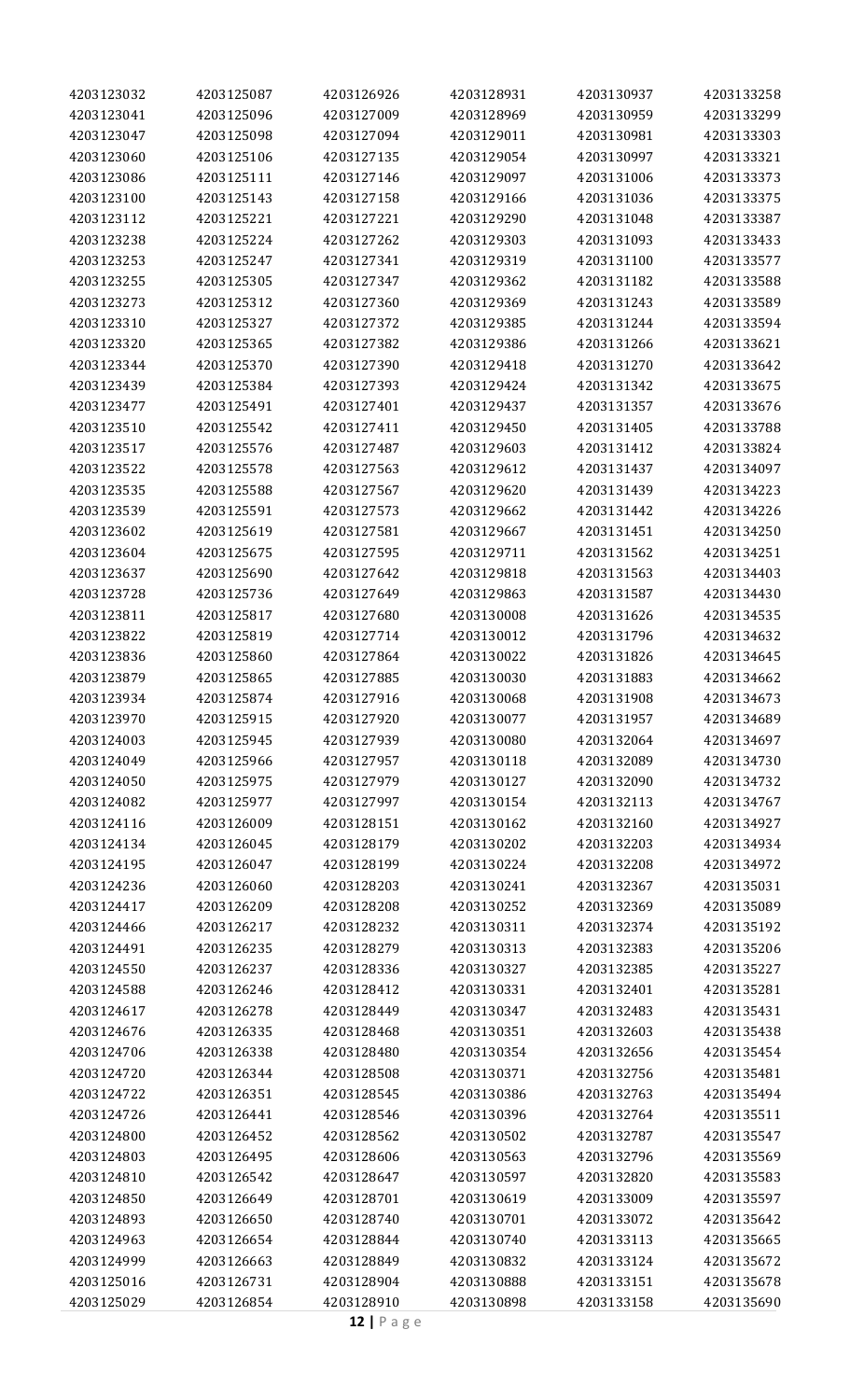| 4203135741 | 4203138054 | 4203139893 | 4203141908 | 4203144360 | 4203147147 |
|------------|------------|------------|------------|------------|------------|
| 4203135744 | 4203138065 | 4203139896 | 4203141950 | 4203144464 | 4203147185 |
| 4203135796 | 4203138088 | 4203139940 | 4203141969 | 4203144491 | 4203147204 |
| 4203135832 | 4203138094 | 4203139943 | 4203141970 | 4203144506 | 4203147255 |
| 4203135889 | 4203138095 | 4203139988 | 4203142073 | 4203144586 | 4203147285 |
| 4203135926 | 4203138132 | 4203140002 | 4203142101 | 4203144607 | 4203147393 |
| 4203135929 | 4203138166 | 4203140007 | 4203142121 | 4203144645 | 4203147397 |
| 4203135932 | 4203138183 | 4203140057 | 4203142127 | 4203144735 | 4203147580 |
| 4203135948 | 4203138228 | 4203140180 | 4203142183 |            | 4203147597 |
| 4203135962 |            |            |            | 4203144799 |            |
|            | 4203138248 | 4203140209 | 4203142194 | 4203144830 | 4203147624 |
| 4203135964 | 4203138317 | 4203140247 | 4203142204 | 4203144846 | 4203147675 |
| 4203135989 | 4203138328 | 4203140266 | 4203142218 | 4203144952 | 4203147755 |
| 4203136042 | 4203138346 | 4203140304 | 4203142252 | 4203144978 | 4203147802 |
| 4203136046 | 4203138419 | 4203140319 | 4203142305 | 4203144987 | 4203147867 |
| 4203136107 | 4203138438 | 4203140414 | 4203142370 | 4203145092 | 4203147898 |
| 4203136114 | 4203138508 | 4203140419 | 4203142401 | 4203145131 | 4203147905 |
| 4203136299 | 4203138560 | 4203140422 | 4203142452 | 4203145231 | 4203147939 |
| 4203136328 | 4203138576 | 4203140445 | 4203142458 | 4203145234 | 4203147988 |
| 4203136354 | 4203138577 | 4203140447 | 4203142477 | 4203145342 | 4203148175 |
| 4203136405 | 4203138583 | 4203140467 | 4203142562 | 4203145362 | 4203148349 |
| 4203136442 | 4203138597 | 4203140476 | 4203142649 | 4203145580 | 4203148358 |
| 4203136535 | 4203138645 | 4203140497 | 4203142658 | 4203145794 | 4203148453 |
| 4203136571 | 4203138655 | 4203140512 | 4203142671 | 4203145851 | 4203148507 |
| 4203136580 | 4203138682 | 4203140565 | 4203142693 | 4203145866 | 4203148512 |
| 4203136620 | 4203138713 | 4203140575 | 4203142702 | 4203145867 | 4203148517 |
| 4203136622 | 4203138755 | 4203140738 | 4203142704 | 4203145873 | 4203148547 |
| 4203136876 | 4203138759 | 4203140758 | 4203142714 | 4203145877 | 4203148562 |
| 4203136887 | 4203138771 | 4203140828 | 4203142789 | 4203145904 | 4203148569 |
| 4203136931 | 4203138820 | 4203140849 | 4203142893 | 4203145921 | 4203148596 |
| 4203137009 | 4203138882 | 4203140935 | 4203142917 | 4203145953 | 4203148644 |
| 4203137018 | 4203138912 | 4203140957 | 4203142960 | 4203145961 | 4203148701 |
| 4203137019 | 4203138946 | 4203140961 | 4203143040 | 4203145976 | 4203148704 |
| 4203137034 | 4203138974 | 4203141010 | 4203143186 | 4203146147 | 4203148707 |
| 4203137038 | 4203138991 | 4203141011 | 4203143204 | 4203146168 | 4203148723 |
| 4203137045 | 4203139004 | 4203141118 | 4203143267 | 4203146194 | 4203148767 |
| 4203137130 | 4203139036 | 4203141120 | 4203143277 | 4203146210 | 4203148829 |
| 4203137188 | 4203139056 | 4203141140 | 4203143290 | 4203146285 | 4203148865 |
| 4203137207 | 4203139075 | 4203141146 | 4203143402 | 4203146299 | 4203148879 |
|            | 4203139083 |            | 4203143435 | 4203146320 | 4203148909 |
| 4203137220 |            | 4203141167 |            |            |            |
| 4203137229 | 4203139122 | 4203141267 | 4203143465 | 4203146366 | 4203148911 |
| 4203137261 | 4203139164 | 4203141281 | 4203143481 | 4203146376 | 4203148923 |
| 4203137291 | 4203139316 | 4203141297 | 4203143542 | 4203146401 | 4203148957 |
| 4203137308 | 4203139333 | 4203141300 | 4203143660 | 4203146463 | 4203149062 |
| 4203137353 | 4203139336 | 4203141356 | 4203143703 | 4203146502 | 4203149089 |
| 4203137411 | 4203139382 | 4203141363 | 4203143822 | 4203146528 | 4203149154 |
| 4203137424 | 4203139417 | 4203141403 | 4203143910 | 4203146532 | 4203149171 |
| 4203137492 | 4203139568 | 4203141415 | 4203143944 | 4203146553 | 4203149182 |
| 4203137587 | 4203139587 | 4203141432 | 4203143957 | 4203146589 | 4203149241 |
| 4203137591 | 4203139588 | 4203141533 | 4203143971 | 4203146603 | 4203149267 |
| 4203137611 | 4203139626 | 4203141572 | 4203143992 | 4203146689 | 4203149295 |
| 4203137618 | 4203139676 | 4203141611 | 4203144009 | 4203146759 | 4203149365 |
| 4203137635 | 4203139748 | 4203141646 | 4203144047 | 4203146862 | 4203149424 |
| 4203137731 | 4203139751 | 4203141651 | 4203144097 | 4203146874 | 4203149495 |
| 4203137767 | 4203139752 | 4203141653 | 4203144121 | 4203146979 | 4203149507 |
| 4203137980 | 4203139765 | 4203141709 | 4203144122 | 4203146982 | 4203149509 |
| 4203138005 | 4203139819 | 4203141719 | 4203144209 | 4203147041 | 4203149559 |
| 4203138016 | 4203139854 | 4203141733 | 4203144308 | 4203147063 | 4203149616 |
| 4203138026 | 4203139863 | 4203141793 | 4203144337 | 4203147081 | 4203149713 |
| 4203138036 | 4203139876 | 4203141820 | 4203144349 | 4203147111 | 4203149793 |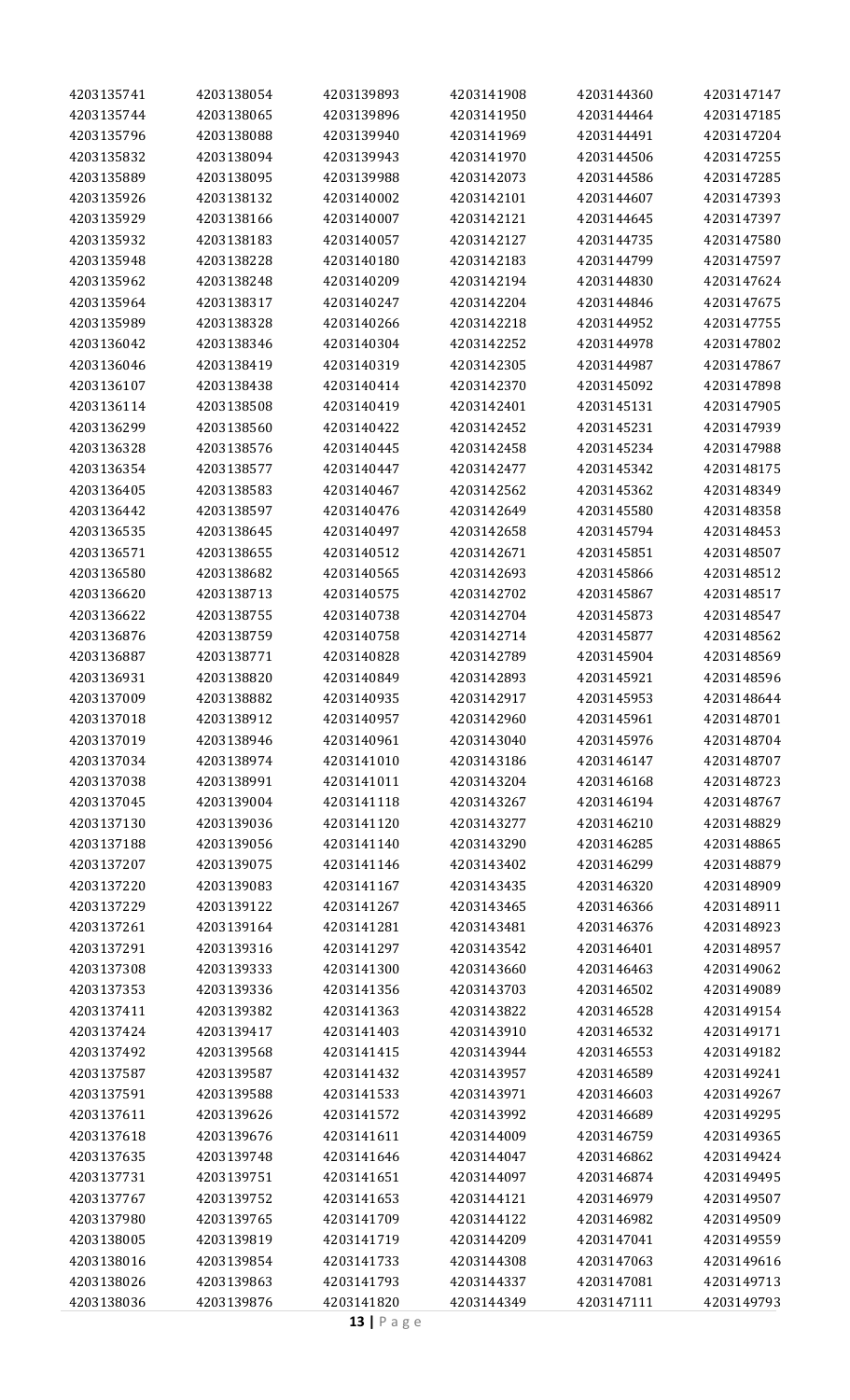| 4203149844<br>4203152318<br>4203154739<br>4203157058<br>4203158945<br>4203161795<br>4203149847<br>4203152347<br>4203154798<br>4203157113<br>4203159004<br>4203161908<br>4203152469<br>4203157139<br>4203161943<br>4203149875<br>4203154804<br>4203159047<br>4203149893<br>4203152561<br>4203154812<br>4203157163<br>4203159108<br>4203161994<br>4203149901<br>4203152605<br>4203154928<br>4203159138<br>4203162086<br>4203157171<br>4203149968<br>4203152827<br>4203154954<br>4203157203<br>4203159150<br>4203162124<br>4203152841<br>4203162164<br>4203150060<br>4203154958<br>4203157213<br>4203159203<br>4203150123<br>4203152863<br>4203154963<br>4203157245<br>4203159255<br>4203162180<br>4203150137<br>4203152887<br>4203154975<br>4203157268<br>4203159356<br>4203162262<br>4203162265<br>4203150206<br>4203152980<br>4203155018<br>4203157280<br>4203159387<br>4203153015<br>4203162282<br>4203150217<br>4203155122<br>4203157351<br>4203159421<br>4203150272<br>4203153020<br>4203155138<br>4203157365<br>4203159422<br>4203162286<br>4203153153<br>4203155148<br>4203157440<br>4203159461<br>4203162323<br>4203150291<br>4203150292<br>4203153189<br>4203155183<br>4203157449<br>4203159569<br>4203162327<br>4203153194<br>4203162386<br>4203150301<br>4203155223<br>4203157473<br>4203159620<br>4203150315<br>4203153282<br>4203155247<br>4203157519<br>4203159632<br>4203162409<br>4203150345<br>4203153288<br>4203155327<br>4203157546<br>4203159646<br>4203162428<br>4203150371<br>4203153317<br>4203155388<br>4203157603<br>4203159724<br>4203162433<br>4203153445<br>4203162442<br>4203150423<br>4203155394<br>4203157633<br>4203159774<br>4203150580<br>4203153454<br>4203155430<br>4203157635<br>4203159792<br>4203162483<br>4203150610<br>4203153466<br>4203155464<br>4203157675<br>4203159794<br>4203162487<br>4203150698<br>4203153474<br>4203155474<br>4203157676<br>4203159872<br>4203162496<br>4203162683<br>4203150718<br>4203153497<br>4203155539<br>4203157679<br>4203159950<br>4203150720<br>4203153530<br>4203155620<br>4203157709<br>4203160039<br>4203162697<br>4203153551<br>4203162795<br>4203150746<br>4203155657<br>4203157751<br>4203160154<br>4203150823<br>4203153554<br>4203155737<br>4203157761<br>4203160168<br>4203162806<br>4203153669<br>4203162824<br>4203150857<br>4203155868<br>4203157811<br>4203160177<br>4203150914<br>4203153700<br>4203160181<br>4203162837<br>4203155936<br>4203157925<br>4203150916<br>4203153703<br>4203155984<br>4203157952<br>4203162850<br>4203160249<br>4203150946<br>4203153732<br>4203156004<br>4203157958<br>4203160302<br>4203162867<br>4203151087<br>4203153740<br>4203156044<br>4203157961<br>4203160433<br>4203162889<br>4203151157<br>4203153762<br>4203156071<br>4203157962<br>4203160705<br>4203162898<br>4203156104<br>4203162920<br>4203151194<br>4203153772<br>4203157978<br>4203160708<br>4203151224<br>4203153798<br>4203156160<br>4203158038<br>4203160721<br>4203162934<br>4203153803<br>4203156211<br>4203158102<br>4203163007<br>4203151278<br>4203160736<br>4203151282<br>4203153948<br>4203156213<br>4203158108<br>4203160763<br>4203163042<br>4203156241<br>4203158150<br>4203163124<br>4203151321<br>4203154037<br>4203160786<br>4203151364<br>4203154055<br>4203156415<br>4203158203<br>4203160865<br>4203163142<br>4203156455<br>4203158235<br>4203160966<br>4203163181<br>4203151416<br>4203154105<br>4203151472<br>4203154154<br>4203156469<br>4203158249<br>4203160996<br>4203163201<br>4203151538<br>4203154163<br>4203156517<br>4203158252<br>4203160999<br>4203163252<br>4203151546<br>4203154236<br>4203156550<br>4203158279<br>4203161043<br>4203163281<br>4203156602<br>4203163282<br>4203151587<br>4203154276<br>4203158334<br>4203161076<br>4203151632<br>4203156656<br>4203158375<br>4203161099<br>4203163297<br>4203154347<br>4203158384<br>4203163329<br>4203151660<br>4203154440<br>4203156698<br>4203161146<br>4203151767<br>4203154455<br>4203156711<br>4203158403<br>4203161174<br>4203163366<br>4203154468<br>4203158435<br>4203163384<br>4203151847<br>4203156718<br>4203161211<br>4203151853<br>4203154478<br>4203156719<br>4203158468<br>4203161229<br>4203163403<br>4203158602<br>4203163405<br>4203151869<br>4203154489<br>4203156731<br>4203161274<br>4203151874<br>4203154524<br>4203156779<br>4203158622<br>4203161297<br>4203163456<br>4203156809<br>4203158652<br>4203163471<br>4203151893<br>4203154548<br>4203161327<br>4203151903<br>4203154580<br>4203156843<br>4203158684<br>4203161414<br>4203163586<br>4203158692<br>4203163599<br>4203152021<br>4203154584<br>4203156850<br>4203161450<br>4203152083<br>4203154630<br>4203156939<br>4203158709<br>4203161479<br>4203163615<br>4203156950<br>4203163639<br>4203152089<br>4203154658<br>4203158735<br>4203161522<br>4203152140<br>4203156984<br>4203158749<br>4203161607<br>4203163641<br>4203154671<br>4203152155<br>4203154700<br>4203157003<br>4203158776<br>4203161616<br>4203163706<br>4203152191<br>4203154721<br>4203157004<br>4203158853<br>4203161709<br>4203163746 | 4203149803 | 4203152192 | 4203154724 | 4203157024 | 4203158901 | 4203161738 |
|----------------------------------------------------------------------------------------------------------------------------------------------------------------------------------------------------------------------------------------------------------------------------------------------------------------------------------------------------------------------------------------------------------------------------------------------------------------------------------------------------------------------------------------------------------------------------------------------------------------------------------------------------------------------------------------------------------------------------------------------------------------------------------------------------------------------------------------------------------------------------------------------------------------------------------------------------------------------------------------------------------------------------------------------------------------------------------------------------------------------------------------------------------------------------------------------------------------------------------------------------------------------------------------------------------------------------------------------------------------------------------------------------------------------------------------------------------------------------------------------------------------------------------------------------------------------------------------------------------------------------------------------------------------------------------------------------------------------------------------------------------------------------------------------------------------------------------------------------------------------------------------------------------------------------------------------------------------------------------------------------------------------------------------------------------------------------------------------------------------------------------------------------------------------------------------------------------------------------------------------------------------------------------------------------------------------------------------------------------------------------------------------------------------------------------------------------------------------------------------------------------------------------------------------------------------------------------------------------------------------------------------------------------------------------------------------------------------------------------------------------------------------------------------------------------------------------------------------------------------------------------------------------------------------------------------------------------------------------------------------------------------------------------------------------------------------------------------------------------------------------------------------------------------------------------------------------------------------------------------------------------------------------------------------------------------------------------------------------------------------------------------------------------------------------------------------------------------------------------------------------------------------------------------------------------------------------------------------------------------------------------------------------------------------------------------------------------------------------------------------------------------------------------------------------------------------------------------------------------------------------------------------------------------------------------------------------------------------------------------------------------------------------------------------------------------------------------------------------------------------------------------------------------------------------------------------------------------------------------------------------------------------------------------------------------------------------------------------------------------------------------------------------------------------------------------------------------------------------------------------------------------------------------------------------------------------------------------------------------------------------------------------------------------------------------------------------------------------------------------------------------------------------------------------------------------------------------------------------------------------------------------------------------------------------------------------------------------------------------------------------------------------------------------------------------------------|------------|------------|------------|------------|------------|------------|
|                                                                                                                                                                                                                                                                                                                                                                                                                                                                                                                                                                                                                                                                                                                                                                                                                                                                                                                                                                                                                                                                                                                                                                                                                                                                                                                                                                                                                                                                                                                                                                                                                                                                                                                                                                                                                                                                                                                                                                                                                                                                                                                                                                                                                                                                                                                                                                                                                                                                                                                                                                                                                                                                                                                                                                                                                                                                                                                                                                                                                                                                                                                                                                                                                                                                                                                                                                                                                                                                                                                                                                                                                                                                                                                                                                                                                                                                                                                                                                                                                                                                                                                                                                                                                                                                                                                                                                                                                                                                                                                                                                                                                                                                                                                                                                                                                                                                                                                                                                                                                                                                      |            |            |            |            |            |            |
|                                                                                                                                                                                                                                                                                                                                                                                                                                                                                                                                                                                                                                                                                                                                                                                                                                                                                                                                                                                                                                                                                                                                                                                                                                                                                                                                                                                                                                                                                                                                                                                                                                                                                                                                                                                                                                                                                                                                                                                                                                                                                                                                                                                                                                                                                                                                                                                                                                                                                                                                                                                                                                                                                                                                                                                                                                                                                                                                                                                                                                                                                                                                                                                                                                                                                                                                                                                                                                                                                                                                                                                                                                                                                                                                                                                                                                                                                                                                                                                                                                                                                                                                                                                                                                                                                                                                                                                                                                                                                                                                                                                                                                                                                                                                                                                                                                                                                                                                                                                                                                                                      |            |            |            |            |            |            |
|                                                                                                                                                                                                                                                                                                                                                                                                                                                                                                                                                                                                                                                                                                                                                                                                                                                                                                                                                                                                                                                                                                                                                                                                                                                                                                                                                                                                                                                                                                                                                                                                                                                                                                                                                                                                                                                                                                                                                                                                                                                                                                                                                                                                                                                                                                                                                                                                                                                                                                                                                                                                                                                                                                                                                                                                                                                                                                                                                                                                                                                                                                                                                                                                                                                                                                                                                                                                                                                                                                                                                                                                                                                                                                                                                                                                                                                                                                                                                                                                                                                                                                                                                                                                                                                                                                                                                                                                                                                                                                                                                                                                                                                                                                                                                                                                                                                                                                                                                                                                                                                                      |            |            |            |            |            |            |
|                                                                                                                                                                                                                                                                                                                                                                                                                                                                                                                                                                                                                                                                                                                                                                                                                                                                                                                                                                                                                                                                                                                                                                                                                                                                                                                                                                                                                                                                                                                                                                                                                                                                                                                                                                                                                                                                                                                                                                                                                                                                                                                                                                                                                                                                                                                                                                                                                                                                                                                                                                                                                                                                                                                                                                                                                                                                                                                                                                                                                                                                                                                                                                                                                                                                                                                                                                                                                                                                                                                                                                                                                                                                                                                                                                                                                                                                                                                                                                                                                                                                                                                                                                                                                                                                                                                                                                                                                                                                                                                                                                                                                                                                                                                                                                                                                                                                                                                                                                                                                                                                      |            |            |            |            |            |            |
|                                                                                                                                                                                                                                                                                                                                                                                                                                                                                                                                                                                                                                                                                                                                                                                                                                                                                                                                                                                                                                                                                                                                                                                                                                                                                                                                                                                                                                                                                                                                                                                                                                                                                                                                                                                                                                                                                                                                                                                                                                                                                                                                                                                                                                                                                                                                                                                                                                                                                                                                                                                                                                                                                                                                                                                                                                                                                                                                                                                                                                                                                                                                                                                                                                                                                                                                                                                                                                                                                                                                                                                                                                                                                                                                                                                                                                                                                                                                                                                                                                                                                                                                                                                                                                                                                                                                                                                                                                                                                                                                                                                                                                                                                                                                                                                                                                                                                                                                                                                                                                                                      |            |            |            |            |            |            |
|                                                                                                                                                                                                                                                                                                                                                                                                                                                                                                                                                                                                                                                                                                                                                                                                                                                                                                                                                                                                                                                                                                                                                                                                                                                                                                                                                                                                                                                                                                                                                                                                                                                                                                                                                                                                                                                                                                                                                                                                                                                                                                                                                                                                                                                                                                                                                                                                                                                                                                                                                                                                                                                                                                                                                                                                                                                                                                                                                                                                                                                                                                                                                                                                                                                                                                                                                                                                                                                                                                                                                                                                                                                                                                                                                                                                                                                                                                                                                                                                                                                                                                                                                                                                                                                                                                                                                                                                                                                                                                                                                                                                                                                                                                                                                                                                                                                                                                                                                                                                                                                                      |            |            |            |            |            |            |
|                                                                                                                                                                                                                                                                                                                                                                                                                                                                                                                                                                                                                                                                                                                                                                                                                                                                                                                                                                                                                                                                                                                                                                                                                                                                                                                                                                                                                                                                                                                                                                                                                                                                                                                                                                                                                                                                                                                                                                                                                                                                                                                                                                                                                                                                                                                                                                                                                                                                                                                                                                                                                                                                                                                                                                                                                                                                                                                                                                                                                                                                                                                                                                                                                                                                                                                                                                                                                                                                                                                                                                                                                                                                                                                                                                                                                                                                                                                                                                                                                                                                                                                                                                                                                                                                                                                                                                                                                                                                                                                                                                                                                                                                                                                                                                                                                                                                                                                                                                                                                                                                      |            |            |            |            |            |            |
|                                                                                                                                                                                                                                                                                                                                                                                                                                                                                                                                                                                                                                                                                                                                                                                                                                                                                                                                                                                                                                                                                                                                                                                                                                                                                                                                                                                                                                                                                                                                                                                                                                                                                                                                                                                                                                                                                                                                                                                                                                                                                                                                                                                                                                                                                                                                                                                                                                                                                                                                                                                                                                                                                                                                                                                                                                                                                                                                                                                                                                                                                                                                                                                                                                                                                                                                                                                                                                                                                                                                                                                                                                                                                                                                                                                                                                                                                                                                                                                                                                                                                                                                                                                                                                                                                                                                                                                                                                                                                                                                                                                                                                                                                                                                                                                                                                                                                                                                                                                                                                                                      |            |            |            |            |            |            |
|                                                                                                                                                                                                                                                                                                                                                                                                                                                                                                                                                                                                                                                                                                                                                                                                                                                                                                                                                                                                                                                                                                                                                                                                                                                                                                                                                                                                                                                                                                                                                                                                                                                                                                                                                                                                                                                                                                                                                                                                                                                                                                                                                                                                                                                                                                                                                                                                                                                                                                                                                                                                                                                                                                                                                                                                                                                                                                                                                                                                                                                                                                                                                                                                                                                                                                                                                                                                                                                                                                                                                                                                                                                                                                                                                                                                                                                                                                                                                                                                                                                                                                                                                                                                                                                                                                                                                                                                                                                                                                                                                                                                                                                                                                                                                                                                                                                                                                                                                                                                                                                                      |            |            |            |            |            |            |
|                                                                                                                                                                                                                                                                                                                                                                                                                                                                                                                                                                                                                                                                                                                                                                                                                                                                                                                                                                                                                                                                                                                                                                                                                                                                                                                                                                                                                                                                                                                                                                                                                                                                                                                                                                                                                                                                                                                                                                                                                                                                                                                                                                                                                                                                                                                                                                                                                                                                                                                                                                                                                                                                                                                                                                                                                                                                                                                                                                                                                                                                                                                                                                                                                                                                                                                                                                                                                                                                                                                                                                                                                                                                                                                                                                                                                                                                                                                                                                                                                                                                                                                                                                                                                                                                                                                                                                                                                                                                                                                                                                                                                                                                                                                                                                                                                                                                                                                                                                                                                                                                      |            |            |            |            |            |            |
|                                                                                                                                                                                                                                                                                                                                                                                                                                                                                                                                                                                                                                                                                                                                                                                                                                                                                                                                                                                                                                                                                                                                                                                                                                                                                                                                                                                                                                                                                                                                                                                                                                                                                                                                                                                                                                                                                                                                                                                                                                                                                                                                                                                                                                                                                                                                                                                                                                                                                                                                                                                                                                                                                                                                                                                                                                                                                                                                                                                                                                                                                                                                                                                                                                                                                                                                                                                                                                                                                                                                                                                                                                                                                                                                                                                                                                                                                                                                                                                                                                                                                                                                                                                                                                                                                                                                                                                                                                                                                                                                                                                                                                                                                                                                                                                                                                                                                                                                                                                                                                                                      |            |            |            |            |            |            |
|                                                                                                                                                                                                                                                                                                                                                                                                                                                                                                                                                                                                                                                                                                                                                                                                                                                                                                                                                                                                                                                                                                                                                                                                                                                                                                                                                                                                                                                                                                                                                                                                                                                                                                                                                                                                                                                                                                                                                                                                                                                                                                                                                                                                                                                                                                                                                                                                                                                                                                                                                                                                                                                                                                                                                                                                                                                                                                                                                                                                                                                                                                                                                                                                                                                                                                                                                                                                                                                                                                                                                                                                                                                                                                                                                                                                                                                                                                                                                                                                                                                                                                                                                                                                                                                                                                                                                                                                                                                                                                                                                                                                                                                                                                                                                                                                                                                                                                                                                                                                                                                                      |            |            |            |            |            |            |
|                                                                                                                                                                                                                                                                                                                                                                                                                                                                                                                                                                                                                                                                                                                                                                                                                                                                                                                                                                                                                                                                                                                                                                                                                                                                                                                                                                                                                                                                                                                                                                                                                                                                                                                                                                                                                                                                                                                                                                                                                                                                                                                                                                                                                                                                                                                                                                                                                                                                                                                                                                                                                                                                                                                                                                                                                                                                                                                                                                                                                                                                                                                                                                                                                                                                                                                                                                                                                                                                                                                                                                                                                                                                                                                                                                                                                                                                                                                                                                                                                                                                                                                                                                                                                                                                                                                                                                                                                                                                                                                                                                                                                                                                                                                                                                                                                                                                                                                                                                                                                                                                      |            |            |            |            |            |            |
|                                                                                                                                                                                                                                                                                                                                                                                                                                                                                                                                                                                                                                                                                                                                                                                                                                                                                                                                                                                                                                                                                                                                                                                                                                                                                                                                                                                                                                                                                                                                                                                                                                                                                                                                                                                                                                                                                                                                                                                                                                                                                                                                                                                                                                                                                                                                                                                                                                                                                                                                                                                                                                                                                                                                                                                                                                                                                                                                                                                                                                                                                                                                                                                                                                                                                                                                                                                                                                                                                                                                                                                                                                                                                                                                                                                                                                                                                                                                                                                                                                                                                                                                                                                                                                                                                                                                                                                                                                                                                                                                                                                                                                                                                                                                                                                                                                                                                                                                                                                                                                                                      |            |            |            |            |            |            |
|                                                                                                                                                                                                                                                                                                                                                                                                                                                                                                                                                                                                                                                                                                                                                                                                                                                                                                                                                                                                                                                                                                                                                                                                                                                                                                                                                                                                                                                                                                                                                                                                                                                                                                                                                                                                                                                                                                                                                                                                                                                                                                                                                                                                                                                                                                                                                                                                                                                                                                                                                                                                                                                                                                                                                                                                                                                                                                                                                                                                                                                                                                                                                                                                                                                                                                                                                                                                                                                                                                                                                                                                                                                                                                                                                                                                                                                                                                                                                                                                                                                                                                                                                                                                                                                                                                                                                                                                                                                                                                                                                                                                                                                                                                                                                                                                                                                                                                                                                                                                                                                                      |            |            |            |            |            |            |
|                                                                                                                                                                                                                                                                                                                                                                                                                                                                                                                                                                                                                                                                                                                                                                                                                                                                                                                                                                                                                                                                                                                                                                                                                                                                                                                                                                                                                                                                                                                                                                                                                                                                                                                                                                                                                                                                                                                                                                                                                                                                                                                                                                                                                                                                                                                                                                                                                                                                                                                                                                                                                                                                                                                                                                                                                                                                                                                                                                                                                                                                                                                                                                                                                                                                                                                                                                                                                                                                                                                                                                                                                                                                                                                                                                                                                                                                                                                                                                                                                                                                                                                                                                                                                                                                                                                                                                                                                                                                                                                                                                                                                                                                                                                                                                                                                                                                                                                                                                                                                                                                      |            |            |            |            |            |            |
|                                                                                                                                                                                                                                                                                                                                                                                                                                                                                                                                                                                                                                                                                                                                                                                                                                                                                                                                                                                                                                                                                                                                                                                                                                                                                                                                                                                                                                                                                                                                                                                                                                                                                                                                                                                                                                                                                                                                                                                                                                                                                                                                                                                                                                                                                                                                                                                                                                                                                                                                                                                                                                                                                                                                                                                                                                                                                                                                                                                                                                                                                                                                                                                                                                                                                                                                                                                                                                                                                                                                                                                                                                                                                                                                                                                                                                                                                                                                                                                                                                                                                                                                                                                                                                                                                                                                                                                                                                                                                                                                                                                                                                                                                                                                                                                                                                                                                                                                                                                                                                                                      |            |            |            |            |            |            |
|                                                                                                                                                                                                                                                                                                                                                                                                                                                                                                                                                                                                                                                                                                                                                                                                                                                                                                                                                                                                                                                                                                                                                                                                                                                                                                                                                                                                                                                                                                                                                                                                                                                                                                                                                                                                                                                                                                                                                                                                                                                                                                                                                                                                                                                                                                                                                                                                                                                                                                                                                                                                                                                                                                                                                                                                                                                                                                                                                                                                                                                                                                                                                                                                                                                                                                                                                                                                                                                                                                                                                                                                                                                                                                                                                                                                                                                                                                                                                                                                                                                                                                                                                                                                                                                                                                                                                                                                                                                                                                                                                                                                                                                                                                                                                                                                                                                                                                                                                                                                                                                                      |            |            |            |            |            |            |
|                                                                                                                                                                                                                                                                                                                                                                                                                                                                                                                                                                                                                                                                                                                                                                                                                                                                                                                                                                                                                                                                                                                                                                                                                                                                                                                                                                                                                                                                                                                                                                                                                                                                                                                                                                                                                                                                                                                                                                                                                                                                                                                                                                                                                                                                                                                                                                                                                                                                                                                                                                                                                                                                                                                                                                                                                                                                                                                                                                                                                                                                                                                                                                                                                                                                                                                                                                                                                                                                                                                                                                                                                                                                                                                                                                                                                                                                                                                                                                                                                                                                                                                                                                                                                                                                                                                                                                                                                                                                                                                                                                                                                                                                                                                                                                                                                                                                                                                                                                                                                                                                      |            |            |            |            |            |            |
|                                                                                                                                                                                                                                                                                                                                                                                                                                                                                                                                                                                                                                                                                                                                                                                                                                                                                                                                                                                                                                                                                                                                                                                                                                                                                                                                                                                                                                                                                                                                                                                                                                                                                                                                                                                                                                                                                                                                                                                                                                                                                                                                                                                                                                                                                                                                                                                                                                                                                                                                                                                                                                                                                                                                                                                                                                                                                                                                                                                                                                                                                                                                                                                                                                                                                                                                                                                                                                                                                                                                                                                                                                                                                                                                                                                                                                                                                                                                                                                                                                                                                                                                                                                                                                                                                                                                                                                                                                                                                                                                                                                                                                                                                                                                                                                                                                                                                                                                                                                                                                                                      |            |            |            |            |            |            |
|                                                                                                                                                                                                                                                                                                                                                                                                                                                                                                                                                                                                                                                                                                                                                                                                                                                                                                                                                                                                                                                                                                                                                                                                                                                                                                                                                                                                                                                                                                                                                                                                                                                                                                                                                                                                                                                                                                                                                                                                                                                                                                                                                                                                                                                                                                                                                                                                                                                                                                                                                                                                                                                                                                                                                                                                                                                                                                                                                                                                                                                                                                                                                                                                                                                                                                                                                                                                                                                                                                                                                                                                                                                                                                                                                                                                                                                                                                                                                                                                                                                                                                                                                                                                                                                                                                                                                                                                                                                                                                                                                                                                                                                                                                                                                                                                                                                                                                                                                                                                                                                                      |            |            |            |            |            |            |
|                                                                                                                                                                                                                                                                                                                                                                                                                                                                                                                                                                                                                                                                                                                                                                                                                                                                                                                                                                                                                                                                                                                                                                                                                                                                                                                                                                                                                                                                                                                                                                                                                                                                                                                                                                                                                                                                                                                                                                                                                                                                                                                                                                                                                                                                                                                                                                                                                                                                                                                                                                                                                                                                                                                                                                                                                                                                                                                                                                                                                                                                                                                                                                                                                                                                                                                                                                                                                                                                                                                                                                                                                                                                                                                                                                                                                                                                                                                                                                                                                                                                                                                                                                                                                                                                                                                                                                                                                                                                                                                                                                                                                                                                                                                                                                                                                                                                                                                                                                                                                                                                      |            |            |            |            |            |            |
|                                                                                                                                                                                                                                                                                                                                                                                                                                                                                                                                                                                                                                                                                                                                                                                                                                                                                                                                                                                                                                                                                                                                                                                                                                                                                                                                                                                                                                                                                                                                                                                                                                                                                                                                                                                                                                                                                                                                                                                                                                                                                                                                                                                                                                                                                                                                                                                                                                                                                                                                                                                                                                                                                                                                                                                                                                                                                                                                                                                                                                                                                                                                                                                                                                                                                                                                                                                                                                                                                                                                                                                                                                                                                                                                                                                                                                                                                                                                                                                                                                                                                                                                                                                                                                                                                                                                                                                                                                                                                                                                                                                                                                                                                                                                                                                                                                                                                                                                                                                                                                                                      |            |            |            |            |            |            |
|                                                                                                                                                                                                                                                                                                                                                                                                                                                                                                                                                                                                                                                                                                                                                                                                                                                                                                                                                                                                                                                                                                                                                                                                                                                                                                                                                                                                                                                                                                                                                                                                                                                                                                                                                                                                                                                                                                                                                                                                                                                                                                                                                                                                                                                                                                                                                                                                                                                                                                                                                                                                                                                                                                                                                                                                                                                                                                                                                                                                                                                                                                                                                                                                                                                                                                                                                                                                                                                                                                                                                                                                                                                                                                                                                                                                                                                                                                                                                                                                                                                                                                                                                                                                                                                                                                                                                                                                                                                                                                                                                                                                                                                                                                                                                                                                                                                                                                                                                                                                                                                                      |            |            |            |            |            |            |
|                                                                                                                                                                                                                                                                                                                                                                                                                                                                                                                                                                                                                                                                                                                                                                                                                                                                                                                                                                                                                                                                                                                                                                                                                                                                                                                                                                                                                                                                                                                                                                                                                                                                                                                                                                                                                                                                                                                                                                                                                                                                                                                                                                                                                                                                                                                                                                                                                                                                                                                                                                                                                                                                                                                                                                                                                                                                                                                                                                                                                                                                                                                                                                                                                                                                                                                                                                                                                                                                                                                                                                                                                                                                                                                                                                                                                                                                                                                                                                                                                                                                                                                                                                                                                                                                                                                                                                                                                                                                                                                                                                                                                                                                                                                                                                                                                                                                                                                                                                                                                                                                      |            |            |            |            |            |            |
|                                                                                                                                                                                                                                                                                                                                                                                                                                                                                                                                                                                                                                                                                                                                                                                                                                                                                                                                                                                                                                                                                                                                                                                                                                                                                                                                                                                                                                                                                                                                                                                                                                                                                                                                                                                                                                                                                                                                                                                                                                                                                                                                                                                                                                                                                                                                                                                                                                                                                                                                                                                                                                                                                                                                                                                                                                                                                                                                                                                                                                                                                                                                                                                                                                                                                                                                                                                                                                                                                                                                                                                                                                                                                                                                                                                                                                                                                                                                                                                                                                                                                                                                                                                                                                                                                                                                                                                                                                                                                                                                                                                                                                                                                                                                                                                                                                                                                                                                                                                                                                                                      |            |            |            |            |            |            |
|                                                                                                                                                                                                                                                                                                                                                                                                                                                                                                                                                                                                                                                                                                                                                                                                                                                                                                                                                                                                                                                                                                                                                                                                                                                                                                                                                                                                                                                                                                                                                                                                                                                                                                                                                                                                                                                                                                                                                                                                                                                                                                                                                                                                                                                                                                                                                                                                                                                                                                                                                                                                                                                                                                                                                                                                                                                                                                                                                                                                                                                                                                                                                                                                                                                                                                                                                                                                                                                                                                                                                                                                                                                                                                                                                                                                                                                                                                                                                                                                                                                                                                                                                                                                                                                                                                                                                                                                                                                                                                                                                                                                                                                                                                                                                                                                                                                                                                                                                                                                                                                                      |            |            |            |            |            |            |
|                                                                                                                                                                                                                                                                                                                                                                                                                                                                                                                                                                                                                                                                                                                                                                                                                                                                                                                                                                                                                                                                                                                                                                                                                                                                                                                                                                                                                                                                                                                                                                                                                                                                                                                                                                                                                                                                                                                                                                                                                                                                                                                                                                                                                                                                                                                                                                                                                                                                                                                                                                                                                                                                                                                                                                                                                                                                                                                                                                                                                                                                                                                                                                                                                                                                                                                                                                                                                                                                                                                                                                                                                                                                                                                                                                                                                                                                                                                                                                                                                                                                                                                                                                                                                                                                                                                                                                                                                                                                                                                                                                                                                                                                                                                                                                                                                                                                                                                                                                                                                                                                      |            |            |            |            |            |            |
|                                                                                                                                                                                                                                                                                                                                                                                                                                                                                                                                                                                                                                                                                                                                                                                                                                                                                                                                                                                                                                                                                                                                                                                                                                                                                                                                                                                                                                                                                                                                                                                                                                                                                                                                                                                                                                                                                                                                                                                                                                                                                                                                                                                                                                                                                                                                                                                                                                                                                                                                                                                                                                                                                                                                                                                                                                                                                                                                                                                                                                                                                                                                                                                                                                                                                                                                                                                                                                                                                                                                                                                                                                                                                                                                                                                                                                                                                                                                                                                                                                                                                                                                                                                                                                                                                                                                                                                                                                                                                                                                                                                                                                                                                                                                                                                                                                                                                                                                                                                                                                                                      |            |            |            |            |            |            |
|                                                                                                                                                                                                                                                                                                                                                                                                                                                                                                                                                                                                                                                                                                                                                                                                                                                                                                                                                                                                                                                                                                                                                                                                                                                                                                                                                                                                                                                                                                                                                                                                                                                                                                                                                                                                                                                                                                                                                                                                                                                                                                                                                                                                                                                                                                                                                                                                                                                                                                                                                                                                                                                                                                                                                                                                                                                                                                                                                                                                                                                                                                                                                                                                                                                                                                                                                                                                                                                                                                                                                                                                                                                                                                                                                                                                                                                                                                                                                                                                                                                                                                                                                                                                                                                                                                                                                                                                                                                                                                                                                                                                                                                                                                                                                                                                                                                                                                                                                                                                                                                                      |            |            |            |            |            |            |
|                                                                                                                                                                                                                                                                                                                                                                                                                                                                                                                                                                                                                                                                                                                                                                                                                                                                                                                                                                                                                                                                                                                                                                                                                                                                                                                                                                                                                                                                                                                                                                                                                                                                                                                                                                                                                                                                                                                                                                                                                                                                                                                                                                                                                                                                                                                                                                                                                                                                                                                                                                                                                                                                                                                                                                                                                                                                                                                                                                                                                                                                                                                                                                                                                                                                                                                                                                                                                                                                                                                                                                                                                                                                                                                                                                                                                                                                                                                                                                                                                                                                                                                                                                                                                                                                                                                                                                                                                                                                                                                                                                                                                                                                                                                                                                                                                                                                                                                                                                                                                                                                      |            |            |            |            |            |            |
|                                                                                                                                                                                                                                                                                                                                                                                                                                                                                                                                                                                                                                                                                                                                                                                                                                                                                                                                                                                                                                                                                                                                                                                                                                                                                                                                                                                                                                                                                                                                                                                                                                                                                                                                                                                                                                                                                                                                                                                                                                                                                                                                                                                                                                                                                                                                                                                                                                                                                                                                                                                                                                                                                                                                                                                                                                                                                                                                                                                                                                                                                                                                                                                                                                                                                                                                                                                                                                                                                                                                                                                                                                                                                                                                                                                                                                                                                                                                                                                                                                                                                                                                                                                                                                                                                                                                                                                                                                                                                                                                                                                                                                                                                                                                                                                                                                                                                                                                                                                                                                                                      |            |            |            |            |            |            |
|                                                                                                                                                                                                                                                                                                                                                                                                                                                                                                                                                                                                                                                                                                                                                                                                                                                                                                                                                                                                                                                                                                                                                                                                                                                                                                                                                                                                                                                                                                                                                                                                                                                                                                                                                                                                                                                                                                                                                                                                                                                                                                                                                                                                                                                                                                                                                                                                                                                                                                                                                                                                                                                                                                                                                                                                                                                                                                                                                                                                                                                                                                                                                                                                                                                                                                                                                                                                                                                                                                                                                                                                                                                                                                                                                                                                                                                                                                                                                                                                                                                                                                                                                                                                                                                                                                                                                                                                                                                                                                                                                                                                                                                                                                                                                                                                                                                                                                                                                                                                                                                                      |            |            |            |            |            |            |
|                                                                                                                                                                                                                                                                                                                                                                                                                                                                                                                                                                                                                                                                                                                                                                                                                                                                                                                                                                                                                                                                                                                                                                                                                                                                                                                                                                                                                                                                                                                                                                                                                                                                                                                                                                                                                                                                                                                                                                                                                                                                                                                                                                                                                                                                                                                                                                                                                                                                                                                                                                                                                                                                                                                                                                                                                                                                                                                                                                                                                                                                                                                                                                                                                                                                                                                                                                                                                                                                                                                                                                                                                                                                                                                                                                                                                                                                                                                                                                                                                                                                                                                                                                                                                                                                                                                                                                                                                                                                                                                                                                                                                                                                                                                                                                                                                                                                                                                                                                                                                                                                      |            |            |            |            |            |            |
|                                                                                                                                                                                                                                                                                                                                                                                                                                                                                                                                                                                                                                                                                                                                                                                                                                                                                                                                                                                                                                                                                                                                                                                                                                                                                                                                                                                                                                                                                                                                                                                                                                                                                                                                                                                                                                                                                                                                                                                                                                                                                                                                                                                                                                                                                                                                                                                                                                                                                                                                                                                                                                                                                                                                                                                                                                                                                                                                                                                                                                                                                                                                                                                                                                                                                                                                                                                                                                                                                                                                                                                                                                                                                                                                                                                                                                                                                                                                                                                                                                                                                                                                                                                                                                                                                                                                                                                                                                                                                                                                                                                                                                                                                                                                                                                                                                                                                                                                                                                                                                                                      |            |            |            |            |            |            |
|                                                                                                                                                                                                                                                                                                                                                                                                                                                                                                                                                                                                                                                                                                                                                                                                                                                                                                                                                                                                                                                                                                                                                                                                                                                                                                                                                                                                                                                                                                                                                                                                                                                                                                                                                                                                                                                                                                                                                                                                                                                                                                                                                                                                                                                                                                                                                                                                                                                                                                                                                                                                                                                                                                                                                                                                                                                                                                                                                                                                                                                                                                                                                                                                                                                                                                                                                                                                                                                                                                                                                                                                                                                                                                                                                                                                                                                                                                                                                                                                                                                                                                                                                                                                                                                                                                                                                                                                                                                                                                                                                                                                                                                                                                                                                                                                                                                                                                                                                                                                                                                                      |            |            |            |            |            |            |
|                                                                                                                                                                                                                                                                                                                                                                                                                                                                                                                                                                                                                                                                                                                                                                                                                                                                                                                                                                                                                                                                                                                                                                                                                                                                                                                                                                                                                                                                                                                                                                                                                                                                                                                                                                                                                                                                                                                                                                                                                                                                                                                                                                                                                                                                                                                                                                                                                                                                                                                                                                                                                                                                                                                                                                                                                                                                                                                                                                                                                                                                                                                                                                                                                                                                                                                                                                                                                                                                                                                                                                                                                                                                                                                                                                                                                                                                                                                                                                                                                                                                                                                                                                                                                                                                                                                                                                                                                                                                                                                                                                                                                                                                                                                                                                                                                                                                                                                                                                                                                                                                      |            |            |            |            |            |            |
|                                                                                                                                                                                                                                                                                                                                                                                                                                                                                                                                                                                                                                                                                                                                                                                                                                                                                                                                                                                                                                                                                                                                                                                                                                                                                                                                                                                                                                                                                                                                                                                                                                                                                                                                                                                                                                                                                                                                                                                                                                                                                                                                                                                                                                                                                                                                                                                                                                                                                                                                                                                                                                                                                                                                                                                                                                                                                                                                                                                                                                                                                                                                                                                                                                                                                                                                                                                                                                                                                                                                                                                                                                                                                                                                                                                                                                                                                                                                                                                                                                                                                                                                                                                                                                                                                                                                                                                                                                                                                                                                                                                                                                                                                                                                                                                                                                                                                                                                                                                                                                                                      |            |            |            |            |            |            |
|                                                                                                                                                                                                                                                                                                                                                                                                                                                                                                                                                                                                                                                                                                                                                                                                                                                                                                                                                                                                                                                                                                                                                                                                                                                                                                                                                                                                                                                                                                                                                                                                                                                                                                                                                                                                                                                                                                                                                                                                                                                                                                                                                                                                                                                                                                                                                                                                                                                                                                                                                                                                                                                                                                                                                                                                                                                                                                                                                                                                                                                                                                                                                                                                                                                                                                                                                                                                                                                                                                                                                                                                                                                                                                                                                                                                                                                                                                                                                                                                                                                                                                                                                                                                                                                                                                                                                                                                                                                                                                                                                                                                                                                                                                                                                                                                                                                                                                                                                                                                                                                                      |            |            |            |            |            |            |
|                                                                                                                                                                                                                                                                                                                                                                                                                                                                                                                                                                                                                                                                                                                                                                                                                                                                                                                                                                                                                                                                                                                                                                                                                                                                                                                                                                                                                                                                                                                                                                                                                                                                                                                                                                                                                                                                                                                                                                                                                                                                                                                                                                                                                                                                                                                                                                                                                                                                                                                                                                                                                                                                                                                                                                                                                                                                                                                                                                                                                                                                                                                                                                                                                                                                                                                                                                                                                                                                                                                                                                                                                                                                                                                                                                                                                                                                                                                                                                                                                                                                                                                                                                                                                                                                                                                                                                                                                                                                                                                                                                                                                                                                                                                                                                                                                                                                                                                                                                                                                                                                      |            |            |            |            |            |            |
|                                                                                                                                                                                                                                                                                                                                                                                                                                                                                                                                                                                                                                                                                                                                                                                                                                                                                                                                                                                                                                                                                                                                                                                                                                                                                                                                                                                                                                                                                                                                                                                                                                                                                                                                                                                                                                                                                                                                                                                                                                                                                                                                                                                                                                                                                                                                                                                                                                                                                                                                                                                                                                                                                                                                                                                                                                                                                                                                                                                                                                                                                                                                                                                                                                                                                                                                                                                                                                                                                                                                                                                                                                                                                                                                                                                                                                                                                                                                                                                                                                                                                                                                                                                                                                                                                                                                                                                                                                                                                                                                                                                                                                                                                                                                                                                                                                                                                                                                                                                                                                                                      |            |            |            |            |            |            |
|                                                                                                                                                                                                                                                                                                                                                                                                                                                                                                                                                                                                                                                                                                                                                                                                                                                                                                                                                                                                                                                                                                                                                                                                                                                                                                                                                                                                                                                                                                                                                                                                                                                                                                                                                                                                                                                                                                                                                                                                                                                                                                                                                                                                                                                                                                                                                                                                                                                                                                                                                                                                                                                                                                                                                                                                                                                                                                                                                                                                                                                                                                                                                                                                                                                                                                                                                                                                                                                                                                                                                                                                                                                                                                                                                                                                                                                                                                                                                                                                                                                                                                                                                                                                                                                                                                                                                                                                                                                                                                                                                                                                                                                                                                                                                                                                                                                                                                                                                                                                                                                                      |            |            |            |            |            |            |
|                                                                                                                                                                                                                                                                                                                                                                                                                                                                                                                                                                                                                                                                                                                                                                                                                                                                                                                                                                                                                                                                                                                                                                                                                                                                                                                                                                                                                                                                                                                                                                                                                                                                                                                                                                                                                                                                                                                                                                                                                                                                                                                                                                                                                                                                                                                                                                                                                                                                                                                                                                                                                                                                                                                                                                                                                                                                                                                                                                                                                                                                                                                                                                                                                                                                                                                                                                                                                                                                                                                                                                                                                                                                                                                                                                                                                                                                                                                                                                                                                                                                                                                                                                                                                                                                                                                                                                                                                                                                                                                                                                                                                                                                                                                                                                                                                                                                                                                                                                                                                                                                      |            |            |            |            |            |            |
|                                                                                                                                                                                                                                                                                                                                                                                                                                                                                                                                                                                                                                                                                                                                                                                                                                                                                                                                                                                                                                                                                                                                                                                                                                                                                                                                                                                                                                                                                                                                                                                                                                                                                                                                                                                                                                                                                                                                                                                                                                                                                                                                                                                                                                                                                                                                                                                                                                                                                                                                                                                                                                                                                                                                                                                                                                                                                                                                                                                                                                                                                                                                                                                                                                                                                                                                                                                                                                                                                                                                                                                                                                                                                                                                                                                                                                                                                                                                                                                                                                                                                                                                                                                                                                                                                                                                                                                                                                                                                                                                                                                                                                                                                                                                                                                                                                                                                                                                                                                                                                                                      |            |            |            |            |            |            |
|                                                                                                                                                                                                                                                                                                                                                                                                                                                                                                                                                                                                                                                                                                                                                                                                                                                                                                                                                                                                                                                                                                                                                                                                                                                                                                                                                                                                                                                                                                                                                                                                                                                                                                                                                                                                                                                                                                                                                                                                                                                                                                                                                                                                                                                                                                                                                                                                                                                                                                                                                                                                                                                                                                                                                                                                                                                                                                                                                                                                                                                                                                                                                                                                                                                                                                                                                                                                                                                                                                                                                                                                                                                                                                                                                                                                                                                                                                                                                                                                                                                                                                                                                                                                                                                                                                                                                                                                                                                                                                                                                                                                                                                                                                                                                                                                                                                                                                                                                                                                                                                                      |            |            |            |            |            |            |
|                                                                                                                                                                                                                                                                                                                                                                                                                                                                                                                                                                                                                                                                                                                                                                                                                                                                                                                                                                                                                                                                                                                                                                                                                                                                                                                                                                                                                                                                                                                                                                                                                                                                                                                                                                                                                                                                                                                                                                                                                                                                                                                                                                                                                                                                                                                                                                                                                                                                                                                                                                                                                                                                                                                                                                                                                                                                                                                                                                                                                                                                                                                                                                                                                                                                                                                                                                                                                                                                                                                                                                                                                                                                                                                                                                                                                                                                                                                                                                                                                                                                                                                                                                                                                                                                                                                                                                                                                                                                                                                                                                                                                                                                                                                                                                                                                                                                                                                                                                                                                                                                      |            |            |            |            |            |            |
|                                                                                                                                                                                                                                                                                                                                                                                                                                                                                                                                                                                                                                                                                                                                                                                                                                                                                                                                                                                                                                                                                                                                                                                                                                                                                                                                                                                                                                                                                                                                                                                                                                                                                                                                                                                                                                                                                                                                                                                                                                                                                                                                                                                                                                                                                                                                                                                                                                                                                                                                                                                                                                                                                                                                                                                                                                                                                                                                                                                                                                                                                                                                                                                                                                                                                                                                                                                                                                                                                                                                                                                                                                                                                                                                                                                                                                                                                                                                                                                                                                                                                                                                                                                                                                                                                                                                                                                                                                                                                                                                                                                                                                                                                                                                                                                                                                                                                                                                                                                                                                                                      |            |            |            |            |            |            |
|                                                                                                                                                                                                                                                                                                                                                                                                                                                                                                                                                                                                                                                                                                                                                                                                                                                                                                                                                                                                                                                                                                                                                                                                                                                                                                                                                                                                                                                                                                                                                                                                                                                                                                                                                                                                                                                                                                                                                                                                                                                                                                                                                                                                                                                                                                                                                                                                                                                                                                                                                                                                                                                                                                                                                                                                                                                                                                                                                                                                                                                                                                                                                                                                                                                                                                                                                                                                                                                                                                                                                                                                                                                                                                                                                                                                                                                                                                                                                                                                                                                                                                                                                                                                                                                                                                                                                                                                                                                                                                                                                                                                                                                                                                                                                                                                                                                                                                                                                                                                                                                                      |            |            |            |            |            |            |
|                                                                                                                                                                                                                                                                                                                                                                                                                                                                                                                                                                                                                                                                                                                                                                                                                                                                                                                                                                                                                                                                                                                                                                                                                                                                                                                                                                                                                                                                                                                                                                                                                                                                                                                                                                                                                                                                                                                                                                                                                                                                                                                                                                                                                                                                                                                                                                                                                                                                                                                                                                                                                                                                                                                                                                                                                                                                                                                                                                                                                                                                                                                                                                                                                                                                                                                                                                                                                                                                                                                                                                                                                                                                                                                                                                                                                                                                                                                                                                                                                                                                                                                                                                                                                                                                                                                                                                                                                                                                                                                                                                                                                                                                                                                                                                                                                                                                                                                                                                                                                                                                      |            |            |            |            |            |            |
|                                                                                                                                                                                                                                                                                                                                                                                                                                                                                                                                                                                                                                                                                                                                                                                                                                                                                                                                                                                                                                                                                                                                                                                                                                                                                                                                                                                                                                                                                                                                                                                                                                                                                                                                                                                                                                                                                                                                                                                                                                                                                                                                                                                                                                                                                                                                                                                                                                                                                                                                                                                                                                                                                                                                                                                                                                                                                                                                                                                                                                                                                                                                                                                                                                                                                                                                                                                                                                                                                                                                                                                                                                                                                                                                                                                                                                                                                                                                                                                                                                                                                                                                                                                                                                                                                                                                                                                                                                                                                                                                                                                                                                                                                                                                                                                                                                                                                                                                                                                                                                                                      |            |            |            |            |            |            |
|                                                                                                                                                                                                                                                                                                                                                                                                                                                                                                                                                                                                                                                                                                                                                                                                                                                                                                                                                                                                                                                                                                                                                                                                                                                                                                                                                                                                                                                                                                                                                                                                                                                                                                                                                                                                                                                                                                                                                                                                                                                                                                                                                                                                                                                                                                                                                                                                                                                                                                                                                                                                                                                                                                                                                                                                                                                                                                                                                                                                                                                                                                                                                                                                                                                                                                                                                                                                                                                                                                                                                                                                                                                                                                                                                                                                                                                                                                                                                                                                                                                                                                                                                                                                                                                                                                                                                                                                                                                                                                                                                                                                                                                                                                                                                                                                                                                                                                                                                                                                                                                                      |            |            |            |            |            |            |
|                                                                                                                                                                                                                                                                                                                                                                                                                                                                                                                                                                                                                                                                                                                                                                                                                                                                                                                                                                                                                                                                                                                                                                                                                                                                                                                                                                                                                                                                                                                                                                                                                                                                                                                                                                                                                                                                                                                                                                                                                                                                                                                                                                                                                                                                                                                                                                                                                                                                                                                                                                                                                                                                                                                                                                                                                                                                                                                                                                                                                                                                                                                                                                                                                                                                                                                                                                                                                                                                                                                                                                                                                                                                                                                                                                                                                                                                                                                                                                                                                                                                                                                                                                                                                                                                                                                                                                                                                                                                                                                                                                                                                                                                                                                                                                                                                                                                                                                                                                                                                                                                      |            |            |            |            |            |            |
|                                                                                                                                                                                                                                                                                                                                                                                                                                                                                                                                                                                                                                                                                                                                                                                                                                                                                                                                                                                                                                                                                                                                                                                                                                                                                                                                                                                                                                                                                                                                                                                                                                                                                                                                                                                                                                                                                                                                                                                                                                                                                                                                                                                                                                                                                                                                                                                                                                                                                                                                                                                                                                                                                                                                                                                                                                                                                                                                                                                                                                                                                                                                                                                                                                                                                                                                                                                                                                                                                                                                                                                                                                                                                                                                                                                                                                                                                                                                                                                                                                                                                                                                                                                                                                                                                                                                                                                                                                                                                                                                                                                                                                                                                                                                                                                                                                                                                                                                                                                                                                                                      |            |            |            |            |            |            |
|                                                                                                                                                                                                                                                                                                                                                                                                                                                                                                                                                                                                                                                                                                                                                                                                                                                                                                                                                                                                                                                                                                                                                                                                                                                                                                                                                                                                                                                                                                                                                                                                                                                                                                                                                                                                                                                                                                                                                                                                                                                                                                                                                                                                                                                                                                                                                                                                                                                                                                                                                                                                                                                                                                                                                                                                                                                                                                                                                                                                                                                                                                                                                                                                                                                                                                                                                                                                                                                                                                                                                                                                                                                                                                                                                                                                                                                                                                                                                                                                                                                                                                                                                                                                                                                                                                                                                                                                                                                                                                                                                                                                                                                                                                                                                                                                                                                                                                                                                                                                                                                                      |            |            |            |            |            |            |
|                                                                                                                                                                                                                                                                                                                                                                                                                                                                                                                                                                                                                                                                                                                                                                                                                                                                                                                                                                                                                                                                                                                                                                                                                                                                                                                                                                                                                                                                                                                                                                                                                                                                                                                                                                                                                                                                                                                                                                                                                                                                                                                                                                                                                                                                                                                                                                                                                                                                                                                                                                                                                                                                                                                                                                                                                                                                                                                                                                                                                                                                                                                                                                                                                                                                                                                                                                                                                                                                                                                                                                                                                                                                                                                                                                                                                                                                                                                                                                                                                                                                                                                                                                                                                                                                                                                                                                                                                                                                                                                                                                                                                                                                                                                                                                                                                                                                                                                                                                                                                                                                      |            |            |            |            |            |            |
|                                                                                                                                                                                                                                                                                                                                                                                                                                                                                                                                                                                                                                                                                                                                                                                                                                                                                                                                                                                                                                                                                                                                                                                                                                                                                                                                                                                                                                                                                                                                                                                                                                                                                                                                                                                                                                                                                                                                                                                                                                                                                                                                                                                                                                                                                                                                                                                                                                                                                                                                                                                                                                                                                                                                                                                                                                                                                                                                                                                                                                                                                                                                                                                                                                                                                                                                                                                                                                                                                                                                                                                                                                                                                                                                                                                                                                                                                                                                                                                                                                                                                                                                                                                                                                                                                                                                                                                                                                                                                                                                                                                                                                                                                                                                                                                                                                                                                                                                                                                                                                                                      |            |            |            |            |            |            |
|                                                                                                                                                                                                                                                                                                                                                                                                                                                                                                                                                                                                                                                                                                                                                                                                                                                                                                                                                                                                                                                                                                                                                                                                                                                                                                                                                                                                                                                                                                                                                                                                                                                                                                                                                                                                                                                                                                                                                                                                                                                                                                                                                                                                                                                                                                                                                                                                                                                                                                                                                                                                                                                                                                                                                                                                                                                                                                                                                                                                                                                                                                                                                                                                                                                                                                                                                                                                                                                                                                                                                                                                                                                                                                                                                                                                                                                                                                                                                                                                                                                                                                                                                                                                                                                                                                                                                                                                                                                                                                                                                                                                                                                                                                                                                                                                                                                                                                                                                                                                                                                                      |            |            |            |            |            |            |
|                                                                                                                                                                                                                                                                                                                                                                                                                                                                                                                                                                                                                                                                                                                                                                                                                                                                                                                                                                                                                                                                                                                                                                                                                                                                                                                                                                                                                                                                                                                                                                                                                                                                                                                                                                                                                                                                                                                                                                                                                                                                                                                                                                                                                                                                                                                                                                                                                                                                                                                                                                                                                                                                                                                                                                                                                                                                                                                                                                                                                                                                                                                                                                                                                                                                                                                                                                                                                                                                                                                                                                                                                                                                                                                                                                                                                                                                                                                                                                                                                                                                                                                                                                                                                                                                                                                                                                                                                                                                                                                                                                                                                                                                                                                                                                                                                                                                                                                                                                                                                                                                      |            |            |            |            |            |            |
|                                                                                                                                                                                                                                                                                                                                                                                                                                                                                                                                                                                                                                                                                                                                                                                                                                                                                                                                                                                                                                                                                                                                                                                                                                                                                                                                                                                                                                                                                                                                                                                                                                                                                                                                                                                                                                                                                                                                                                                                                                                                                                                                                                                                                                                                                                                                                                                                                                                                                                                                                                                                                                                                                                                                                                                                                                                                                                                                                                                                                                                                                                                                                                                                                                                                                                                                                                                                                                                                                                                                                                                                                                                                                                                                                                                                                                                                                                                                                                                                                                                                                                                                                                                                                                                                                                                                                                                                                                                                                                                                                                                                                                                                                                                                                                                                                                                                                                                                                                                                                                                                      |            |            |            |            |            |            |
|                                                                                                                                                                                                                                                                                                                                                                                                                                                                                                                                                                                                                                                                                                                                                                                                                                                                                                                                                                                                                                                                                                                                                                                                                                                                                                                                                                                                                                                                                                                                                                                                                                                                                                                                                                                                                                                                                                                                                                                                                                                                                                                                                                                                                                                                                                                                                                                                                                                                                                                                                                                                                                                                                                                                                                                                                                                                                                                                                                                                                                                                                                                                                                                                                                                                                                                                                                                                                                                                                                                                                                                                                                                                                                                                                                                                                                                                                                                                                                                                                                                                                                                                                                                                                                                                                                                                                                                                                                                                                                                                                                                                                                                                                                                                                                                                                                                                                                                                                                                                                                                                      |            |            |            |            |            |            |